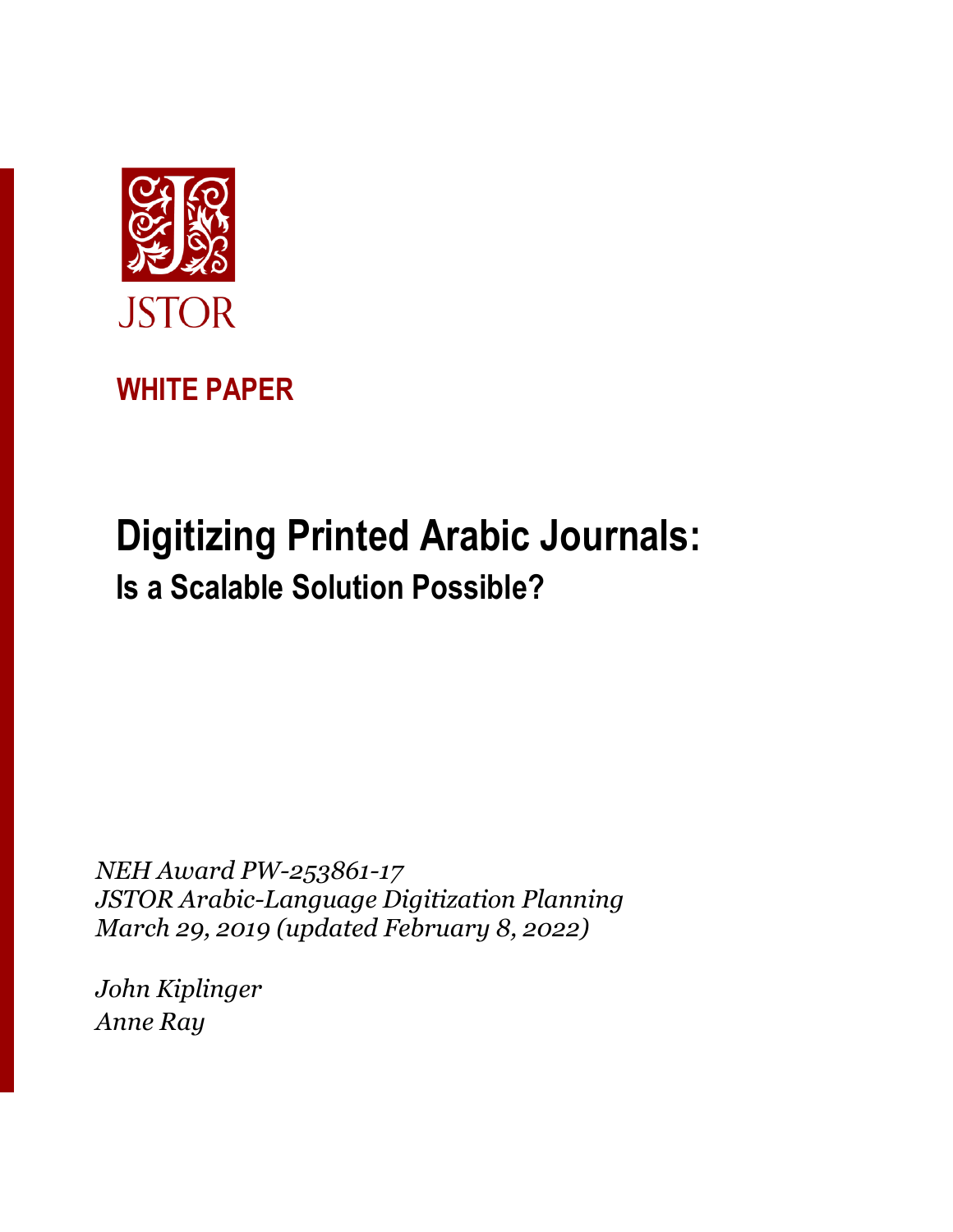In 2017, JSTOR received a grant from the National Endowment for the Humanities to determine the feasibility of developing a scalable solution to the digitization of Arabiclanguage texts. Throughout the two-year project, we worked in deep collaboration with other organizations and initiatives in the academic community. This white paper is intended to share the result of this investigation as broadly as possible to help inform and further the work of others. We hope that individuals and organizations working in the areas of broadening access to Arabic language material – through digitization, OCR, machine learning, search and more – will read this and share their comments and experiences.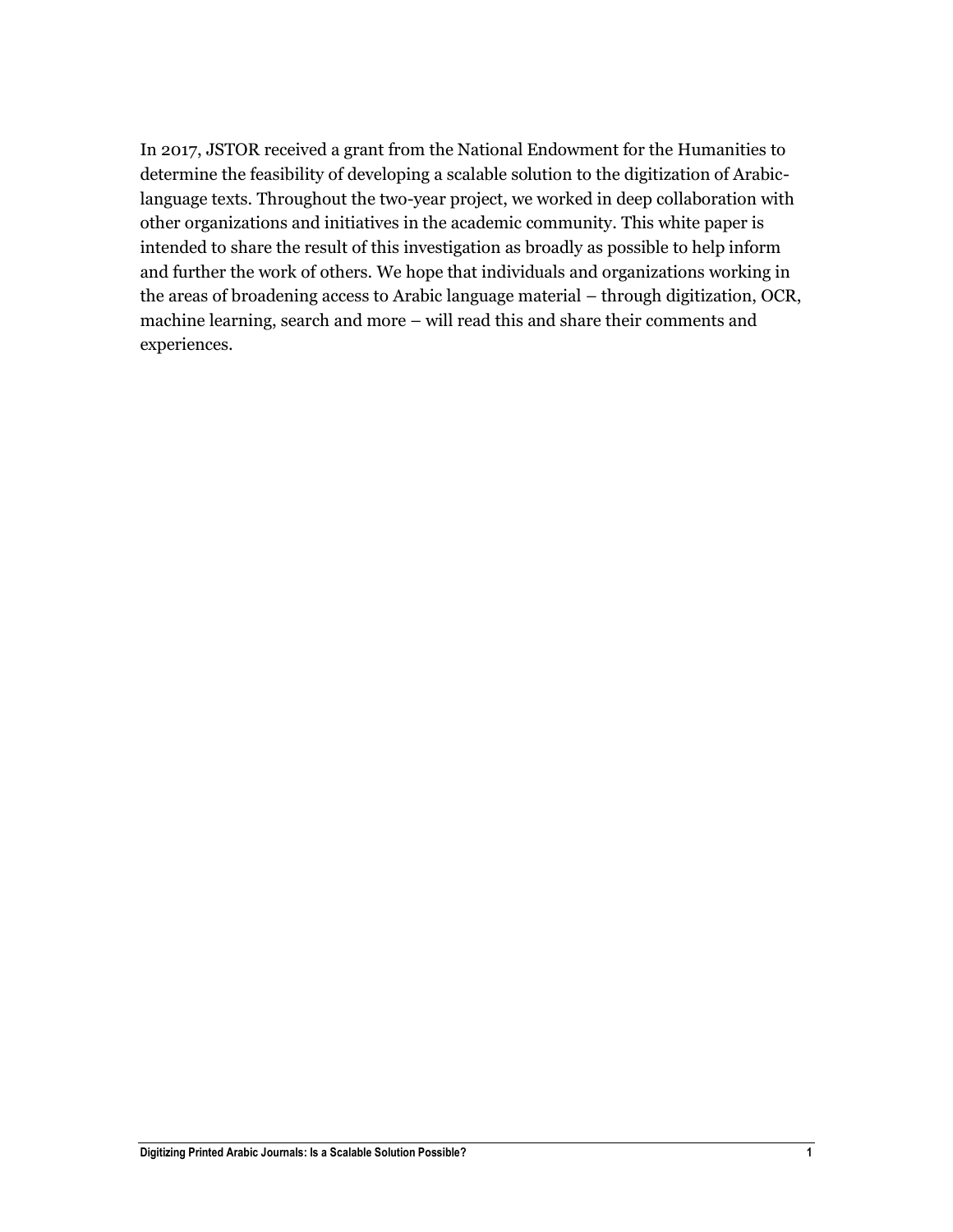

*The JSTOR Arabic-Language Digitization Planning project has been made possible in part by the National Endowment for the Humanities: Exploring the human endeavor.*

*Any views, findings, conclusions, or recommendations expressed in this paper, do not necessarily represent those of the National Endowment for the Humanities.*



JSTOR, a service of the not-for-profit organization ITHAKA, collaborates with the academic community to help libraries connect students and faculty to vital content while lowering costs and increasing shelf space, provides independent researchers with free and low-cost access to scholarship, and helps publishers reach new audiences and preserve their content for future generations.

Copyright 2019 ITHAKA. This work is licensed under a Creative Commons Attribution-NonCommercial 4.0 International License. To view a copy of the license, please see [http://creative-commons.org/licenses/by-nc/4.0/.](http://creative-commons.org/licenses/by-nc/4.0/)

ITHAKA is interested in disseminating this paper as widely as possible. Please contact us with any questions about using the report:  $\frac{\text{support@jstor.org}}{\text{support@jstor.org}}$ .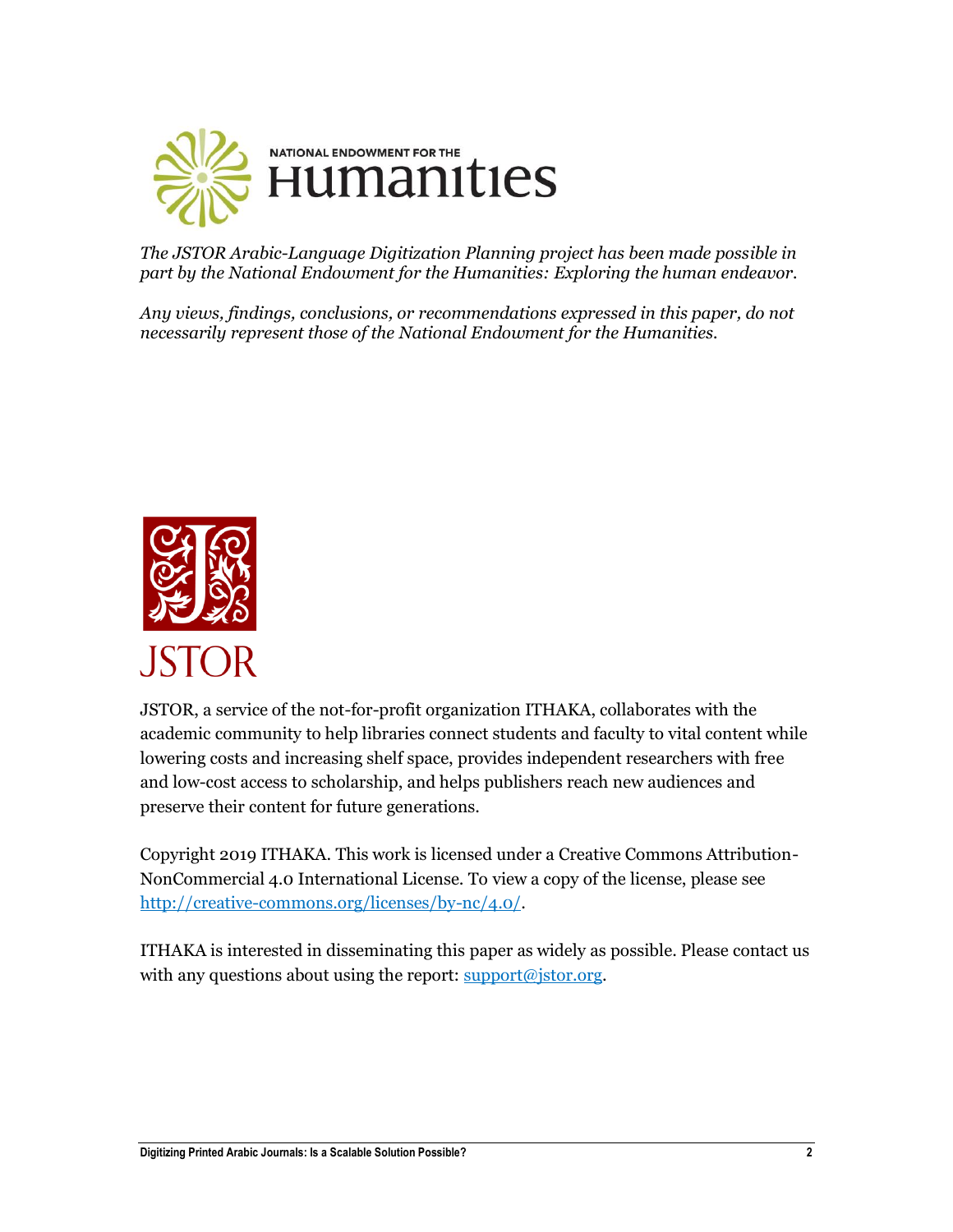JSTOR also gratefully acknowledges the contributions and cooperation of the following:

- 1. The OpenITI team, particularly Matthew Miller and Benjamin Kiessling, for providing significant knowledge, time, and effort related to Arabic OCR that was essential to the successful outcome of this project.
- 2. Amelie Beyhum and Lokman Meho at American University in Beirut, publisher of the journal *al-Abhath*, for their collaboration in allowing ITHAKA to use this journal in our investigation and for approving the use of the already-created page images from Project AMEEL for vols. 1-50/51.
- 3. The Yale University Library for maintaining the page images created for Project AMEEL and supplying copies of those images for *al-Abhath* to ITHAKA. Specifically, we thank: Susan Gibbons, University Librarian and Deputy Provost, Collections & Scholarly Communication, Yale University; George Ouellette, Digital Collections and Repository Manager; and Elizabeth Beaudin, Manager, International Digital Projects.
- 4. The Harvard University Library/Digital Library of the Eastern Mediterranean for hosting an Arabic OCR meeting in June 2017 that introduced ITHAKA staff to the OpenITI team. Specifically, we thank: Sarah Thomas, Vice President for the Harvard Library and University Librarian, Roy E. Larsen Librarian for the Faculty of Arts and Sciences, Harvard University; and Kathryn Schwartz, Assistant Professor of History, University of Massachusetts, Amherst.
- 5. Apex CoVantage, a long time digitization service provider for ITHAKA, for providing digitization and workflow expertise and for discussion of developing a large scale workflow for Arabic journals.
- 6. Guy Barak, the Middle Eastern and Islamic Studies Librarian at NYU Library, for his generous advice and support.
- 7. The members of MELA who have provided input into JSTOR's efforts, especially William Kopycki, Robin Doherty, and Marlis Saleh.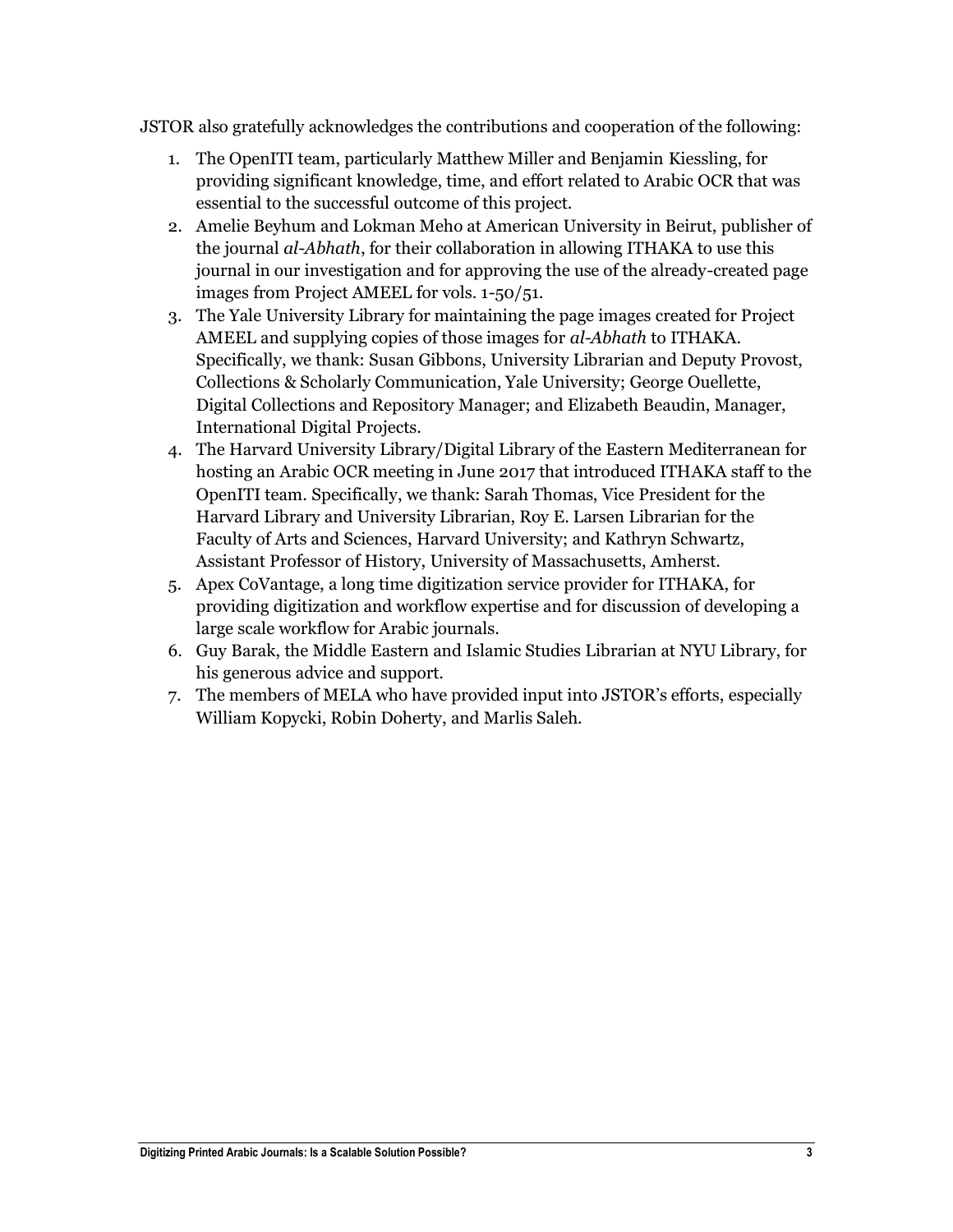# **Summary**

In 2017, JSTOR received a grant from the National Endowment for the Humanities to investigate processes for digitizing Arabic-language scholarly content. Our goal in the project was to develop a workflow for scanning Arabic materials--especially journals- that is reasonably cost-efficient, feasible to implement at scale, and likely to produce high-quality images and metadata, including fully searchable text.

Our investigation involved three components:

1. Licensing the rights needed to digitize a sample Arabic-language journal, which we were able to accomplish thanks to the generous participation of the American University of Beirut for their journal *al-Abhath.*

2. Creating a set of metadata capture guidelines for Arabic-language journals. These guidelines are important because accurate metadata is an essential factor in content discovery. Guidelines are used to ensure consistent capture and naming of elements across the issues of a journal and across many journals. While in most ways JSTOR's standard metadata capture guidelines for journals would suffice, there are some aspects to Arabic metadata capture that require specialized direction and on which we provide details later in this paper.

3. Digitizing a small set of Arabic-language journal content. This component included not only scanning the journal pages, but finding an OCR (Optical Character Recognition) solution that provides consistently highly-accurate output, something that is not yet yielded via commercially available OCR packages. As detailed later in this paper, JSTOR was fortunate to have an opportunity to work with the Open Islamicate Texts Initiative (OpenITI)<sup>1</sup> which had seen very promising results using open source software called Kraken that their technical lead, Benjamin Kiessling, developed. <sup>2</sup> JSTOR was able to conclude this component of the project working with OpenITI and Apex CoVantage (Apex), a long-term digitization service provider for JSTOR.

Through the OpenITI, JSTOR, and Apex collaboration, a workflow was created that can be summarized through these steps:

- OpenITI reviewed pages from the journal *al-Abhath* for distinct typefaces and created training data for its OCR software representative of those typefaces.
- OpenITI ran OCR on pages from issues of *al-Abhath* selected by JSTOR, and assessed the accuracy of that output.

<sup>1</sup> For more information on OpenITI, visit their site at: [https://iti-corpus.github.io/index.html.](https://iti-corpus.github.io/index.html)

<sup>&</sup>lt;sup>2</sup> "Important New Developments in Arabographic Optical Character Recognition (OCR)" available at: [https://www.academia.edu/28923960/Important\\_New\\_Developments\\_in\\_Arabographic\\_Optical\\_Charact](https://www.academia.edu/28923960/Important_New_Developments_in_Arabographic_Optical_Character_Recognition_OCR_) [er\\_Recognition\\_OCR\\_](https://www.academia.edu/28923960/Important_New_Developments_in_Arabographic_Optical_Character_Recognition_OCR_)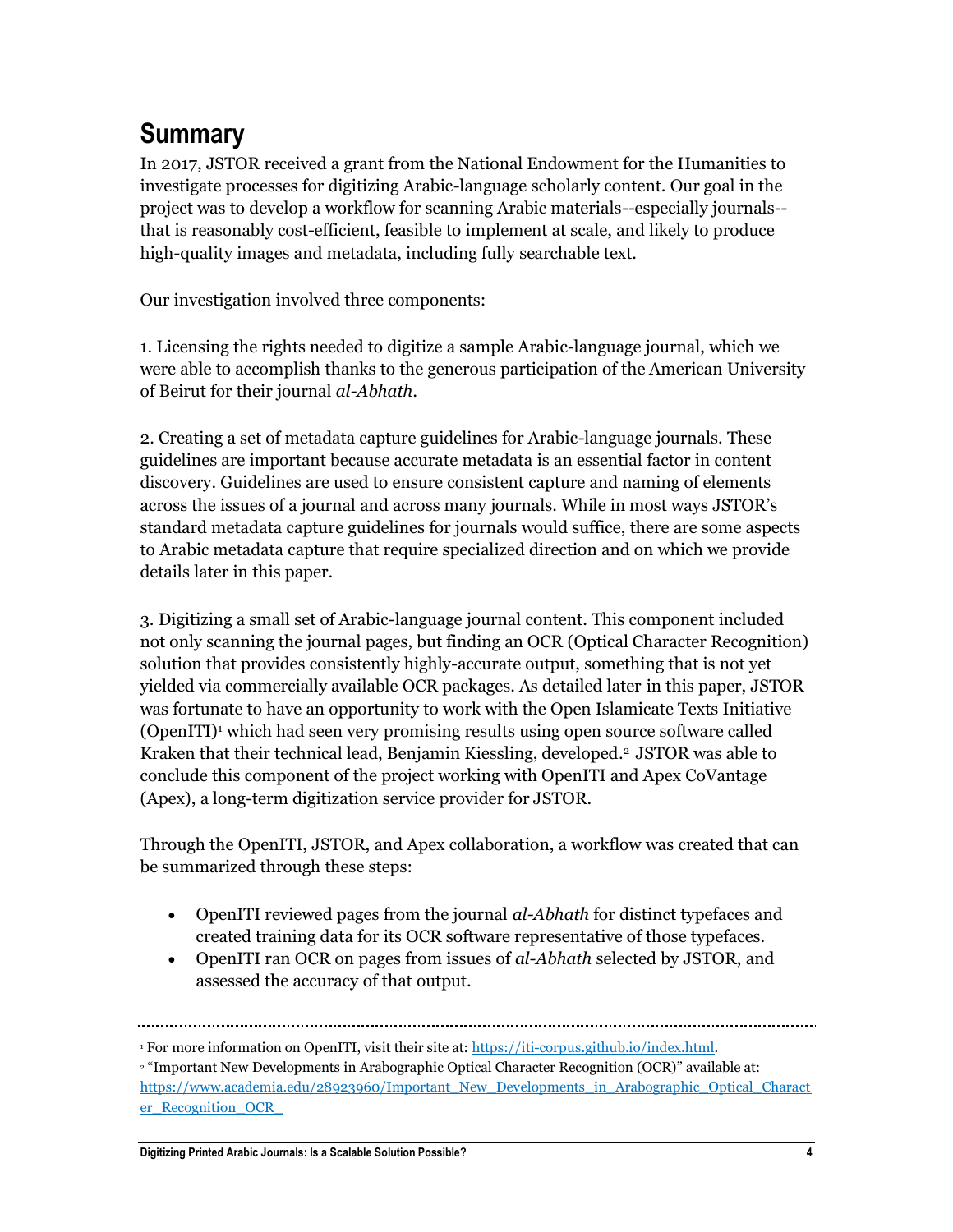- Apex integrated this OCR output into its workflow and provided JSTOR with final deliverables conforming to JSTOR-determined specifications.
- JSTOR provided feedback and direction on Apex's implementation of the metadata specifications.

In this portion of the project, JSTOR's primary role was to coordinate communications and handoffs with/between OpenITI and Apex, set and monitor deadlines, and assess how and if what was learned by this investigative project could translate into a costeffective and operationalized workflow for digitizing Arabic journal content at a high level of accuracy.

Through this investigation, we concluded that, using new metadata guidelines and OpenITI's software, and leveraging specific workflows created jointly with Apex, it is possible for JSTOR to digitize Arabic language journals with the high-degree of accuracy needed to support search and discovery at a cost of approximately \$3 per page, with the promise that this per page cost could be reduced further through continuous improvements in the OCR software engine.

In this white paper, we contextualize our investigation in the broader landscape of digital scholarly literature in Arabic. We then document our approach and findings from this project, which took place over 20 months from April 2017 through December 2018. And finally, we lay out some areas we identified for potential further research.

# **Introduction: Reflecting Global Scholarship in our Digital Scholarly Resources**

The ease of digitizing and making available online content in English and other languages that use the Latin character set has obscured a much more complicated situation for content using non-Latin character sets. Important scholarly texts in non-Latin languages are often still available only in print form, or have been digitized with lower quality OCR or no OCR at all, leaving them largely undiscoverable online to scholarly audiences.

Arabic-language scholarly texts collectively form a prime example of the challenges of digitizing texts that use non-Latin character sets. While there have been several valuable efforts to digitize Arabic-language scholarly journals and special collections, a lack of highly accurate OCR software for Arabic as well as the costs for granular metadata capture has hampered both the sustained digitization of printed texts, and the discoverability and usability of those Arabic-language texts that have been converted from print to digital form. Overcoming these challenges is crucial not only to ensure that our understanding of scholarship is global, but because Arabic-language scholarly texts face special challenges around access and preservation. Addressing a key prerequisite for making digitized texts searchable and usable—an effective and cost-efficient digitization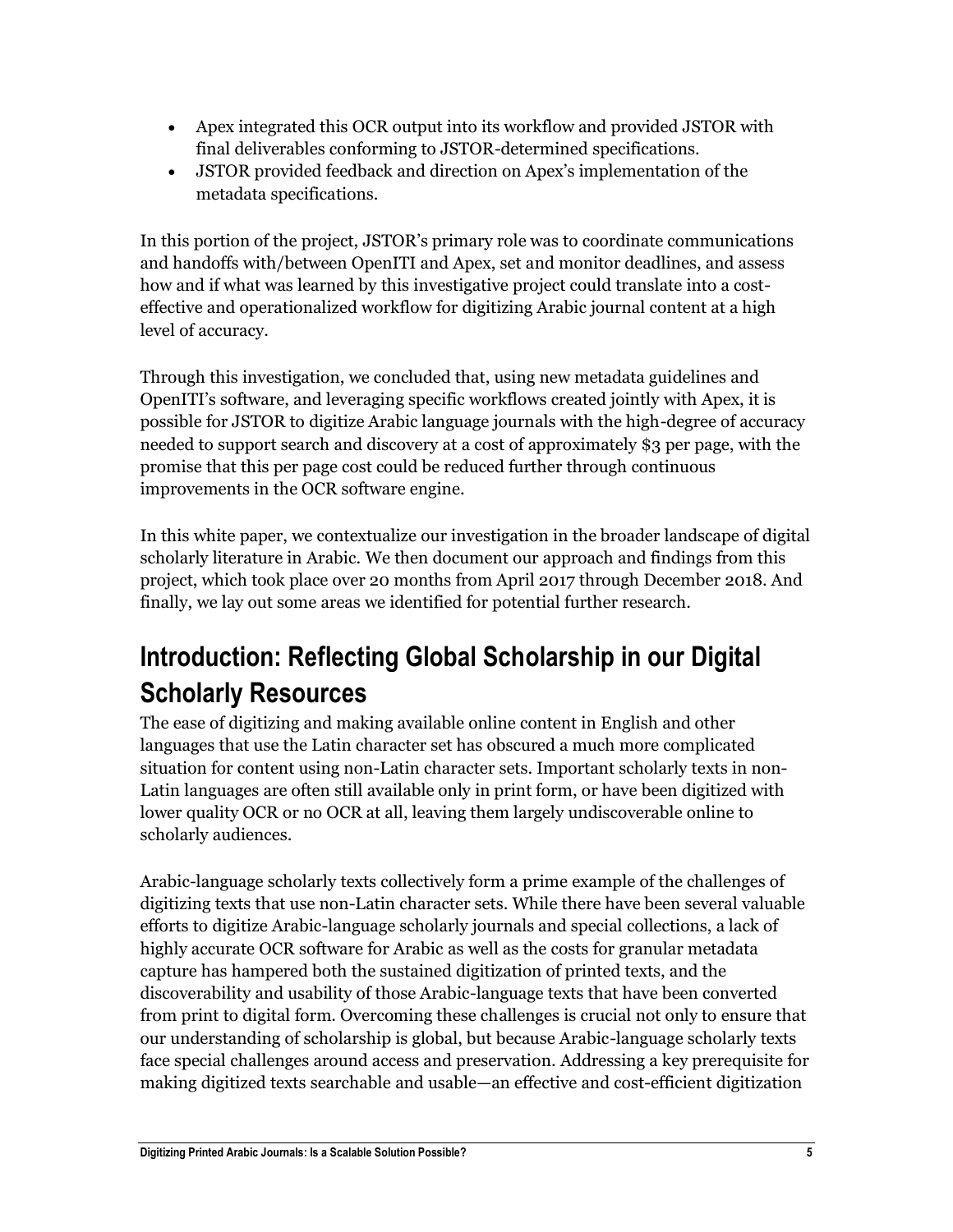and OCR process—could be an important accelerator in a scholarly community-led effort to digitize and digitally preserve these at-risk materials.

The need for Arabic language scholarly materials online is well established.<sup>3</sup> In participating in this project, JSTOR hoped to be a support to the educators, librarians, and scholars already engaged in in this area. A selection of these efforts is described here:

- Project AMEEL, a project from 2005-2007 based at Yale University, digitized 350,000 pages of Arabic content.<sup>4</sup>
- The wide-ranging work of the Middle East Librarians Association has tackled many aspects of the preservation, digitization, and collecting of materials in Arabic across geography and content type. MELA members have built infrastructure in numerous areas, from cataloging to discovery, and is a leader in the preservation of cultural heritage and in working to address the urgent problems of looting and destruction of materials in areas of the region affected by conflict. Directly related to this project is Evyn Korpf's essential foregrounding of the challenges of Arabic OCR, published in 2008.<sup>5</sup>
- Arabic Collections Online, sponsored by New York University in Abu Dhabi, contains over 10,000 volumes in Arabic, digitized to a rigorous and welldocumented standard, and has "a goal of reaching 20,000 volumes."<sup>6</sup>
- The Digital Library of the Middle East, founded by The Council on Library and Information Resources, focuses on cultural heritage materials on an open source platform developed by Stanford University Libraries, with capabilities for display in both Romanized and Arabic forms.<sup>7</sup>

<sup>3</sup> The need for scholarly materials online in other languages that use the Arabic alphabet, such as Persian or Urdu, is also well established, but for the purposes of defining scope, our project concerned Arabic only. <sup>4</sup> For more information about AMEEL and access to available content, visit:

[https://web.library.yale.edu/digital-collections/arabic-and-middle-eastern-electronic-library.](https://web.library.yale.edu/digital-collections/arabic-and-middle-eastern-electronic-library) For a detailed review of AMEEL, see also: Samoeil, Simon. "Digitization of Near East Materials From a Curatorial Point of View." *MELA Notes*, no. 83, 2010, pp. 39–41. JSTOR[, https://www.jstor.org/stable/29785925.](https://www.jstor.org/stable/29785925)

<sup>5</sup> Kropf, Evyn. "Training Challenges: A Practical Report of an Arabic OCR Experience." *MELA Notes*, no. 81, 2008, pp. 1–13. JSTOR, [https://www.jstor.org/stable/29785882.](https://www.jstor.org/stable/29785882) See also Kropf, Evyn, and Jonathan Rodgers. "Collaboration in Cataloguing: Islamic Manuscripts at Michigan." *MELA Notes*, no. 82, 2009, pp. 17–29. JSTOR, [https://www.jstor.org/stable/29785905,](https://www.jstor.org/stable/29785905) and Moustafa, Laila Hussein. "The Role of Middle East Studies Librarians in Preserving Cultural Heritage Materials." *MELA Notes*, no. 90, 2017, pp. 15–22. JSTOR, [https://www.jstor.org/stable/26407383.](https://www.jstor.org/stable/26407383)

<sup>6</sup> Parrott, Justin. "Crossing Boundaries with Arabic Collections Online." *MELA Notes*, no. 90, 2017, pp. 13– 14. JSTOR[, https://www.jstor.org/stable/26407382.](https://www.jstor.org/stable/26407382) See als[o http://dlib.nyu.edu/aco/.](http://dlib.nyu.edu/aco/)

<sup>7</sup> [https://dlme.clir.org/;](https://dlme.clir.org/) [https://dlme.clir.org/2018/01/31/announcing-digital-library-middle-east](https://dlme.clir.org/2018/01/31/announcing-digital-library-middle-east-prototype/)[prototype/,](https://dlme.clir.org/2018/01/31/announcing-digital-library-middle-east-prototype/) accessed 27 Feb 2019.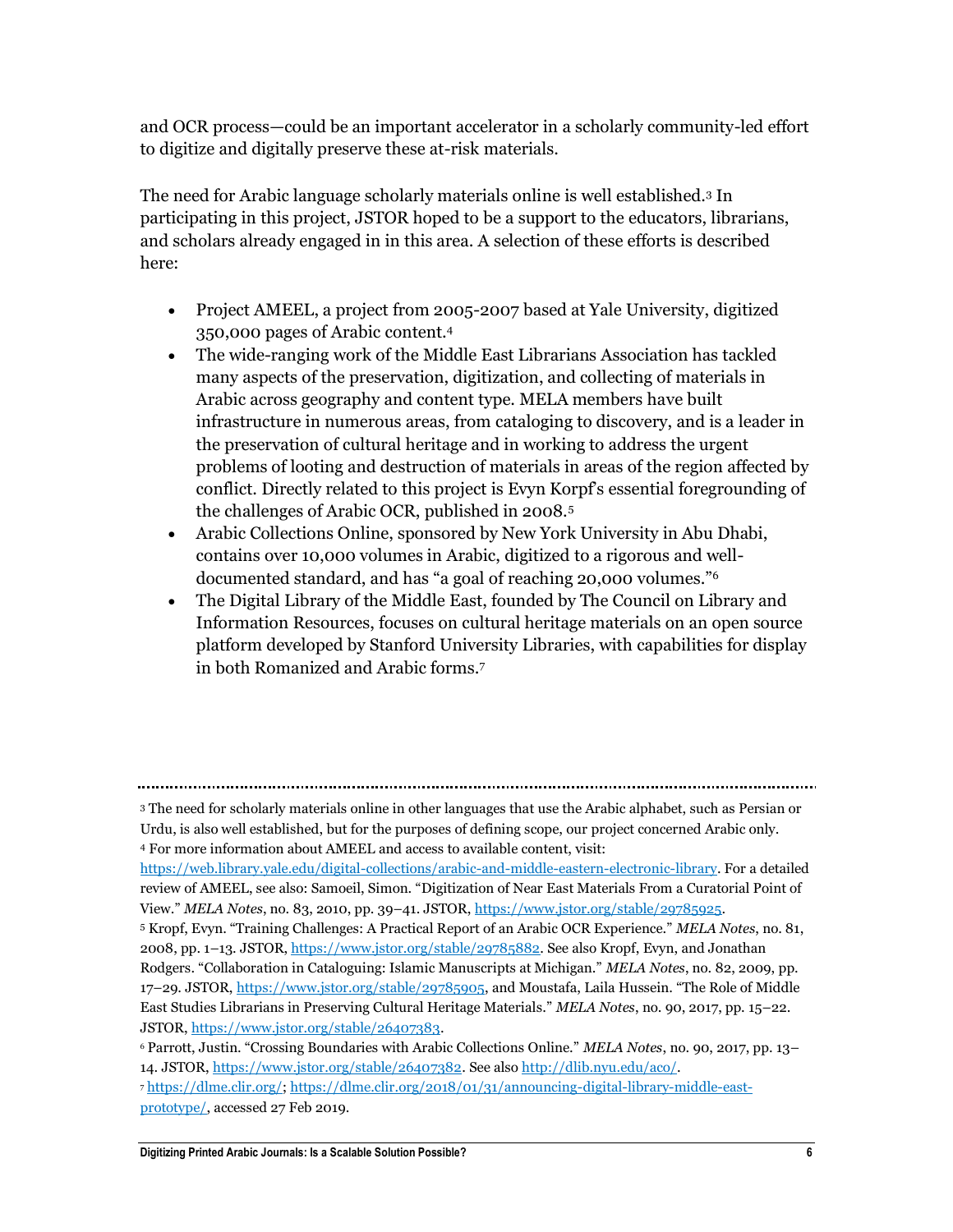• Commercial endeavors such as Gale Cengage and al-Menhal have also produced substantial digitized collections.<sup>8</sup>

Our aim in this project was to investigate methods for digitizing Arabic-language scholarly journal content at scale such that the output was highly accurate and would reflect best practices, while also being cost-effective. The intent was for the outcomes of this project to be helpful in guiding JSTOR's own potential plans to digitize Arabiclanguage texts, but also to be informative to others. By fully documenting our process, we hope our work can benefit future digitization efforts of Arabic-language scholarly texts in the broader academic community, as well as inform the possible re-digitization of work undertaken five or ten years ag0 to improve its discoverability. Ultimately, we hope that our contribution to the scholarly community's collective knowledge base in this area can help to stimulate further interest in the digitization of Arabic-language scholarly materials, and thus increase the volume of Arabic-language content that is preserved in digital form and made available for research and teaching.

### **Methodology**

JSTOR was founded to create a shared digital library of printed materials to preserve this content centrally on behalf of libraries and to make it widely accessible online. JSTOR launched in 1997 by digitizing the complete archival back runs of ten economics and ten history journals. Today, JSTOR 's Archive Collections contain the complete back runs of over 2,700 journals totaling more than 75 million pages, across over 75 disciplines. The context for our exploration into Arabic is this interdisciplinary corpus, and stems from a broad effort to expand globally, focusing on academic and cultural journals in the humanities and social sciences, where the focus of this corpus has been. As the JSTOR collections have expanded, we have aimed to digitize and make available journals and other materials to better represent global scholarship, through greater diversity of language and geographic coverage.

JSTOR's approach to building its corpus of scholarly materials is selective in nature. Publications that are invited to participate have a long history, are well-established in their fields, are rigorously reviewed by expert peer groups, and have made a longstanding and ongoing contribution to intellectual life. Additionally, JSTOR works with advisors, including subject specialist librarians and faculty,<sup>9</sup> who identify publications that represent sources of irreducible value in their respective fields. In keeping with this approach, working with an Arabic-language journal with a similar standing was a key

<sup>8</sup> [https://www.gale.com/intl/primary-sources/early-arabic-printed-books-from-the-british-library.](https://www.gale.com/intl/primary-sources/early-arabic-printed-books-from-the-british-library)

<https://www.almanhal.com/en/Collection/JournalCollections>

<sup>9</sup> Examples of advisory groups convened for JSTOR collection development include: <https://about.jstor.org/whats-in-jstor/security-studies/> and [https://about.jstor.org/whats-in-jstor/lives-of](https://about.jstor.org/whats-in-jstor/lives-of-literature/)[literature/](https://about.jstor.org/whats-in-jstor/lives-of-literature/)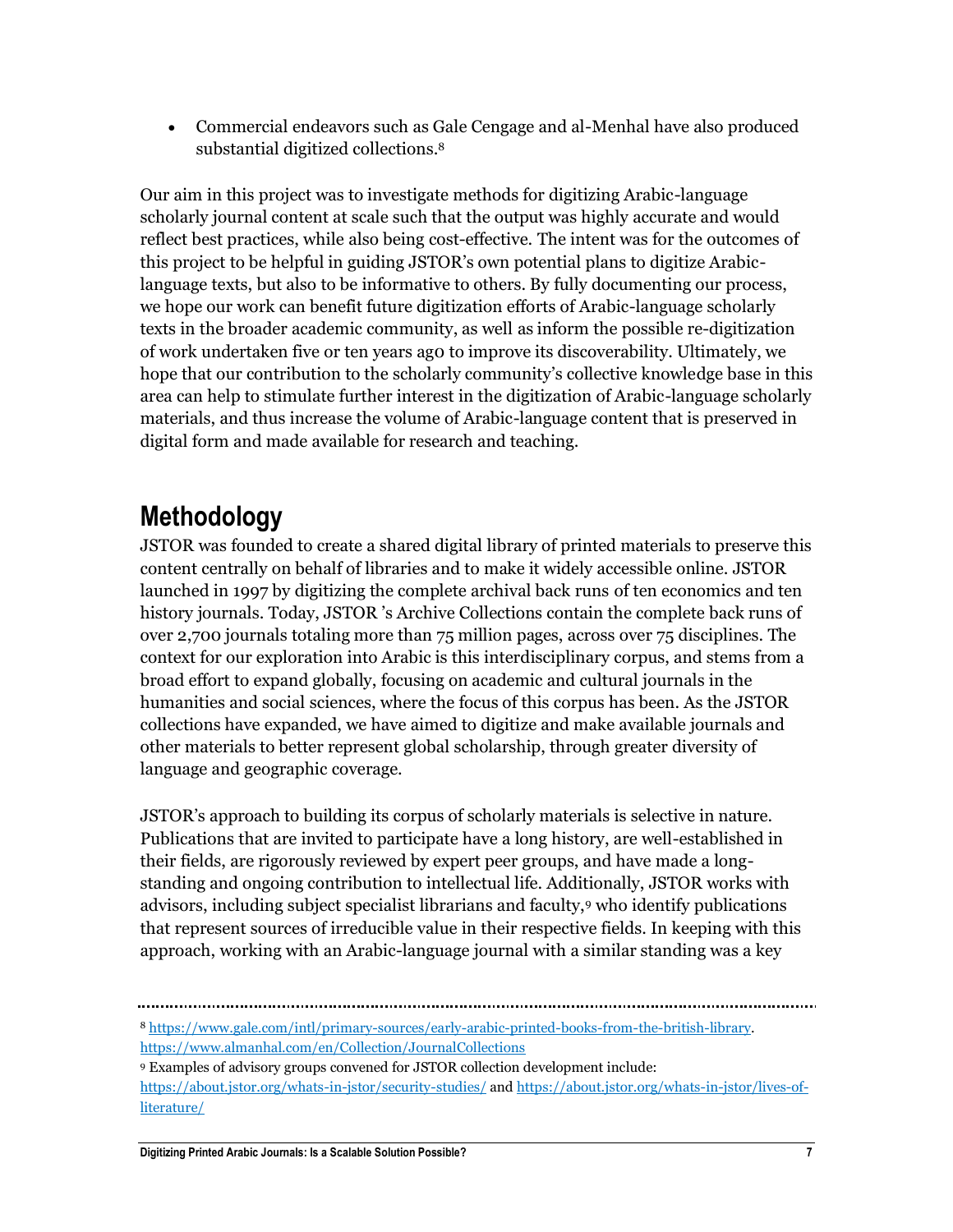choice. In the case of Arabic language scholarship, JSTOR was fortunate to have the expert advice of MELA, with whom we worked in 2016-7 to conduct an informal survey on publications of high value in Arabic for which a need for digital access was clear. Additionally, while some of the projects mentioned above have focused on out-ofcopyright materials like books (for which a critical need also exists), this project would focus on a serial in the humanities and social sciences with both a long history and highly regarded issues regularly produced today.

This approach led us to the journal *al-Abhath*, a preeminent Arabic-language scholarly journal in the humanities published by the American University of Beirut (AUB). *Al-Abhath* has been published at AUB since 1948 and not only captured a critical period in the cultural and political history of the contemporary Middle East, but also represents the vibrant dialogue among scholars in Lebanon and globally. With a loose focus on the study of the Arab world, the journal publishes articles from scholars working across the humanities and social sciences. *Al-Abhath* is similar to other journals from around the world that have established themselves as irreducible in their value, such as *Daedalus* in the United States or *Revue des Deux Mondes* in France. It is also multilingual; its primary language of publication is Arabic, but it also includes some articles in other languages, as well as English-language abstracts and tables of contents. Its long influence, broad approach, and the presence of multiple languages made this title an especially appealing journal with which to begin our investigation.

Fortunately, a portion of *al-Abhath* had earlier been included in Project AMEEL, mentioned above. AMEEL provides access to this journal at the issue level and with limited searchability. Building on this work, JSTOR's project would look at both the potential for producing consistently highly accurate OCR (i.e., high 90s for characterlevel accuracy on a per page basis) and more granular metadata. AUB generously gave Yale University Library permission to provide JSTOR the page images of *al-Abhath* created for AMEEL for use in this project. With the digital page scans in hand, our focused turned to OCR and metadata capture.

JSTOR, has two decades of experience in managing large-scale text digitization projects, both in Western languages and otherwise. Presently journal articles in approximately 30 languages appear on JSTOR, though very few are in non-Latin character set languages. Notably, in 2012-2015, JSTOR partnered with the University of Haifa and the National Library of Israel to conduct a successful grant-funded Hebrew-language journal digitization project.<sup>10</sup> While the building of this corpus has yielded some expertise in multilingual content among our own staff, we also have long-term working relationships with two main digitization service providers (Apex and Ninestars Information Technologies) whose own experience and expertise has amply supported JSTOR's needs. JSTOR worked with Apex on the Hebrew-language digitization project, and their

<sup>&</sup>lt;sup>10</sup> More about this collaboration can be found at: [https://lib.haifa.ac.il/index.php/en/projects-collections](https://lib.haifa.ac.il/index.php/en/projects-collections-eng/arch-proj-eng/ijstor-about-eng)[eng/arch-proj-eng/ijstor-about-eng](https://lib.haifa.ac.il/index.php/en/projects-collections-eng/arch-proj-eng/ijstor-about-eng)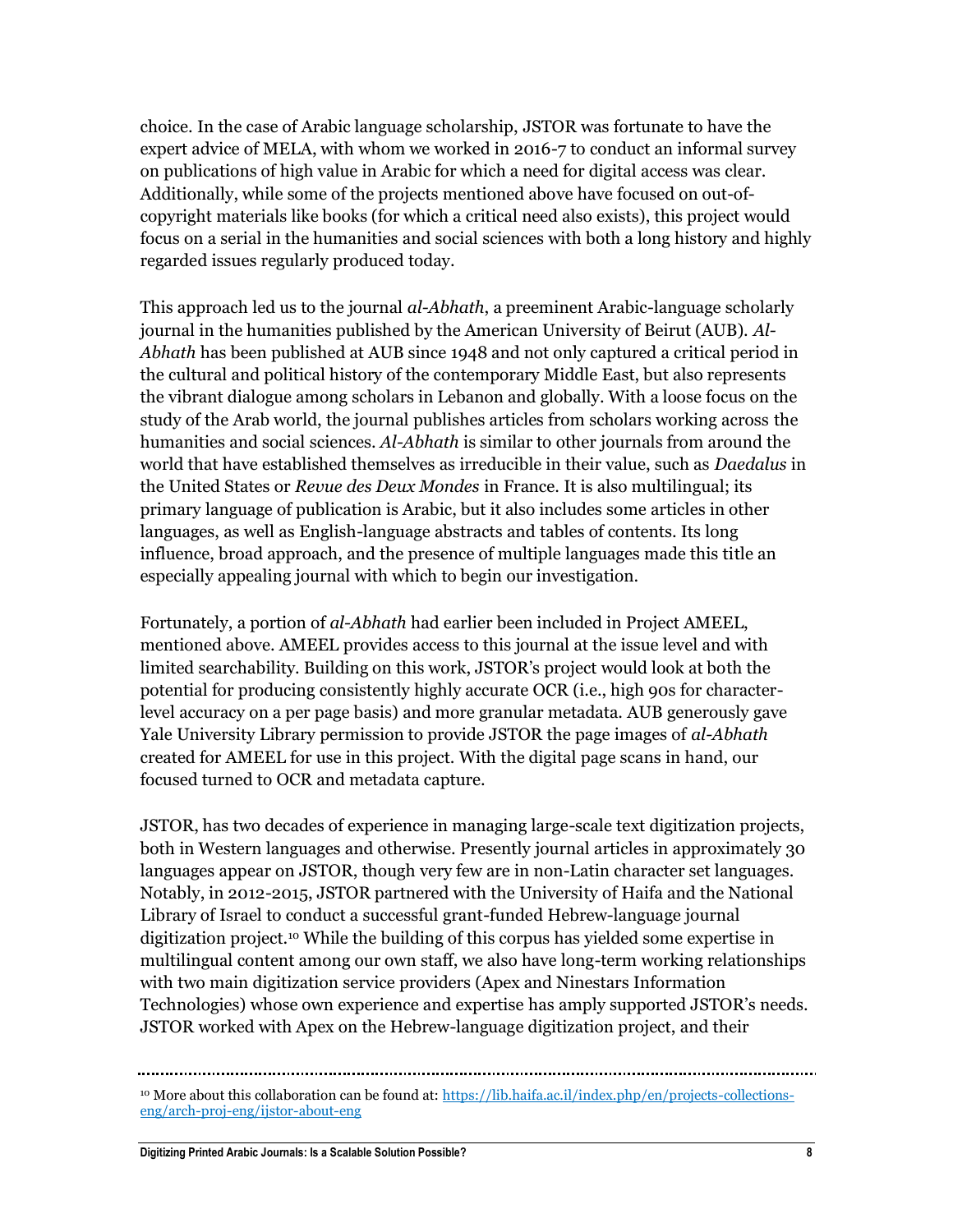experience from this project, both with JSTOR's requirements and with developing workflows to process this content accurately and at scale, led us to invite them to work on this project as well.

While libraries frequently do manual capture of each piece of metadata, both of JSTOR's digitization service providers have workflows and systems set up to use the OCR output as the basis for metadata (where appropriate) with manual cleanup done as needed. This workflow creates efficiencies but also requires highly accurate OCR output in order to support those efficiencies. As noted elsewhere in this paper, highly accurate OCR is generally feasible for Western European languages using the Latin character set, but it is known to be more problematic for Arabic. Using ABBYY FineReader, a widely used commercial OCR software, we saw per page character accuracy rates in the 70-75% range (as opposed to 99% or higher for Latin character OCR). While we expect this accuracy to increase as ABBYY makes improvements, we were looking for an accuracy rate in the high 90s in order to maintain these efficiencies in metadata capture as well as support the end user discovery experience.

In June 2017, at Harvard University's invitation, JSTOR attended a meeting sponsored by Harvard's Digital Library of the Eastern Mediterranean. The focus of the meeting was Arabic OCR, and among the attendees were the Principal Investigators (PIs) for OpenITI. OpenITI reported utilizing a different technical approach that could consistently yield page-level character accuracy rates of 97% or higher. Of particular interest was their desire to create a more robust, accurate, and cost-effective OCR resource for scholars of Arabic and Persian texts using open source OCR software called Kraken, developed by the team's technical lead Benjamin Kiessling. Their focus on scholarly communication aligned with JSTOR's mission, and JSTOR therefore initiated discussions with the OpenITI PIs on the grant project. Our primary contact was Matthew Miller.

A crucial factor in the accuracy of the OpenITI's OCR output is the training of the Kraken software. While OpenITI's 2016 paper and Appendix A of this paper describe the training process in more detail and should be read to get the most informed understanding, we will provide a brief overview:

- First, the content to be processed must be reviewed to identify different typefaces and variants within those typefaces.
- An appropriate volume of lines of text representing each typeface and its variants are selected.
- A machine-readable version of each line is manually captured and associated with the digital image of the corresponding text. Those images and the corresponding machine-readable version are then used to train Kraken to recognize a flat image of similar text in the future. The greater the number of lines of text that are captured for training purposes, the more likely that the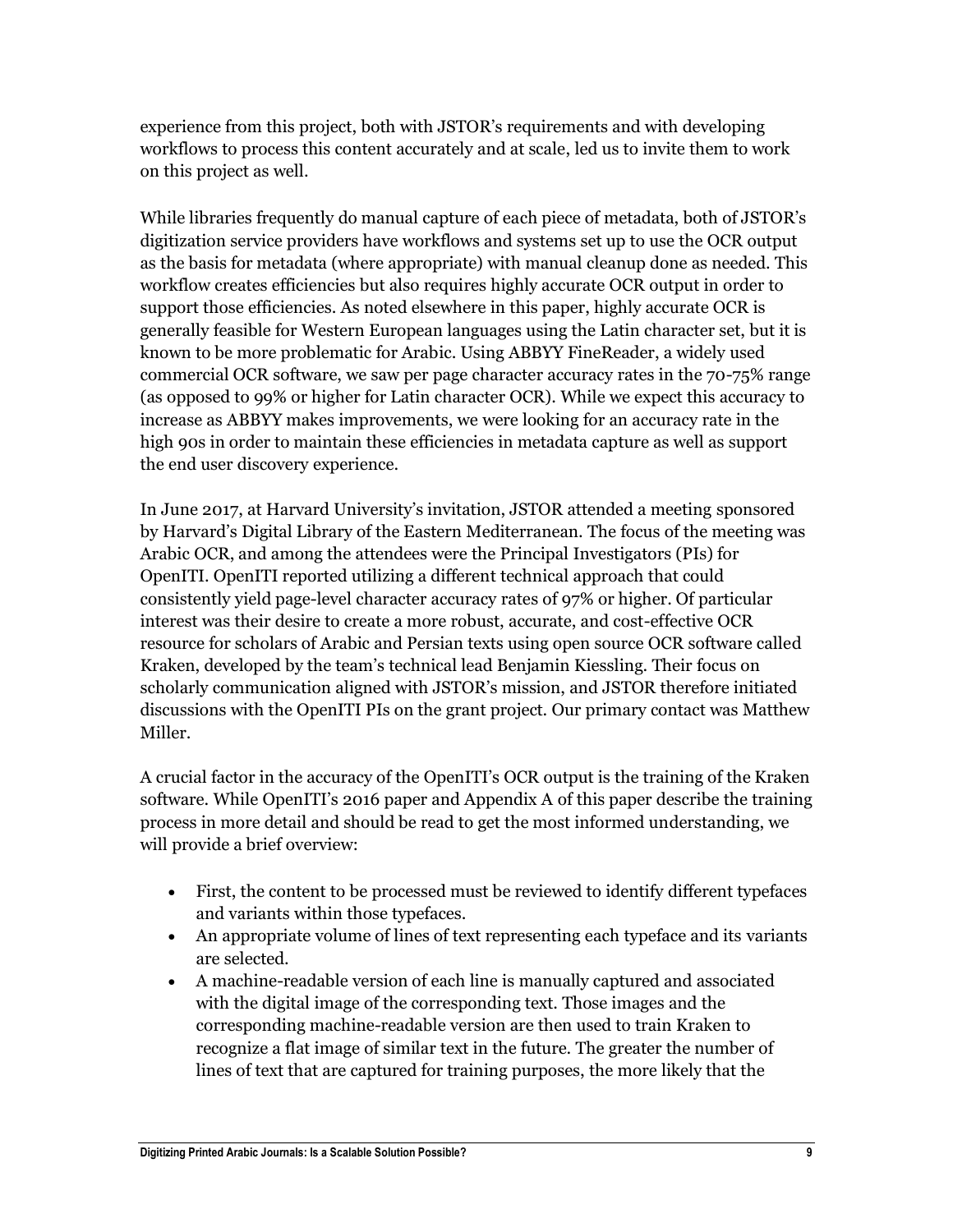variations in the typeface will be adequately represented in the training data, such that permutations of the text can be subsequently recognized by Kraken.

• In time, as Kraken is trained on more typefaces, a more robust generalized recognition model for character recognition emerges that yields greater accuracy *across* typefaces. Furthermore, using this generalized model, as additional typefaces are identified, it is anticipated that less and less training data will need to be created in order to attain the desired high accuracy rates. As implied above, a further factor in Kraken's success is its use of a neural network to recognize characters within a line of text (i.e., as they would normally appear) rather than as standalone characters.

Discussions between JSTOR and OpenITI resulted in an initial agreement in December 2017 to identify the typefaces present in the page images of *al-Abhath*. These issues covered vols. 1-50/51 (1948-2001/2002), with some gaps. OpenITI would create training data based on the identified typefaces and use the data to train Kraken. Next, it would run OCR on pages for a subset of *al-Abhath* issues selected by JSTOR. Those page images and corresponding OCR files would then be integrated into a conversion process conducted by Apex.

OpenITI's review of the available *al-Abhath* page images indicated that there were two main typefaces with multiple variants within each. It was decided that a total of 7,000 lines of text would be sufficient to create the needed training data, and OpenITI labored during the first quarter of 2018 on the manual capture of that data. Upon completion of the training data in early April, it was used via fully automated processes to train the OCR software.

During the second and third quarters of 2018, JSTOR worked with OpenITI and Apex on OCR output, first producing a sample and then later a full set of OCR, for review and related questions. In order better to integrate the OCR output into its own workflows, Apex requested that OpenITI run OCR on zone-level images rather than full-page images. Roughly speaking, zone-level images are created by dividing images of the digitized pages into zones to specify reading order. A single page may have multiple zones depending upon the complexity of its formatting. In its own workflows for JSTOR, Apex runs OCR on zone-level images and then reassembles the OCR zones into a single page-level file for delivery to JSTOR. Consequently, there was discussion of zone-level vs. full-page images as input in order to ensure a common understanding of inputs as well as outputs. Apex raised multiple additional technical questions once they saw OCR output in order to confirm their understanding of it. While it is not necessary to detail these questions, it is worth noting their existence, as any such integration of new, external output into an already established workflow will raise numerous questions and requests for clarification, and time must be allotted to address them.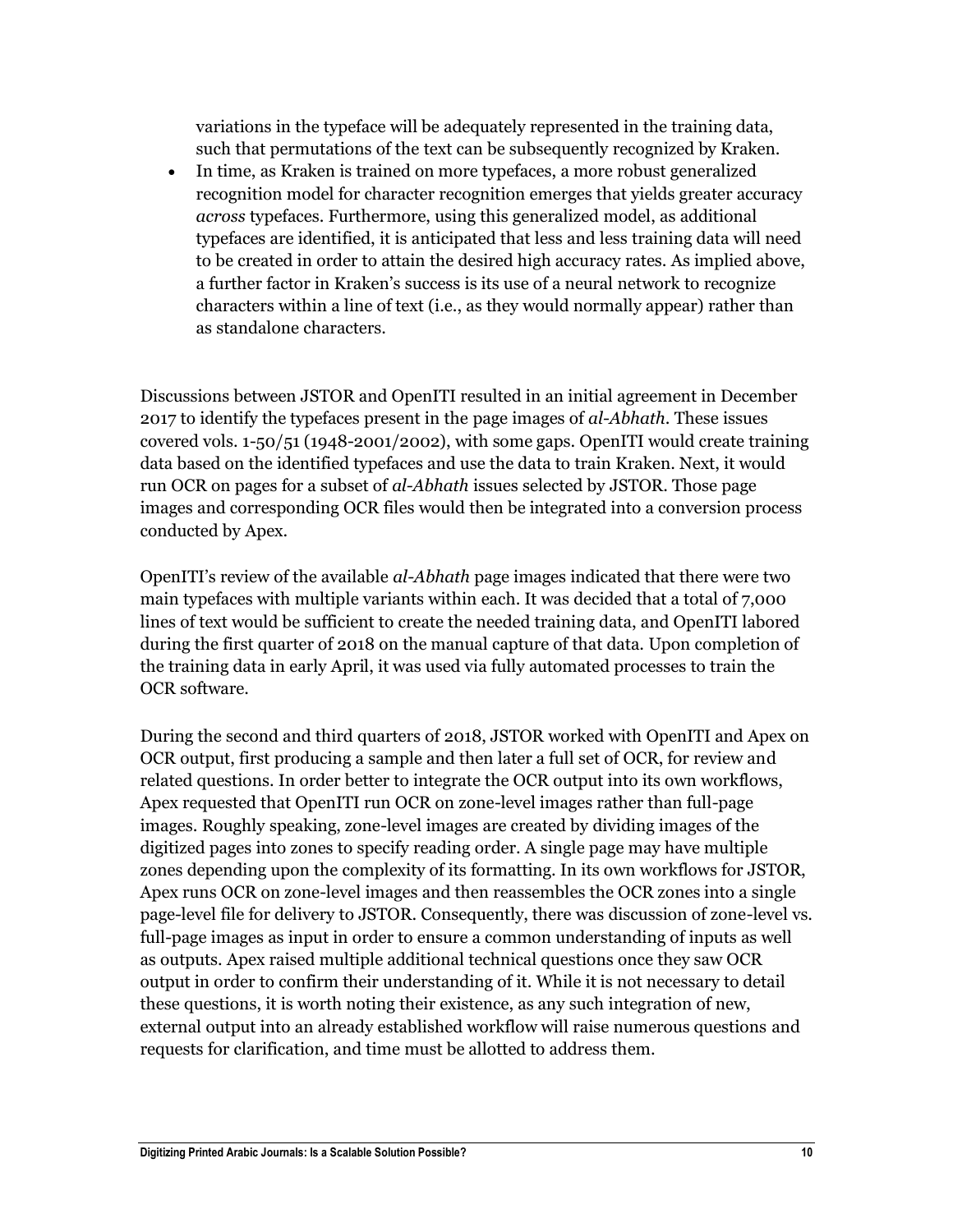In July 2018, Apex took four *al-Abhath* pages for which OpenITI had provided OCR output and conducted a very small test to compare the accuracy of the OpenITI output with that of ABBYY. The results of this comparison are described in detail in Appendix A. In brief, the OpenITI output was, with some exceptions, notably more accurate than that of ABBYY, attaining the desired accuracy rates in the high 90s. Given the *very* limited nature of this test, it was not meant to provide a statistically meaningful measurement of average accuracy for the two OCR applications. Instead, it confirmed our earlier understanding of their *relative* accuracy and underscored the promising nature (from an accuracy standpoint) of OpenITI's approach. OpenITI subsequently reviewed Apex's findings in more depth and determined that there were different understandings of what constituted an error (e.g., conversion of Eastern Arabic numerals in the source text into Western Arabic numerals in the OCR output, exclusion of diacritics from the OCR output). There were also a smaller number of instances where there was no error at all. Given OpenITI's understanding of Kraken, its output, and the Arabic character system in general, JSTOR asked them to undertake an accuracy assessment of Kraken's output across a wider number of *al-Abhath* pages. OpenITI agreed and spent the fourth quarter of 2018 conducting a detailed assessment on fifty pages, the results of which are noted below as well as being described in detail in Appendix A.

While OCR was a crucial element in the investigation into Arabic digitization, metadata capture is of course also very important. Metadata capture was divided into two main efforts: 1) A JSTOR effort to develop metadata capture guidelines, and 2) Apex's work to capture metadata from the *al-Abhath* issues selected for digitization.

During the fourth quarter of 2017, a metadata librarian from JSTOR's Content Management team worked with an Arabic-language consultant already familiar with our standard metadata requirements. JSTOR is in the process of migrating from our current journals metadata specification (i.e., an adaptation of the National Library of Medicine's Archiving and Interchange Tag Suite, or NLM DTD<sup>11</sup>) to a JSTOR-specific adaptation of the NISO Journal Article Tag Suite, or JATS<sup>12</sup>, a successor to the NLM DTD. We determined that developing a full set of distinct metadata capture guidelines for Arabiclanguage journal content was not needed. Arabic-language scholarly journals do not generally differ significantly in the presence, location, or formatting of relevant metadata from their Western language counterparts. Instead, JSTOR's metadata guidelines for Arabic journals addressed areas such as, but not limited to:

• Ensuring a consistent understanding and application of how Arabic-language metadata (e.g., author names) were to be parsed into relevant constituent elements.

<sup>&</sup>lt;sup>11</sup> More information about the NLM DTD can be found at:  $\frac{htps://dtd,nlm,nih.gov/$ .

<sup>&</sup>lt;sup>12</sup> More information about JATS can be found at: [https://jats.nlm.nih.gov/.](https://jats.nlm.nih.gov/)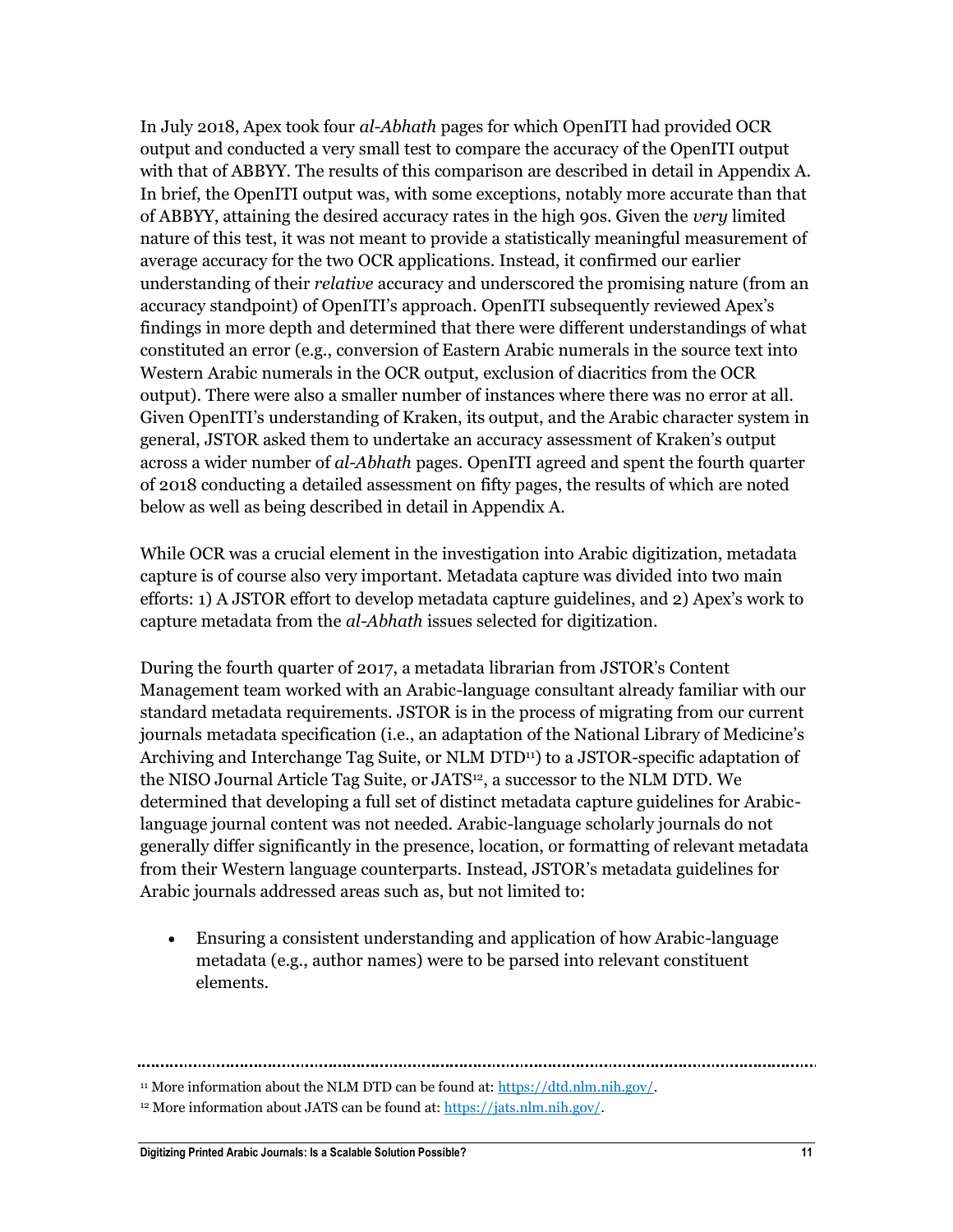- Ensuring clarity regarding the capture of metadata present in multiple languages in the source (e.g., capturing an article title when it is given in both Arabic and English, or ordering pages in an issue containing both Arabic- and Englishlanguage sections, where the two sections start at opposite ends of the issue and progress inward).
- Ensuring that JSTOR practices (e.g., collecting non-article pages at the front of the issue into an article called "Front Matter") had appropriate Arabic-language counterparts.
- Accounting for JSTOR system requirements that might not be supported by Arabic-based metadata. For example, JSTOR's systems require a publication date that reflects the Gregorian calendar. In cases where the available publication date reflects the Islamic/Hijri calendar, conversion of the date is necessary. The metadata guidelines provide direction on doing this.

The result was that while JSTOR expected that Apex would apply our standard JATSbased metadata capture guidelines to any content in this project, a *companion* document covering metadata capture specific to Arabic journals content was developed. This companion document, while applied only on *al-Abhath* for this project, can be used for any Arabic journal content that JSTOR processes as well as informing metadata capture practices for other Arabic journal digitization projects. The companion document is attached as Appendix B.

In the fourth quarter of 2018, Apex processed the page images and corresponding OCR output for the selected whole issues of *al-Abhath* totaling 4,000 pages.<sup>13</sup> These issues were selected because their content represented a variety of metadata capture challenges. Apex submitted final deliverables by the end of the quarter.

### **Findings**

In conducting this project, we found that it is possible to attain highly accurate OCR output utilizing the method of a review of the source content for distinct typefaces, the creation of training data representing those typefaces, and then the training of Kraken using that data. Not only did the resulting typeface-specific recognition models provide improved accuracy, Kraken's generalized recognition model covering all the typefaces known to it can generate character accuracy rates of **98**% or higher. Such rates make discovery via full text searching more plausible and consistent and can make metadata capture more accurate and economical.

<sup>13</sup> The issues selected for processing were: vol. 1, no. 2 (June 1948); vol. 4, no. 4 (Dec. 1951); vol. 8, no. 3 (Sept. 1955); vol. 8, no. 4 (Dec. 1955); vol. 11, no. 3 (Sept. 1958); vol. 11, no. 4 (Dec. 1958); vol. 16, no. 1 (Mar. 1963); vol. 16, no. 2 (June 1963); vol. 21, no. 1 (Mar. 1968); vol. 21, no. 2/4 (Dec. 1968); vol. 22, no. 3/4 (Dec. 1969); vol. 23, no. 1/4 (Dec. 1970); vol. 27 (1978-1979); vol. 31 (1983); vol. 33 (1985); vol. 34 (1986); vol. 36 (1988); vol. 39 (1991); vol. 45 (1997); vol. 46 (1998); vol. 48/49 (2000/2001).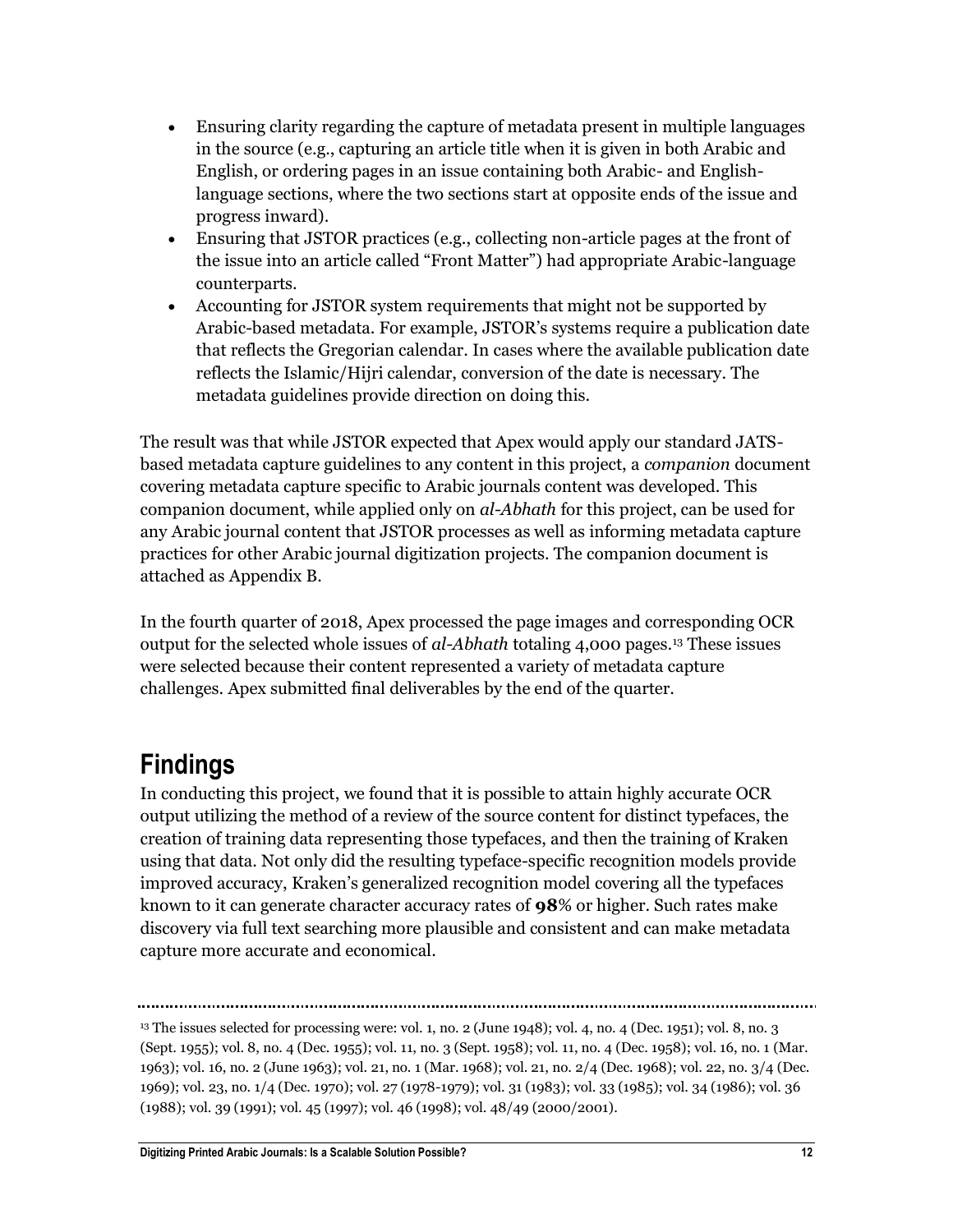The project also revealed a set of challenges alongside these positive results. Some of these challenges are technical in nature, while some relate to the need to scale. Some of the technical challenges represent obstacles that must be addressed in order to make digitization at scale with highly accurate results a practical possibility. Among these are consistent formatting and character flaws identified and reported by OpenITI in the OCR output. These include:

- Formatting or font alterations related to text size (e.g., headers or footnotes), text placement (super- or sub-scripts), and bold or italicized text were the cause for a number of the output errors identified in the accuracy study.
- Certain characters such as the *Hamza*, punctuation marks, numbers, and nonalphanumeric symbols were a recurring source of errors.
- Atypical presentation or character patterns also resulted in output errors. One such example is the Arabic elongation character (*kashīda/tatwīl*).

OpenITI felt that such instances could best be addressed via more systematic training data creation that recognizes the presence of such characters and accounts for them in the text selected as the basis for training data. There were also technical issues described in OpenITI's report that could be addressed by improved line segmentation and layout analysis in the software. A recognition model that accommodated multiple languages/character systems was also identified for future investigation.

Addressing these technical challenges relates to the question of scale. Varying levels of effort and resources would be required to address them, and while it is not in JSTOR's purview to solve them, our participation in this project has provided one additional clear mechanism to identify such technical issues that would be worthy of investigation. Identification of such issues, using real-world examples and testing environments, such as the one created for this project, is a first step. As OpenITI considers how to scale its work, such projects will be valuable in surfacing aspects of Arabic digitization that are essential to solve.

Another challenge concerned the difficulty with establishing and adhering to a predetermined timeline and the consequent unpredictability of turnaround times. Several factors contributed to this. First, this was a small investigative project, rather than a large-scale conversion project. The former implies unexpected obstacles, the identification of which is an important part of a successful investigation. In the latter, deadlines and predictability are crucial. Given the already full schedules for the OpenITI PIs and the OpenITI technical lead, it was sometimes difficult for them to respond to outstanding queries and tasks in a timely manner. When Apex was more directly involved, delays in responses from OpenITI meant that Apex would not know when to expect requested information, thereby creating inefficiencies. Predictability and time management are factors that must be addressed if Arabic journal digitization is to be operationalized at a larger scale. OpenITI suggests that project management for work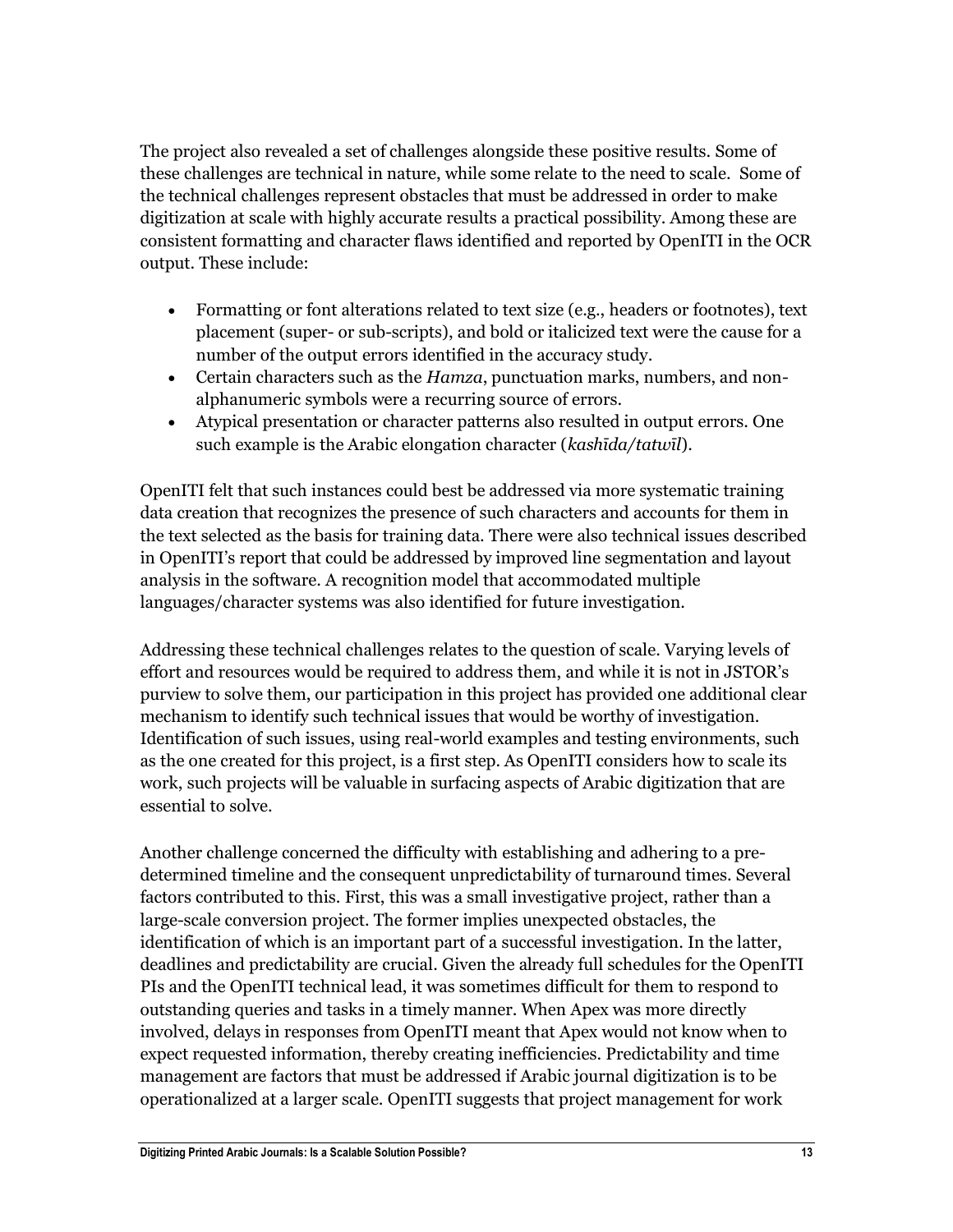they undertake could be resourced by JSTOR funding the time for a current (and appropriately skilled) staff member at one of their institutions or by funding the hiring of a new staff member devoted to project management. Likewise, OpenITI recommends broadening its technical team in order to provide support for the current lead who undertook the technical work for this project on his own. As with addressing some of the recurring flaws in the OCR output, there are costs associated with these approaches that are not part of expenses for JSTOR's standard conversion process, but they would be necessary to address in some way.

A different facet of the time-management challenge is the introduction of the essential yet time-consuming step(s) of reviewing the source pages for typefaces and creating corresponding training data for Kraken. This portion of the investigative project consumed roughly 3.5 months in order to create around 7,000 lines of training data. It is important not to use this as an indicator of exactly how long typeface identification and training data creation would require in a larger project. As OpenITI describes in its report, during the course of the 3.5 months they moved to a new and much more robust user interface for training data creation. This migration slowed down the work already underway.

OpenITI also notes that addressing potential gaps in the training data would require a more systematic approach to selection of text for training data creation. Doing so would ensure adequate coverage of text that, in the OCR output for this project, consistently generated output errors even after Kraken had been trained on the identified typefaces. A more systematic approach suggests increased effort (and time) would be needed, but the practical effect on turnaround times is not yet certain. Regardless, the results of this project indicate the clear value of the training data not only to Kraken's recognition of specific typefaces, but also to the generalized model, where output accuracy exceeds that of typeface-specific recognition models. Further, the implication is that, over time, as more typefaces are identified and training data is created, the generalized model should yield better and better accuracy such that it will be possible to create less training data for new typefaces, while still achieving high accuracy rates. Therefore, while initial investments in training data could be significant, expenses for this portion of the process should eventually decrease. This finding is a significant potential development in the cost-effectiveness of this approach over time.

#### **Conclusions and Next Steps**

Given these findings, what would a likely workflow for Arabic journal digitization in the context of JSTOR look like, how might it differ from JSTOR's standard journals workflow, and what are the implications for cost and overall practicality?

JSTOR calculates the per page cost for *al-Abhath*, excluding JSTOR staff time, to have been roughly \$3. Activities informing this estimate are those required for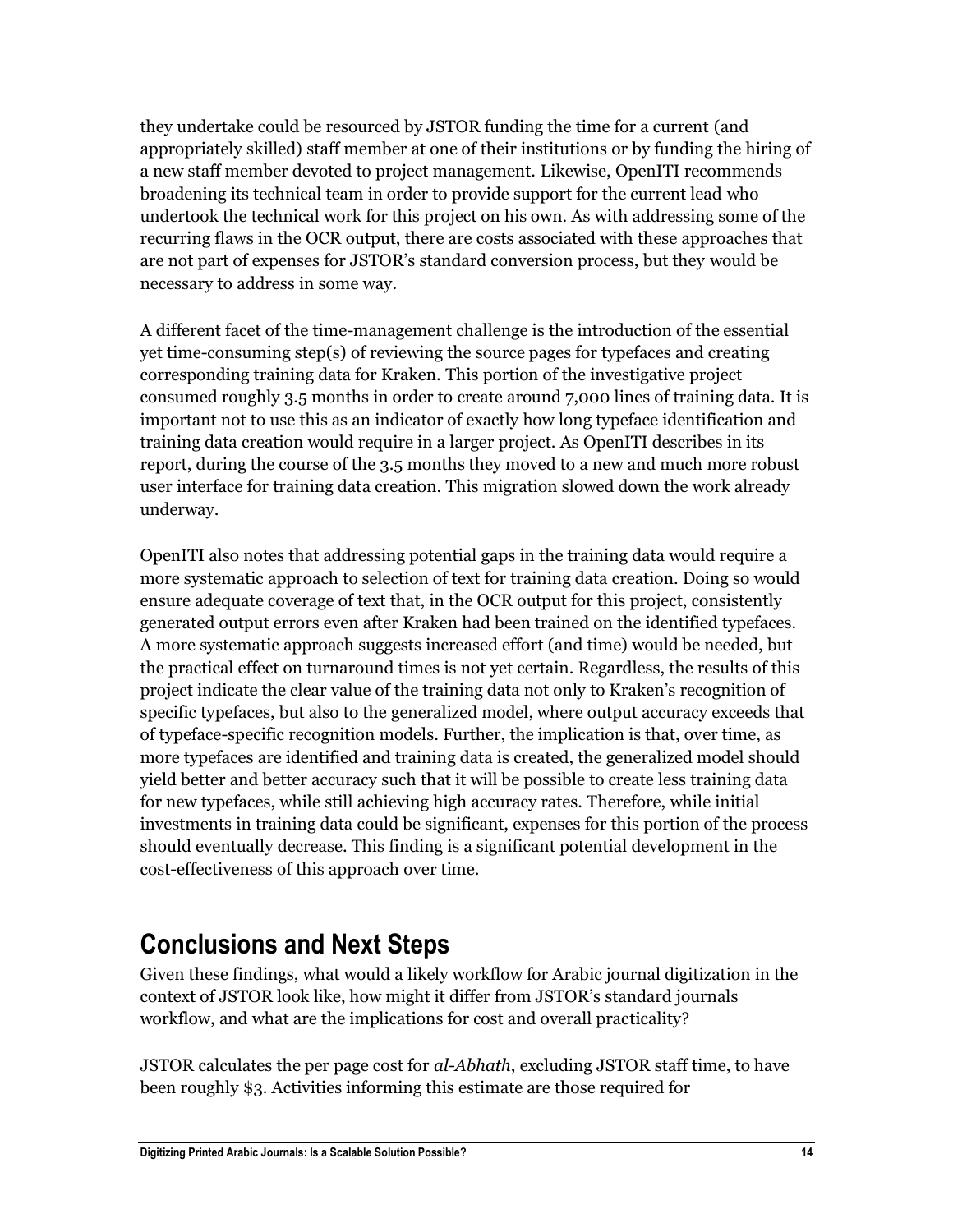operationalizing a larger scale project, such as: typeface identification, training data creation, creation and provision of OCR files, metadata capture, packaging of content for delivery, quality control of metadata at both Apex and JSTOR, and project management for the relevant activities at OpenITI and Apex. The portion of these costs attributable to Apex reflects both the long-standing working relationship that JSTOR and Apex have and any potential volume-based discounts that Apex extends to JSTOR.

This project included one-time activities that were specific to the collaboration described here. The estimated per page cost does not account for these one-time activities, such as the accuracy study conducted by OpenITI or the drafting of the Arabic metadata guidelines document by JSTOR.<sup>14</sup> As described above, some technical challenges may need to be investigated and solved before the workflow here can be fully operationalized at scale. This per page cost estimate does not account for any of these potential costs, such as workflow development by Apex or technical improvements to the Kraken software by OpenITI. Determining whether or not such costs are required and, if yes, how much they would be is a subsequent step.

Consequently, JSTOR's estimated per page cost may be most useful externally when put in the context of the range of tasks it does or doesn't cover, rather than as a firm guide for the costs for which others should budget when planning their own future projects. The one-time costs that other projects may incur cannot be generalized from the collaboration described here, but those costs were essential to the success of this project. Additionally, there is, broad benefit to the community at large from understanding what JSTOR's cost estimate is and, more importantly, what factors informed it. We hope that by transparently sharing all these activities in detail here, we may contribute to this understanding.

This cost is more than JSTOR's current standard per page costs. A large portion of the \$3 per page cost is comprised of expenses for typeface recognition and training data creation. As stated above, if Kraken's generalized model is used, then eventually costs related to these activities should decrease. Given these higher costs, an area to examine is how the individual steps of the overall workflow could be adjusted holistically to account for these relatively higher costs. Presently, JSTOR moves *individual* journal back runs that are new to JSTOR through the licensing and conversion process. In an Arabic language context, a more compartmentalized approach could be taken wherein JSTOR would select a larger group of journals (e.g., anywhere from 10 to 15 journals to a

<sup>14</sup> It also does not account for costs related to acquiring print source issues or digital source files which would be required for a larger project. It is uncertain to what extent JSTOR could source digital files either from the publisher or from third parties (as we did in this instance, from Yale University/AMEEL, with permission from AUB) rather than scanning from print. If scanning from print, it is equally uncertain how much of a journal back run could be obtained by loans or donations from publisher or libraries vs. purchases from commercial vendors and antiquarian bookstores. Given that this cost is highly variable, further investigation will be needed to estimate source content acquisition costs.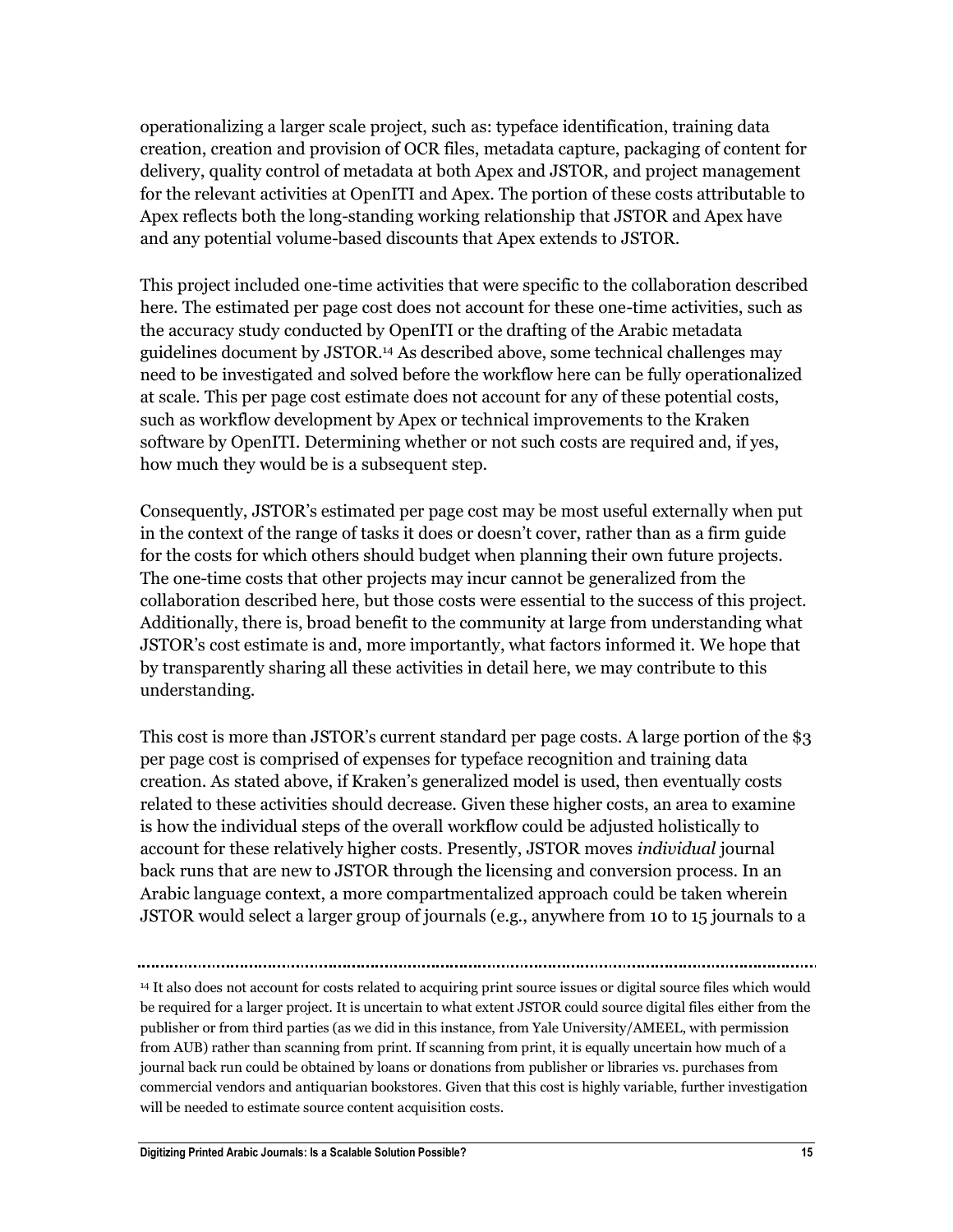much larger group), move all of them through each step of the licensing and conversion process, and then move all of them to the next step, until the group of journals has completed the full process and are available on JSTOR.

In this approach, the selection of journals to include is one that would need to be carefully done, using as broad a set of inputs from experts as possible. Our selection of *al-Abhath* was driven first and foremost by its high quality and its potential value to the scholarly community in the Middle East and globally. It was also driven by the institutional collaboration and relationship that was able to be established, and AUB's mutual interest in seeing Arabic journal content on JSTOR. It was not, however, driven by its potential for OCR accuracy improvements. It is possible that a further examination stage would be something to consider, to first seek texts that can be specifically useful in garnering further OCR accuracy improvements before selecting final journals to be included in any larger project.

In the context of a larger Arabic journals digitization project, there are multiple potential advantages to the latter, more holistic, approach:

- JSTOR expects the licensing process, which occurs at the beginning of the overall process, to be rather complex and lengthy. As many valuable existing projects are underway that focus on out-of-copyright materials, one of our aims is to seek journals that continue to publish. Waiting to move content into the subsequent steps of production will ensure that there is at least a minimal sufficient amount of content ready to be processed. If JSTOR put each journal into the conversion process as soon as a licensing agreement was concluded and source file or print volumes were available, then there could be gaps where no content was in the conversion pipeline, and this makes for an inefficient process overall. It should be noted, however, that this might require some management of publishers' expectations, and on thoughtful and considered relationship-building with those publishers who choose to participate.
- Review of multiple journal back runs might make it easier to identify use of similar or identical typefaces across titles, thereby reducing the amount of training data required.
- For OpenITI, Apex, and JSTOR, it can be challenging to devote time to sporadic and siloed workflows processing smaller amounts of content. While this may seem counterintuitive, the turnaround times in the current investigative project demonstrated it. Starting the production process with a larger group of journals doesn't mean that they all have to be processed at once. It does, however, provide a consistent flow of work that in turn can promote more effective time management.
- Given the success of Kraken's generalized recognition model, creating training data for a larger group of journals and *then* running OCR on the journals after Kraken has absorbed the training data would likely result in higher average OCR accuracy rates *across* that group of journals.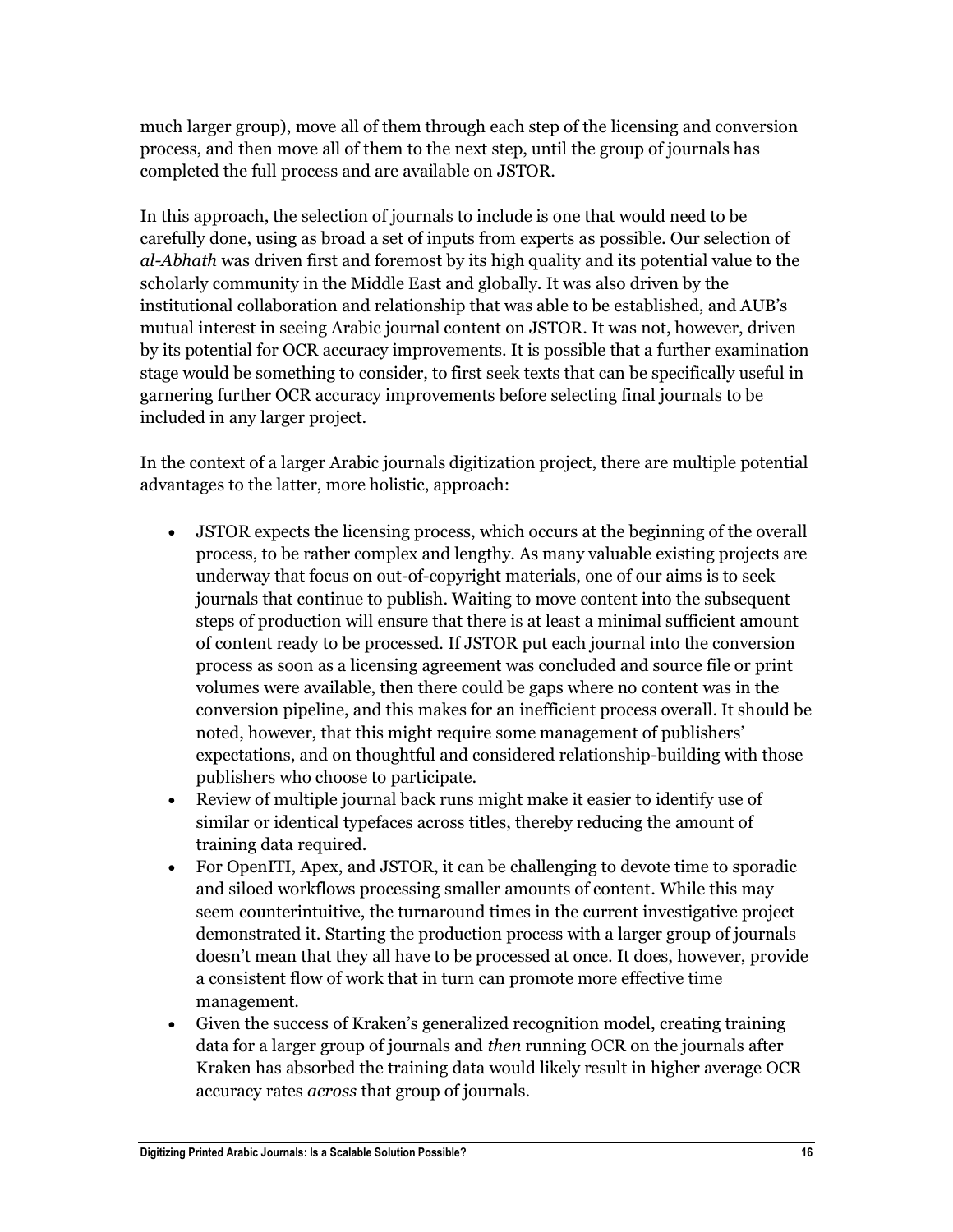Should we be able to continue work with OpenITI and Apex, the good news is that costs related to training data creation could be expected to decrease as Kraken's generalized recognition model improves. Such improvements should then benefit the broader community of academic scholars of Arabic texts. Likewise, as noted above, the identification of key technical areas to be investigated for possible improvements is a vital first step.

In conclusion, JSTOR believes that the current project has indicated the potential for success in a larger digitization project. While new content and workflows will present unanticipated challenges, JSTOR's experience with large scale digitization as well as specialized projects leads us to believe that there are ways to foster greater consistency and predictability in workflows and high quality in the output. Our experience alone has not driven its success; our collaboration with OpenITI and the many institutions and individuals that contributed in myriad ways are essential. Indeed, this project emphasizes the need for strong collaboration that incorporates a broad range of entities from across the ecosystem of scholarly communications—from academic institutions and libraries, not-for-profit organizations, publishers, and even commercial enterprises. Our discussions regarding a possible future collaboration with OpenITI are ongoing. We hope that our participation in this project, and any future projects in this area, can be a contribution to the infrastructure of a community-driven, innovative endeavor to increase the amount of Arabic language scholarly content available online for research and teaching. While the findings here are specific to this project, we hope that the supporting methodology and practices will contribute to a growing collective knowledge.

As we seek to evaluate the potential for a larger project, we intend to examine a more holistic approach to the endeavor as a whole, as described above. While this investigation was limited to Arabic, the knowledge gained from this process has the potential to open a door to further areas of research toward other languages using this alphabet. Doing so is of interest to JSTOR, albeit on a much longer term, as it would begin to address the global representation to which we aspire, and ensure the long-term accessibility of these materials.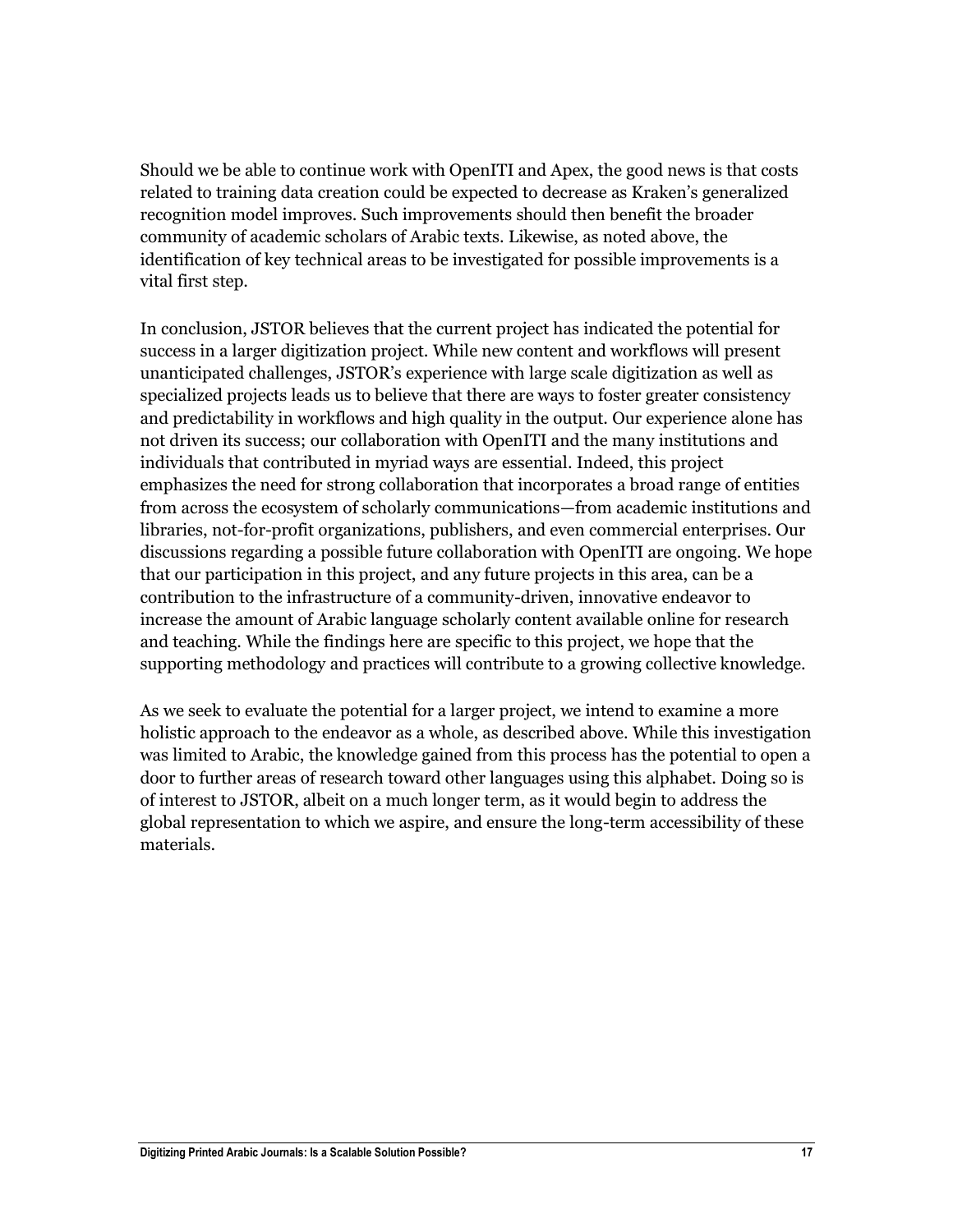### **Appendices**

#### **Appendix A:**

An expanded, Open Access version of the original report regarding OpenITI's work on typeface recognition, training data creation, OCR output, and related accuracy assessment thereof for selected issues of *al-Abhath* is now available.

Kiessling, B. & Kurin, G. & Miller, M. T. & Smail, K., (2021) "Advances and Limitations in Open Source Arabic-Script OCR: A Case Study", *Digital Studies / Le champ numérique* 11(1). doi:<https://doi.org/10.16995/dscn.8094>

We recommend that interested readers review this expanded version of the original report.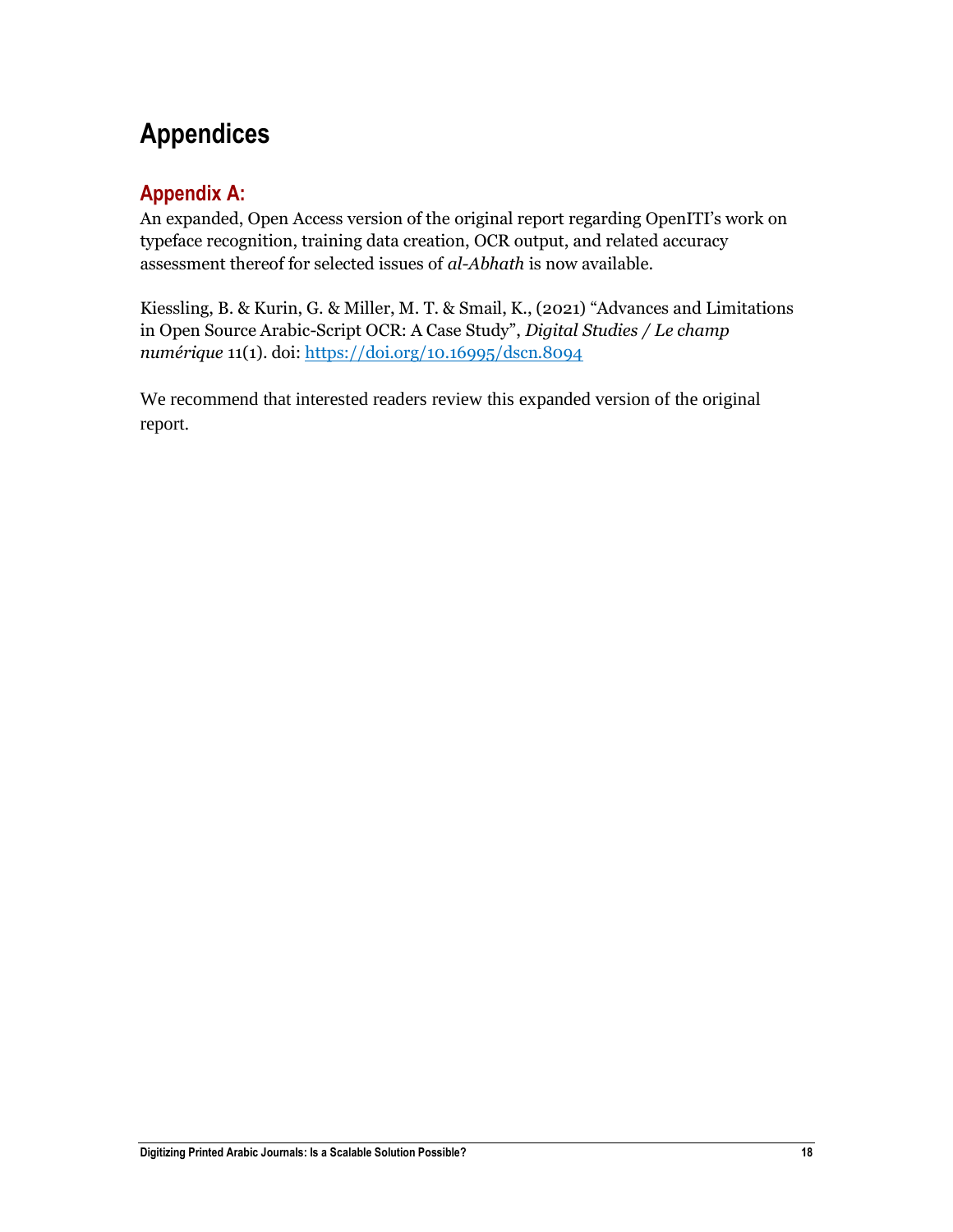#### **Appendix B:**

*Arabic Journals Supplement Version 1.0 to the JSTOR Journals General Metadata Guidelines Version 1.0*. This document is a companion document to the *JSTOR Journals General Metadata Guidelines*, a JSTOR adaptation of the JATS specification.

The *JSTOR Journals General Metadata Guidelines* document can be found at: **[https://about.jstor.org/wp-content/uploads/2019/03/JSTOR\\_Journals\\_GMG\\_v.1.0.pdf](https://about.jstor.org/wp-content/uploads/2019/03/JSTOR_Journals_GMG_v.1.0.pdf)**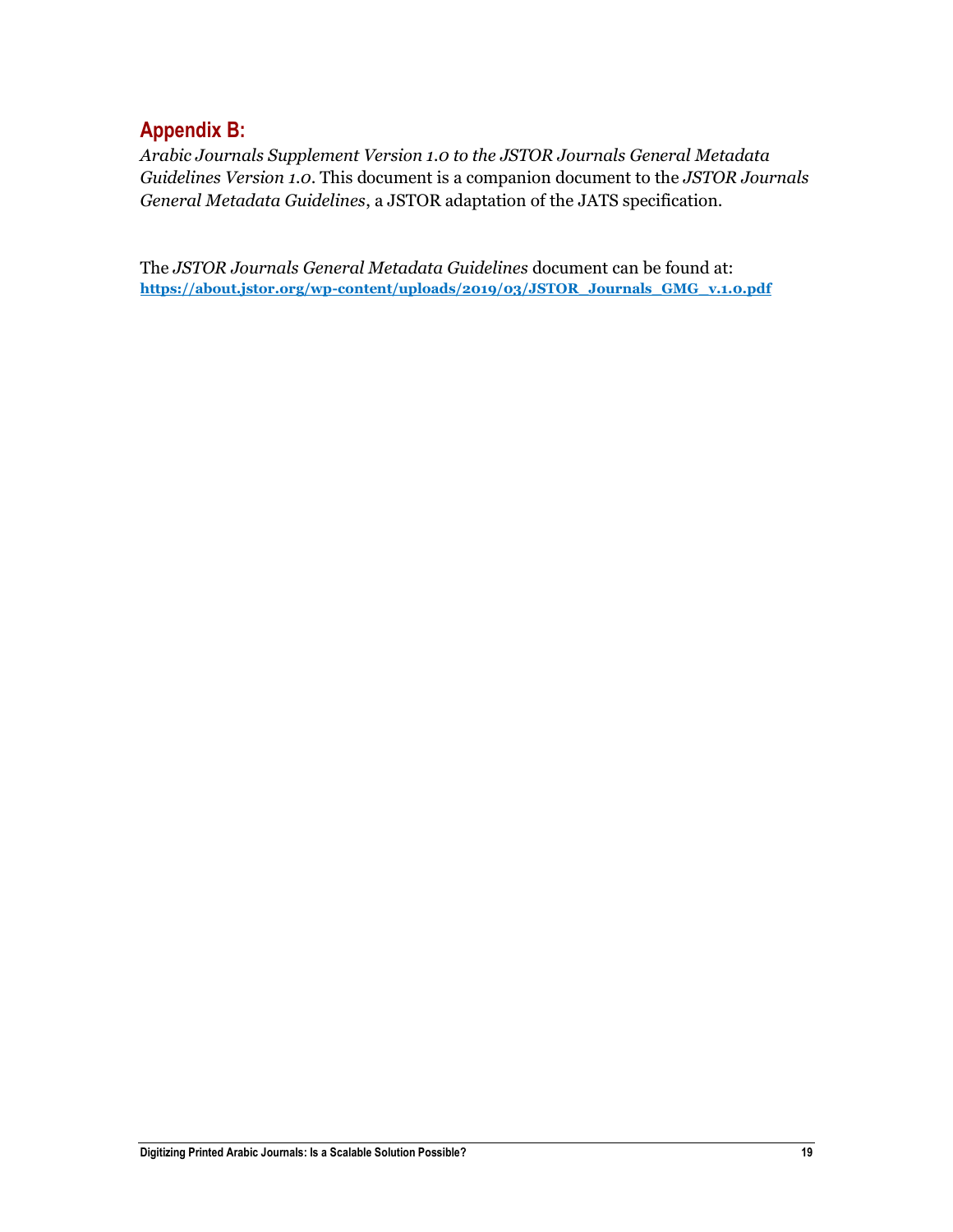# **Arabic Journals Supplement**

## *Version 1.0*

### **to the**

# **JSTOR Journals General Metadata Guidelines Version 1.0**

Last updated: 28 March 2019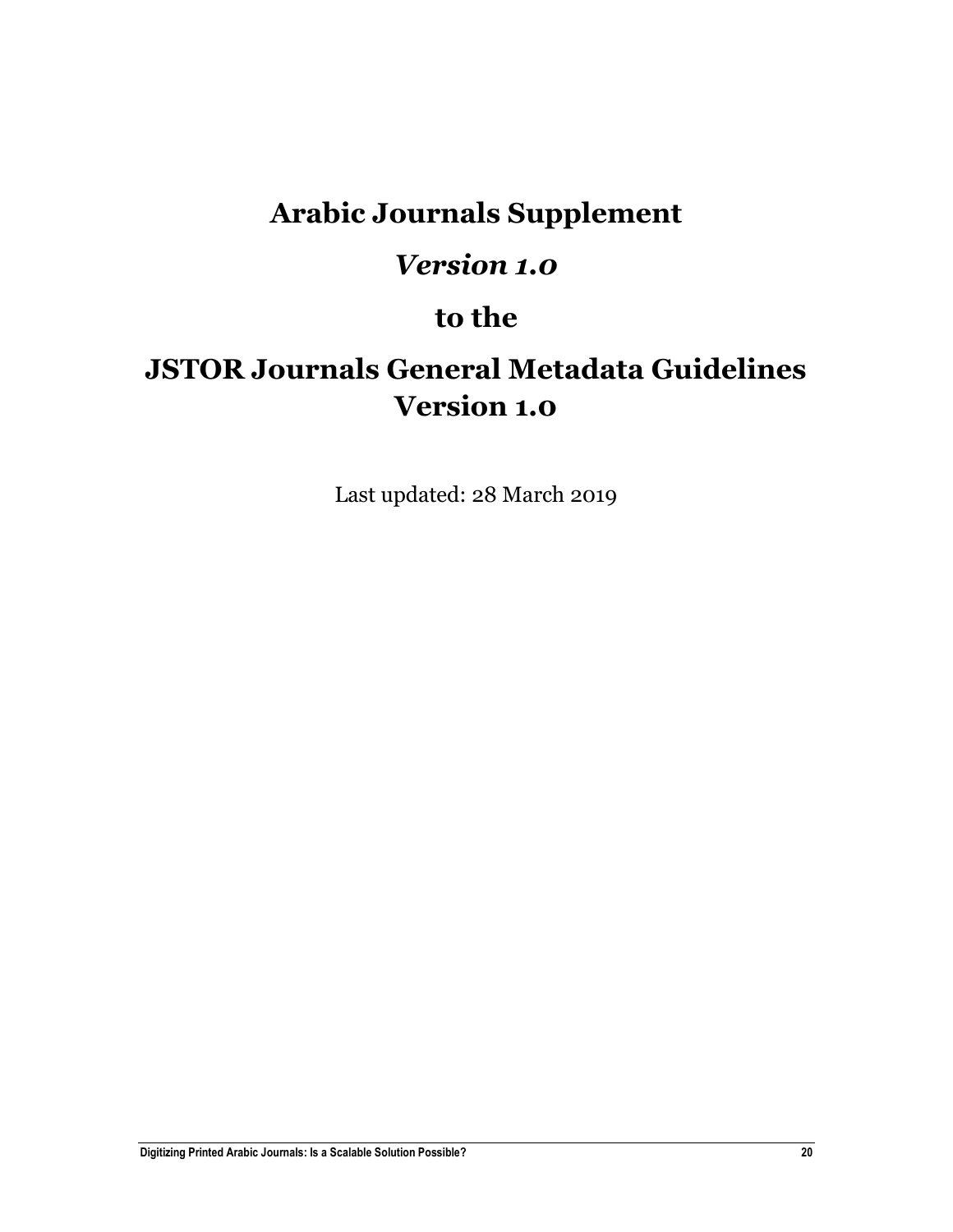#### Table of Contents

#### **[Revision History](#page-23-0)**

#### **[Introduction](#page-25-0)**

- **[9. <article-title> -](#page-27-0) Article Titl[e](#page-27-0)**
- **20. <copyright-statement> - [Copyright Statement of Issue or Article](#page-28-0)**
- **[22. <cover-image> -](#page-29-0) Cover Imag[e](#page-29-0)**
- **36. <gmg-version> - [General Metadata Guidelines \(GMG\) Version](#page-30-0)**
- **[44. <issue-page-range> -](#page-31-0) Issue Page Rang[e](#page-31-0)**
- **[47. <issue-title> -](#page-34-0) Issue Titl[e](#page-34-0)**
- **71. <name> - [Personal Name](#page-35-0)**
- **[77. <page> -](#page-36-0) Individual Page in an Issu[e](#page-36-0)**
- **87. <product> - [Reviewed Works](#page-38-0)**
- **88. <pub-date> - [Publication Date as Numerical Values](#page-40-0)**
- **[103. <string-date> -](#page-43-0) Date as Strin[g](#page-43-0)**
- **104. <string-issue> - [Issue Number\(s\) as String](#page-45-0)**
- **106. <string-name> - [Contributor Personal Name: Unstructured](#page-47-0)**
- **107. <string-volume> - [Volume Number\(s\) as String](#page-49-0)**
- **[116. <surname> -](#page-51-0) Surnam[e](#page-51-0)**
- **[117. <title> -](#page-56-0) Titl[e](#page-56-0)**
- **[124. <trans-title> -](#page-59-0) Translated Titl[e](#page-59-0)**
- **[135. Contributor Information in Page Scan and PDF Source](#page-60-0)**
- **[136. Date Information for the Issue Being Processed](#page-62-0)**
- **[140. Instructions for Handling Illustrations in Page Scan and PDF Source](#page-63-0)**
- **[141. Issue Front Matter and Back Matter in Page Scan and PDF Source](#page-64-0)**
- **[Appendix 1: Examples of Conversion from Islamic/Hijri Year to Gregorian Year\(s\)](#page-66-0)**
- **[Appendix 2: Surname Prefixes](#page-68-0)**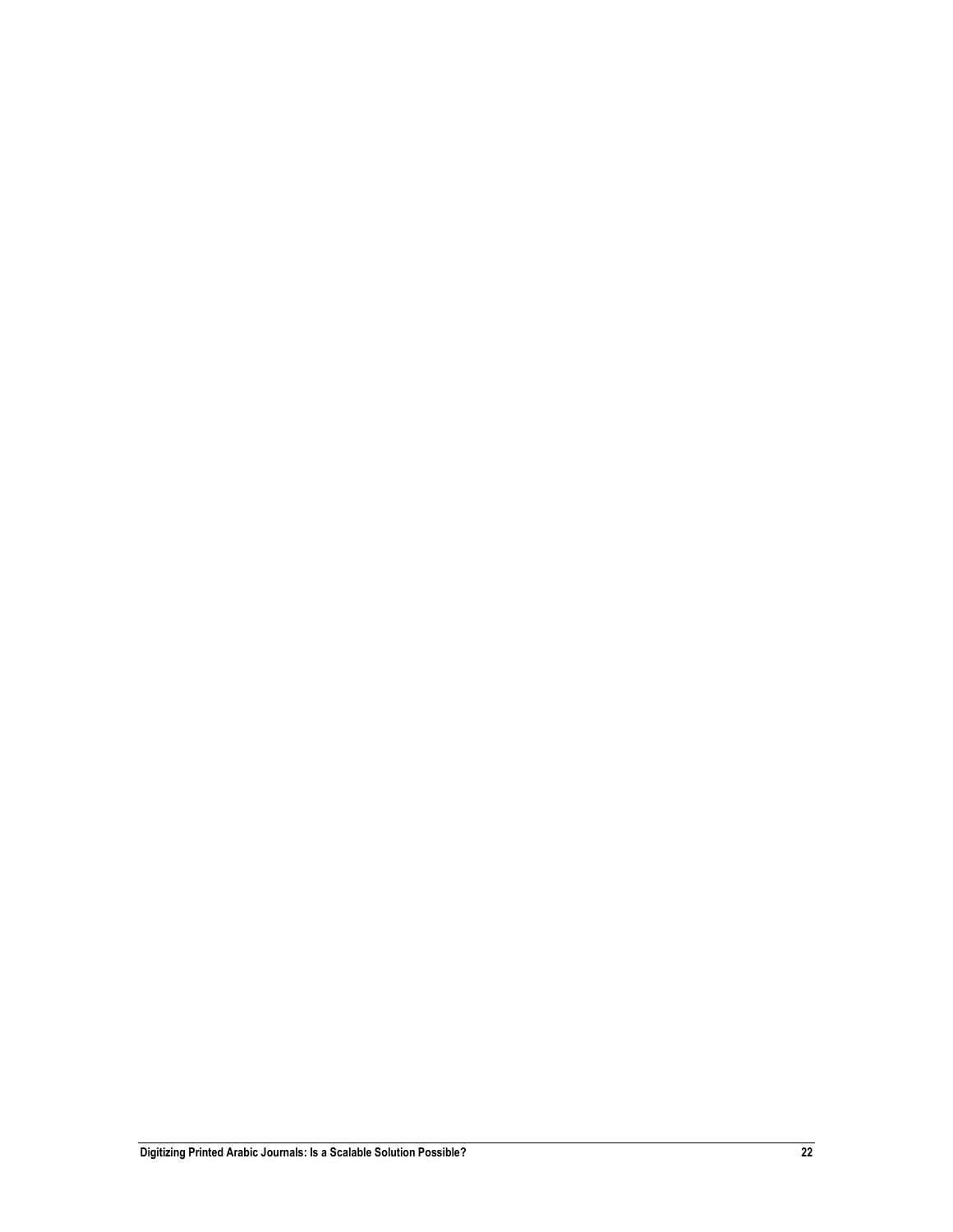<span id="page-23-0"></span>

**These guidelines have been made possible in part by the National Endowment for the Humanities: Exploring the human endeavor. Any views, findings, conclusions, or recommendations expressed in these guidelines, do not necessarily represent those of the National Endowment for the Humanities.**



**This text of the Arabic Journals Supplement to the JSTOR Journals General Metadata Guidelines is licensed by the rightsholder JSTOR under a Creative Commons Attribution-NonCommercial-NoDerivatives 4.0 International License[:](https://creativecommons.org/licenses/by-nc-nd/4.0/) [https://creativecommons.org/licenses/by-nc-nd/4.0/.](https://creativecommons.org/licenses/by-nc-nd/4.0/) All Rights Reserved.**

**The JSTOR Journals General Metadata Guidelines is based in part on the NISO Journal Article Tag Suite, or JATS, standard (ANSI/NISO Z39.96-2015, JATS version 1.1). The JATS standard (ANSI/NISO Z39.96-2015, JATS version 1.1) carries the following copyright statement:**

**Copyright © 2015 by the National Information Standards Organization. All rights reserved under International and Pan-American Copyright Conventions. For noncommercial purposes only, this publication may be reproduced or transmitted in any form or by any means without prior permission in writing from the publisher, provided it is reproduced accurately, the source of the material is identified, and the NISO copyright status is acknowledged.**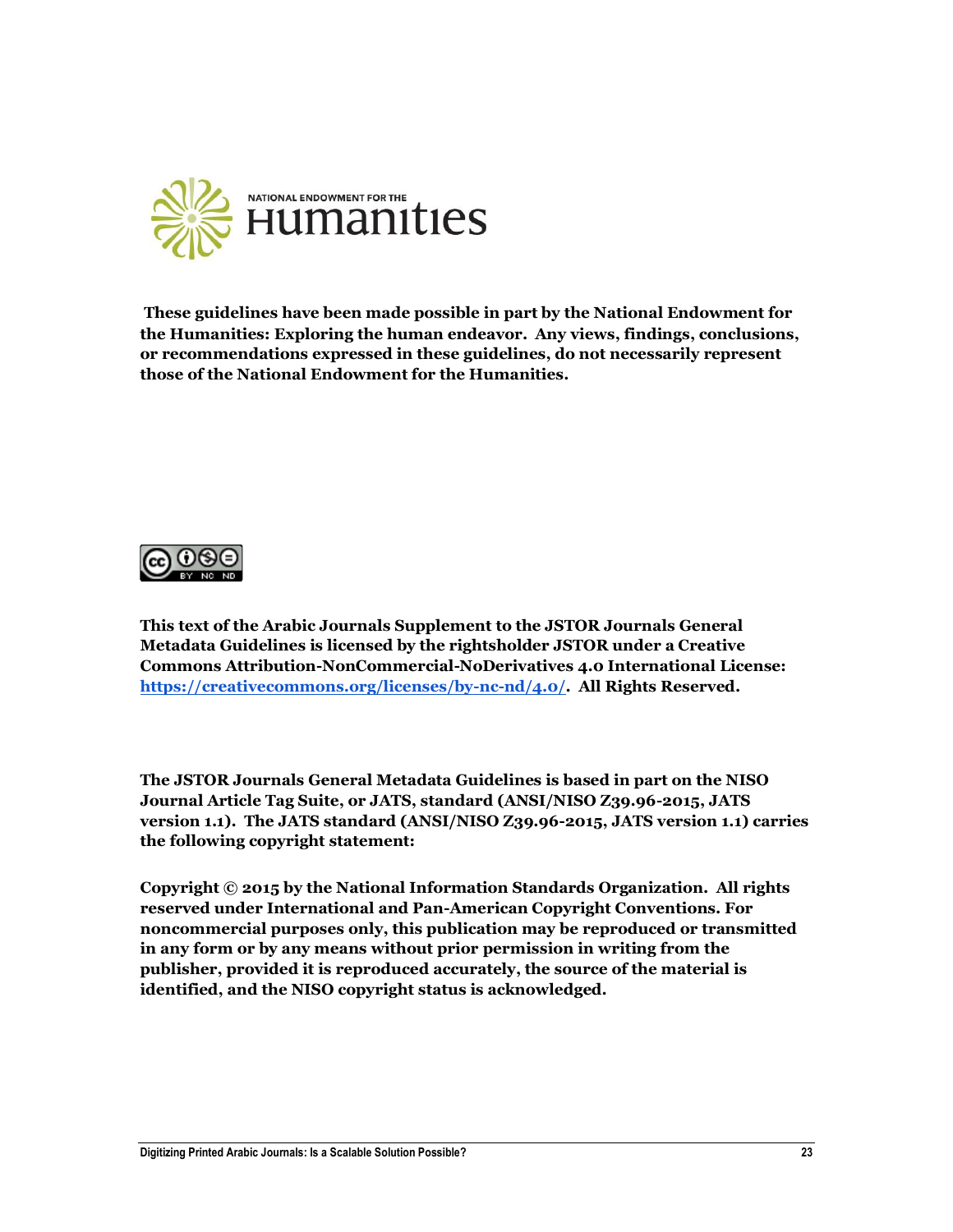# **Revision History**

**Version 1.0, last updated 28 March, 2019**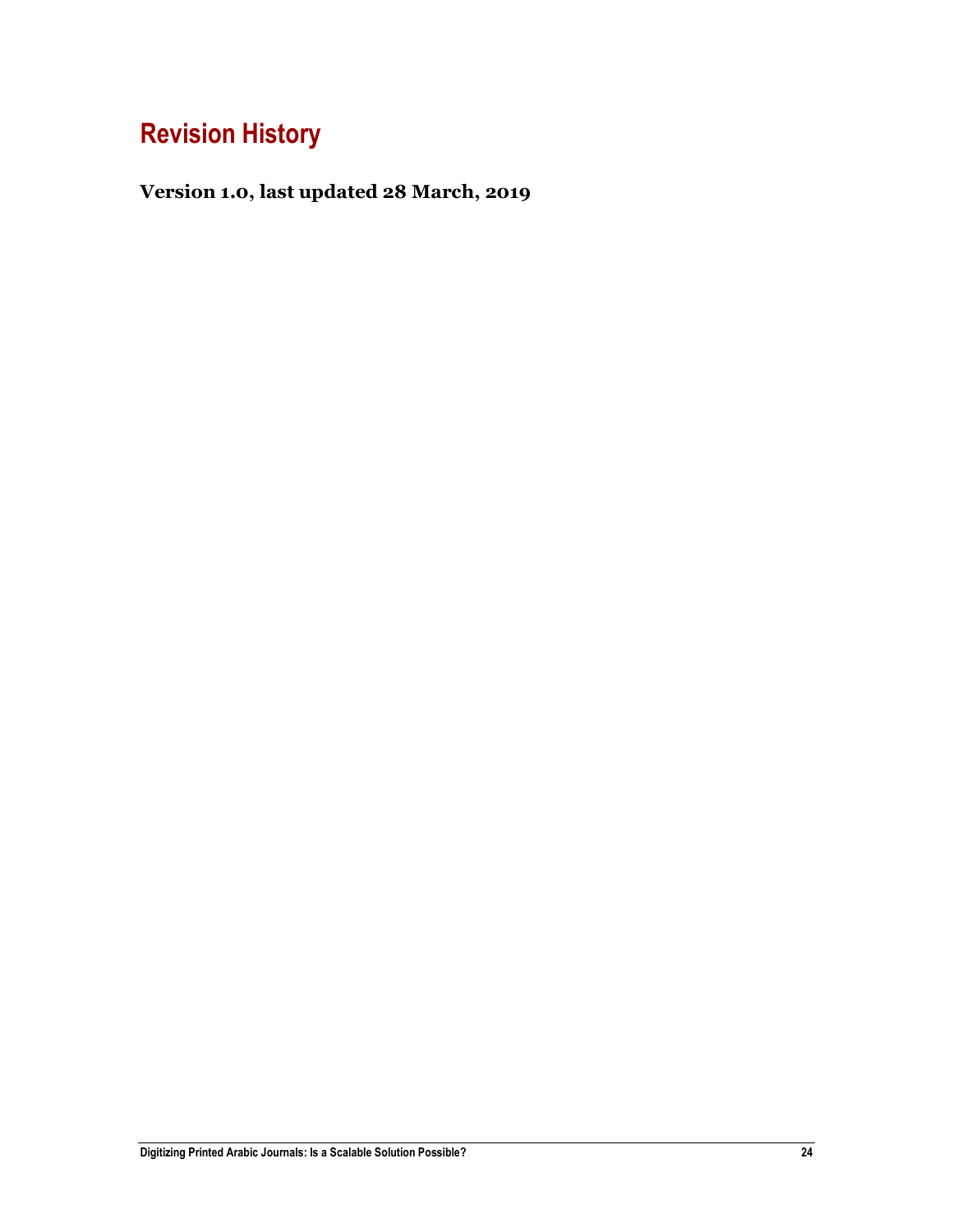### <span id="page-25-0"></span>**Introduction**

#### **Relationship to Journals GMG v1.0**

This document is to be used in conjunction with *Journals GMG v1.0* to process journals signed as part of a special Arabic Journals Project.

#### **How to Use These Guidelines**

This document includes only the element tables and general sections from the GMG that contain at least one indexing instruction specific to Arabic journals. In addition, it only includes the rules that contain special instructions for processing Arabic journals. For all other rules, element tables, and general sections, refer to *Journals GMG v1.0*.

- A rule that differs from the same-numbered rule in *Journals GMG v1.0* is indicated by gray shading of the rule number cell. When processing an Arabic journal issue, apply a rule marked in this manner *instead of* the same-numbered rule in *Journals GMG v1.0*.
	- o For example:

| 9.28 | If there is an untitled introductory article associated with an<br>article group, supply an article title as follows:                                                                                        |
|------|--------------------------------------------------------------------------------------------------------------------------------------------------------------------------------------------------------------|
|      | If the article is in Arabic, index <article-title> [آمقدمة]<br/><math display="inline">\bullet</math><br/>If the article is in English, index <article-title> [Introduction]</article-title></article-title> |

- A rule which is unique to this document (i.e., not in *Journals GMG v1.0*) is indicated by TWO features: 1) the rule number cell is shaded green, and 2) the rule number is in the format *number*.*letter*. When processing an Arabic journal issue, apply rules marked in this manner *in addition to* rules in *Journals GMG v1.0*. (By using unique designations for rules that appear only in this document, consistency in rule numbers can be maintained between the two documents.)
	- $\circ$  For example, <pub-date> contains four rows (a heading plus three rules) that apply only to Arabic Journals, numbered **88.a** through **88.d**, situated after GMG rule 88.17:

| 88.1<br>- | $\cdots$                                                   |
|-----------|------------------------------------------------------------|
| 88.a      | Arabic Journals: Generating a Gregorian Date               |
| 88.b      | If a Gregorian-calendar date is present in the source,     |
| 88.c      | If a Gregorian-calendar date is not present in the source, |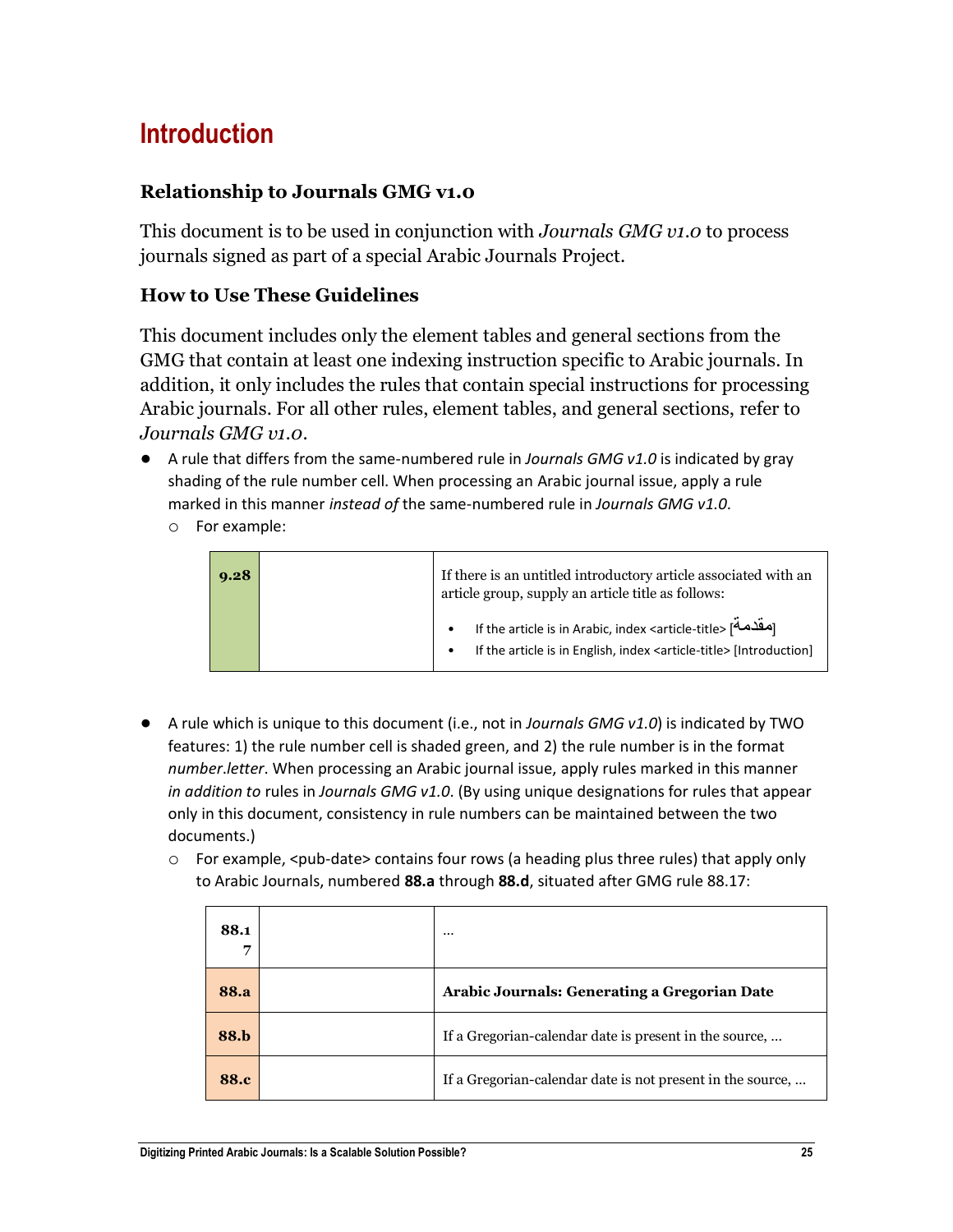| The vendor may use an online date converter<br>88.d |
|-----------------------------------------------------|
|-----------------------------------------------------|

JSTOR will notify the digitization vendor which journals are to be processed using the *Arabic Journals Supplement*. Journals in the JSTOR Archive Collections that contain some Arabic content but are not signed as part of the Arabic Journals Project are to be processed using only *Journals GMG v1.0*, unless otherwise directed by JSTOR.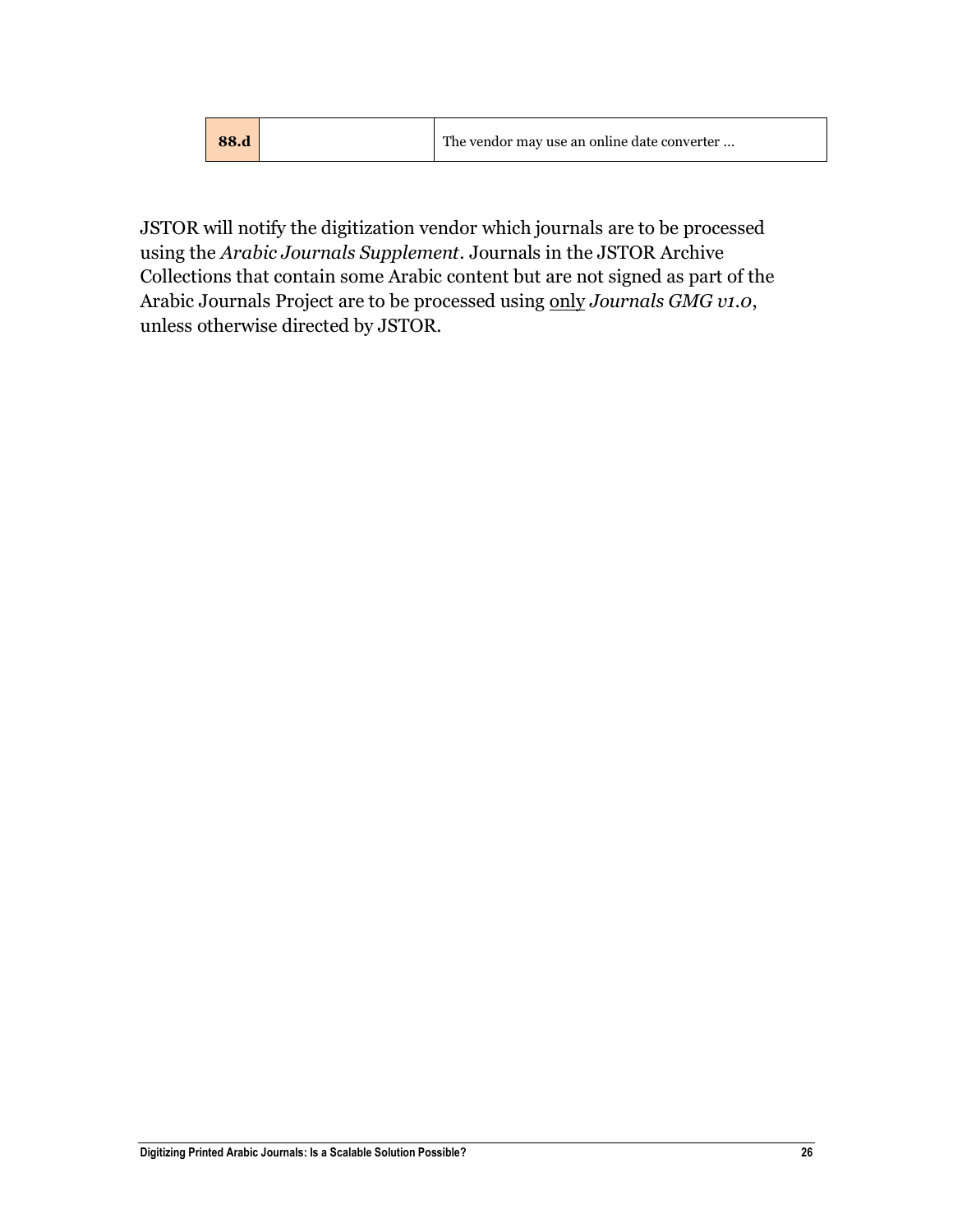### <span id="page-27-0"></span>**9. <article-title> - Article Title**

| q                       | <b>Element</b>    | <article-title></article-title>                                                                                                                                    |
|-------------------------|-------------------|--------------------------------------------------------------------------------------------------------------------------------------------------------------------|
| 9.1                     | <b>Descriptor</b> | <b>Article Title</b>                                                                                                                                               |
| $\bullet\bullet\bullet$ |                   | $\cdots$                                                                                                                                                           |
| 9.28                    |                   | If there is an untitled introductory article associated<br>with an article group, supply an article title as follows:                                              |
|                         |                   | If the article is in Arabic, index <article-title> [آمقدمة]<br/>If the article is in English, index <article-title> [Introduction]</article-title></article-title> |
| $\ddotsc$               |                   | $\ddotsc$                                                                                                                                                          |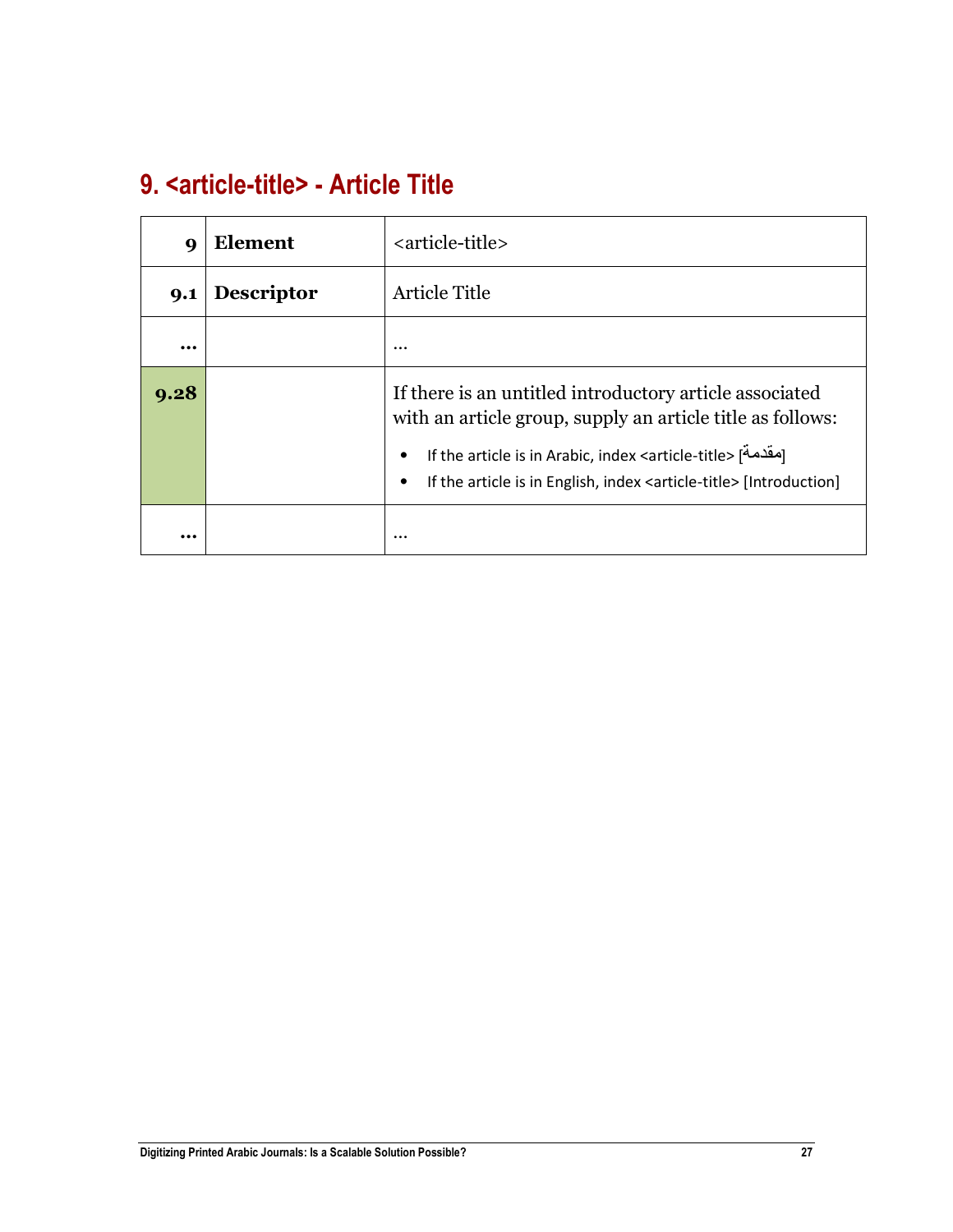# <span id="page-28-0"></span>**20. <copyright-statement> - Copyright Statement of Issue or Article**

| 20          | Element           | <copyright-statement></copyright-statement>                                                                                                                     |
|-------------|-------------------|-----------------------------------------------------------------------------------------------------------------------------------------------------------------|
| 20.1        | <b>Descriptor</b> | Copyright Statement of Issue or Article                                                                                                                         |
|             |                   | $\ddotsc$                                                                                                                                                       |
| 20.1<br>5   |                   | $\ddotsc$                                                                                                                                                       |
| <b>20.a</b> |                   | If a copyright statement is present in more than one<br>language, capture each language statement in a separate<br><copyright-statement>.</copyright-statement> |
|             |                   | Example:                                                                                                                                                        |
|             |                   | <permissions><br/><copyright-statement></copyright-statement></permissions>                                                                                     |
|             |                   | @ حقوق النشر محفوظة لقسم الأدب الإنجليزي                                                                                                                        |
|             |                   | والمقارن وقسم النشر بالجامعة الأمريكية بالقاهرة، ٢٠٠٥                                                                                                           |
|             |                   |                                                                                                                                                                 |
|             |                   | <copyright-statement>© 2005, Department of English<br/>and Comparative Literature, the American University in<br/>Cairo</copyright-statement>                   |
|             |                   |                                                                                                                                                                 |
|             |                   |                                                                                                                                                                 |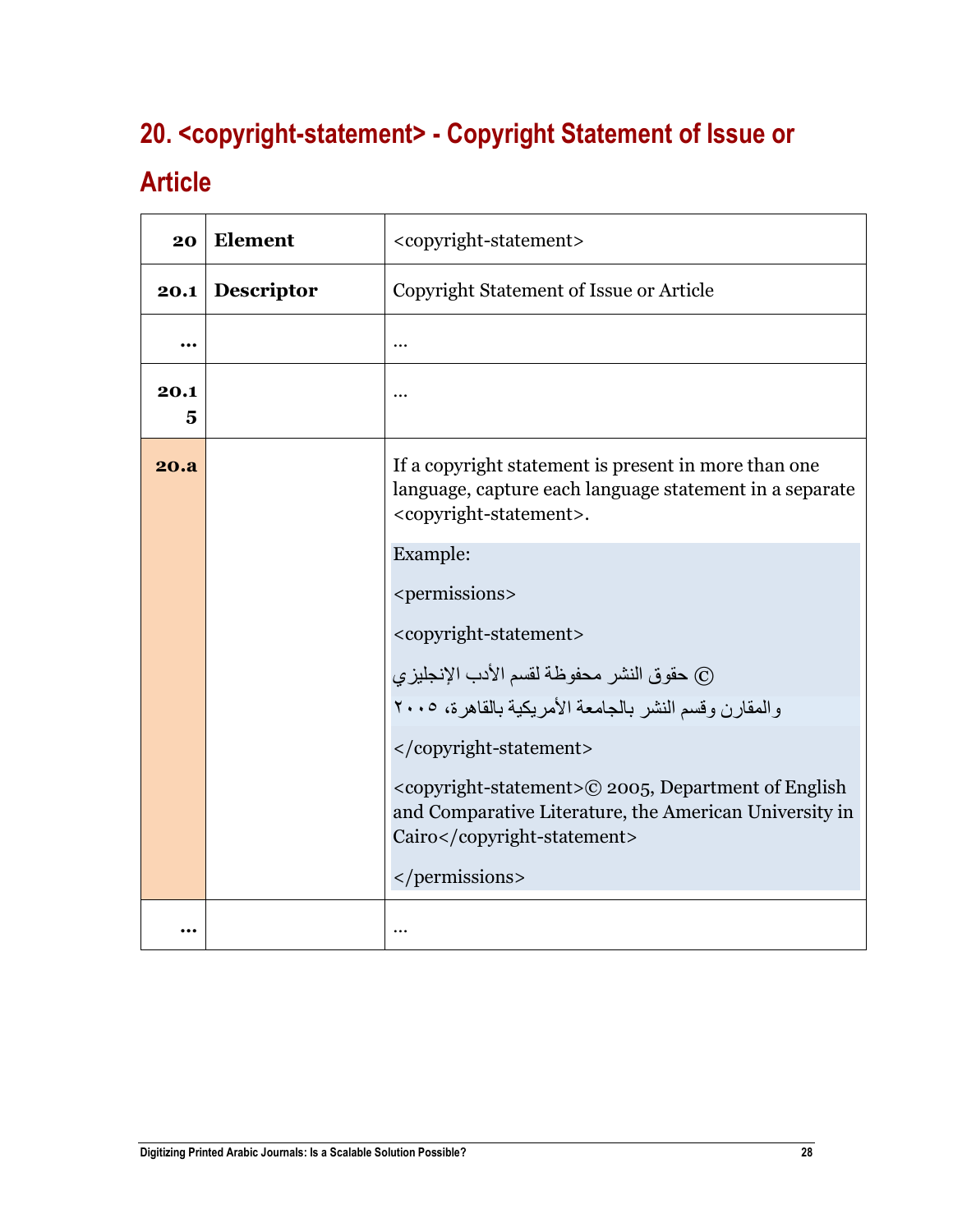# <span id="page-29-0"></span>**22. <cover-image> - Cover Image**

| 22               | Element               | <cover-image></cover-image>                                                                                                                                                                                                  |
|------------------|-----------------------|------------------------------------------------------------------------------------------------------------------------------------------------------------------------------------------------------------------------------|
| 22.1             | <b>Descriptor</b>     | Cover Image                                                                                                                                                                                                                  |
|                  |                       | $\ddotsc$                                                                                                                                                                                                                    |
| 22.1<br>$\Omega$ | Location in<br>source | If an issue has an Arabic front cover at one end and an<br>English front cover at the other end, so that the issue<br>can be read from either direction, use only the Arabic<br>front cover for <cover-image>.</cover-image> |
| $\cdots$         |                       | $\cdots$                                                                                                                                                                                                                     |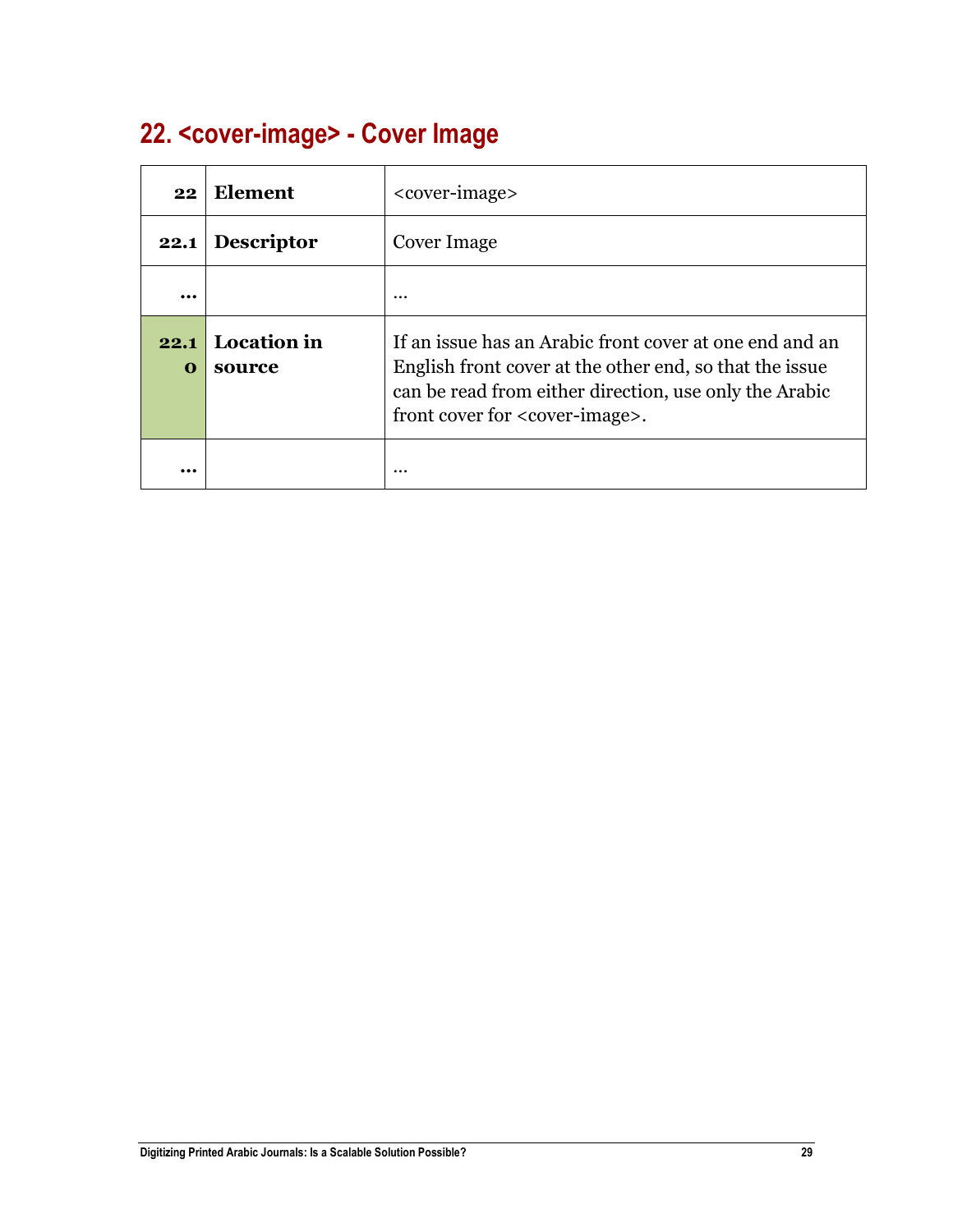# <span id="page-30-0"></span>**36. <gmg-version> - General Metadata Guidelines (GMG)**

### **Version**

| 36                      | <b>Element</b>         | $\langle$ gmg-version $\rangle$                                                                                                                                                                                                                                                                                 |
|-------------------------|------------------------|-----------------------------------------------------------------------------------------------------------------------------------------------------------------------------------------------------------------------------------------------------------------------------------------------------------------|
| 36.1                    | <b>Descriptor</b>      | General Metadata Guidelines (GMG) Version                                                                                                                                                                                                                                                                       |
| $\bullet\bullet\bullet$ |                        | $\ddotsc$                                                                                                                                                                                                                                                                                                       |
| 36.9                    | <b>Format required</b> | Enter the version of the metadata guidelines and the<br>version of the Arabic Journals Supplement used in the<br>production of the issue's XML files in the format<br>"Journals GMG X.X + Arabic Journals Supplement<br>X.X", substituting the actual version number of each<br>document for "X.X".<br>Example: |
|                         |                        | <gmg-version>Journals GMG 1.0 + Arabic Journals<br/>Supplement 1.0</gmg-version>                                                                                                                                                                                                                                |
|                         |                        | $\bullet$ $\bullet$ $\bullet$                                                                                                                                                                                                                                                                                   |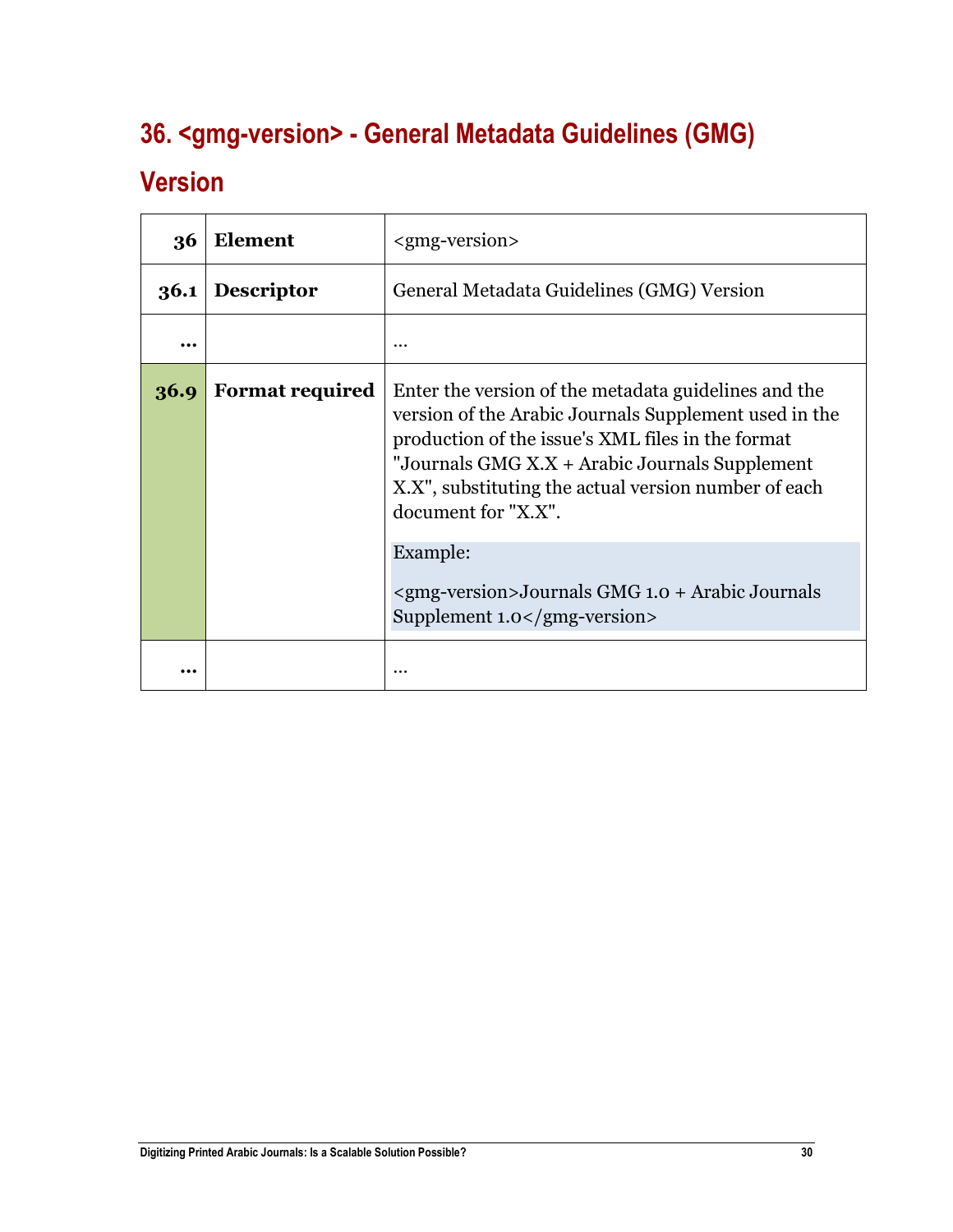# <span id="page-31-0"></span>**44. <issue-page-range> - Issue Page Range**

| 44        | <b>Element</b>    | <issue-page-range></issue-page-range>                                                                                                                                                                                                                                                                                                                                                                 |
|-----------|-------------------|-------------------------------------------------------------------------------------------------------------------------------------------------------------------------------------------------------------------------------------------------------------------------------------------------------------------------------------------------------------------------------------------------------|
| 44.1      | <b>Descriptor</b> | <b>Issue Page Range</b>                                                                                                                                                                                                                                                                                                                                                                               |
| $\cdots$  |                   |                                                                                                                                                                                                                                                                                                                                                                                                       |
| 44.2<br>8 |                   | If an issue contains content in both Arabic and English,<br>and the entire issue is paginated in one sequence, that is<br>the only sequence entered in <issue-page-range>.</issue-page-range>                                                                                                                                                                                                         |
|           |                   | Example:<br>For an issue that has Arabic content at the front of the<br>issue, and English content that begins at the end of the<br>physical issue and progresses inward so that it ends in<br>the middle of the issue:<br>Scanning order: [Arabic] nil, 1, 2, 3, 4 100, [English]<br>nil, 101, 102, 103,  150<br>Capture the issue page range as:<br><issue-page-range> 1-150</issue-page-range>     |
|           |                   | Example:<br>For an issue that has Arabic content at the front of the<br>issue, and English content that begins at the end of the<br>physical issue and progresses inward so that it ends in<br>the middle of the issue:<br>Scanning order: [Arabic] nil, 1, 2, 3, 4,  78, [English]<br>nil, 122, 121, 120,  80, 79<br>Capture the issue page range as:<br><issue-page-range> 1-122</issue-page-range> |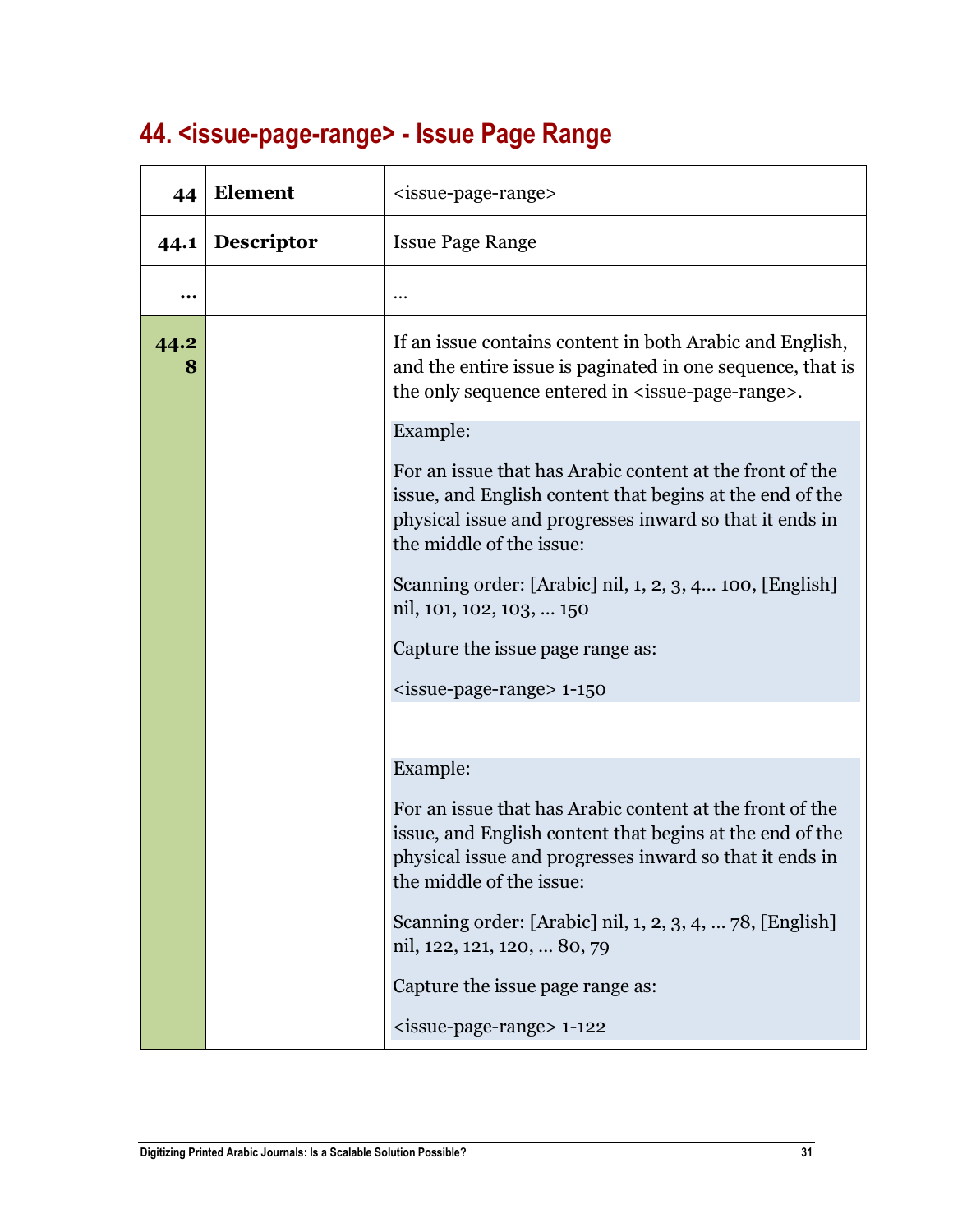| 44.2<br>9 | If an issue contains content in both Arabic and English,<br>and each language section has its own pagination<br>sequence, enter both sequences. Capture each sequence<br>so that the starting page number is first, then a hyphen,<br>then the ending page number. In an issue that contains<br>some content read left-to-right and some content read<br>right-to-left, the page numbers of some articles may<br>progress from higher to lower. However that is NOT<br>necessarily the order that the pagination should be<br>input. Capture each page range in the logical order that<br>corresponds to the character system. |
|-----------|--------------------------------------------------------------------------------------------------------------------------------------------------------------------------------------------------------------------------------------------------------------------------------------------------------------------------------------------------------------------------------------------------------------------------------------------------------------------------------------------------------------------------------------------------------------------------------------------------------------------------------|
|           | If the page numbers are standard Arabic numerals (e.g., 99,<br>٠<br>98, 97, 96, 95) or any language/numeral system read left-to-<br>right (Roman numerals, Greek, Cyrillic, etc.), index the range in<br>left-to-right order, or lowest number-highest number (e.g., 95-<br>99).<br>If the page numbers are Arabic, Arabic script, or any<br>language/numeral system read right-to-left, index the range in<br>right-to-left order.                                                                                                                                                                                            |
|           | Example:                                                                                                                                                                                                                                                                                                                                                                                                                                                                                                                                                                                                                       |
|           | For an issue that has Arabic content at the front of the<br>issue, and English content that begins at the end of the<br>physical issue and progresses inward so that it ends in<br>the middle of the issue:                                                                                                                                                                                                                                                                                                                                                                                                                    |
|           | Scanning order: [Arabic] nil, 1, 2, 3,  48, [English] nil,<br>$1, 2, 3, \ldots 27$                                                                                                                                                                                                                                                                                                                                                                                                                                                                                                                                             |
|           | Capture the issue page range as:                                                                                                                                                                                                                                                                                                                                                                                                                                                                                                                                                                                               |
|           | <pagerange> 1-48, 1-27</pagerange>                                                                                                                                                                                                                                                                                                                                                                                                                                                                                                                                                                                             |
|           |                                                                                                                                                                                                                                                                                                                                                                                                                                                                                                                                                                                                                                |
|           | Example:                                                                                                                                                                                                                                                                                                                                                                                                                                                                                                                                                                                                                       |
|           | Same as above example, but the Arabic section contains<br>Arabic-script page numbers:                                                                                                                                                                                                                                                                                                                                                                                                                                                                                                                                          |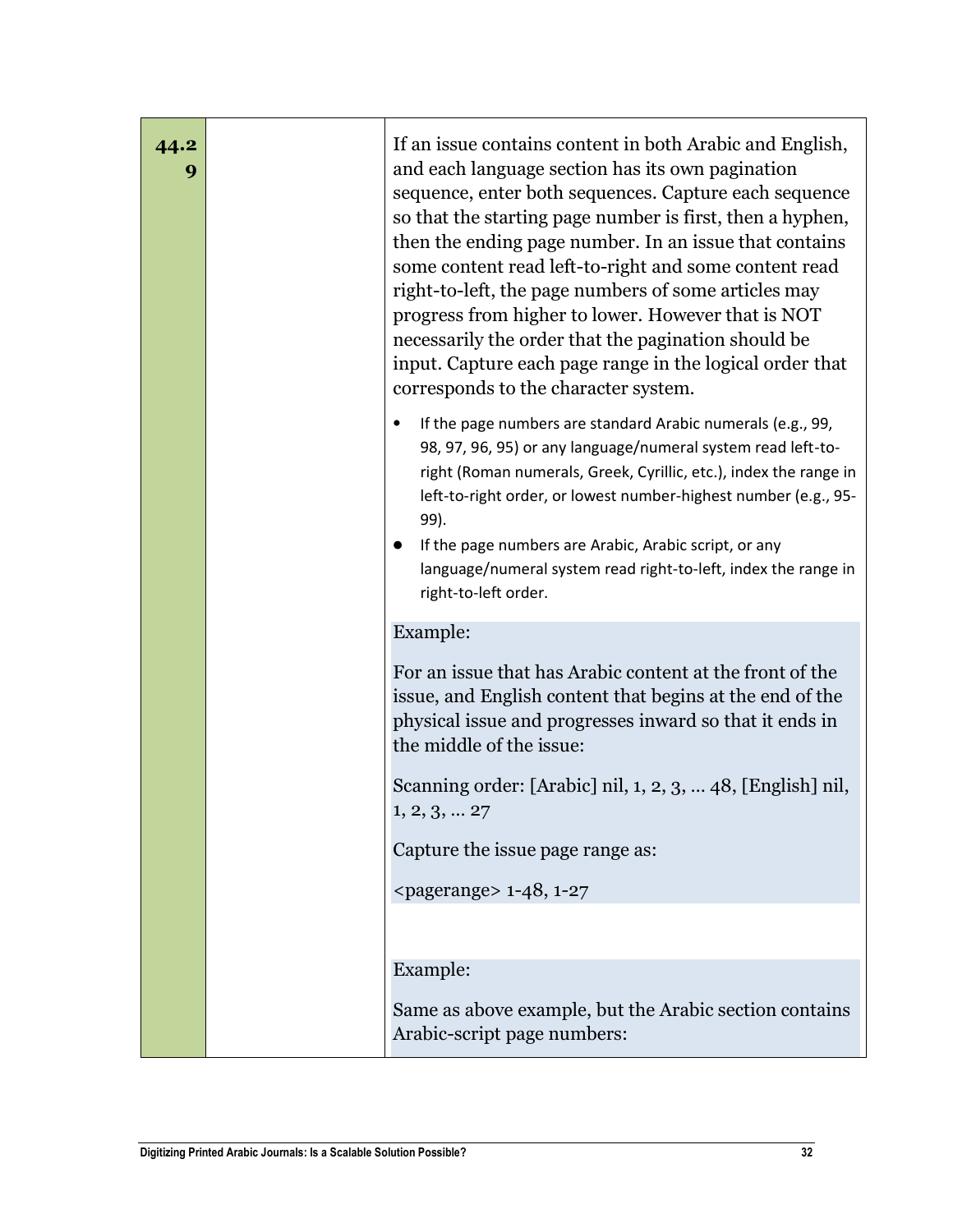|           | Scanning order: [Arabic] $\frac{\pi}{2}$ , $\frac{\pi}{2}$ , $\frac{\pi}{2}$ , $\frac{\pi}{2}$ , $\frac{\pi}{2}$ , $\frac{\pi}{2}$ , $\frac{\pi}{2}$ , $\frac{\pi}{2}$ , $\frac{\pi}{2}$ , $\frac{\pi}{2}$<br>$2, 3, \ldots 27$<br>Capture the issue page range as:<br><pagerange> <math>\lambda</math> - <math>\lambda</math>, 1-27<br/>(The Arabic page range would be understood by readers)<br/>of Arabic as "1-48" because they would read the range of<br/>numbers from right to left.)</pagerange> |
|-----------|-----------------------------------------------------------------------------------------------------------------------------------------------------------------------------------------------------------------------------------------------------------------------------------------------------------------------------------------------------------------------------------------------------------------------------------------------------------------------------------------------------------|
| $\ddotsc$ | $\cdots$                                                                                                                                                                                                                                                                                                                                                                                                                                                                                                  |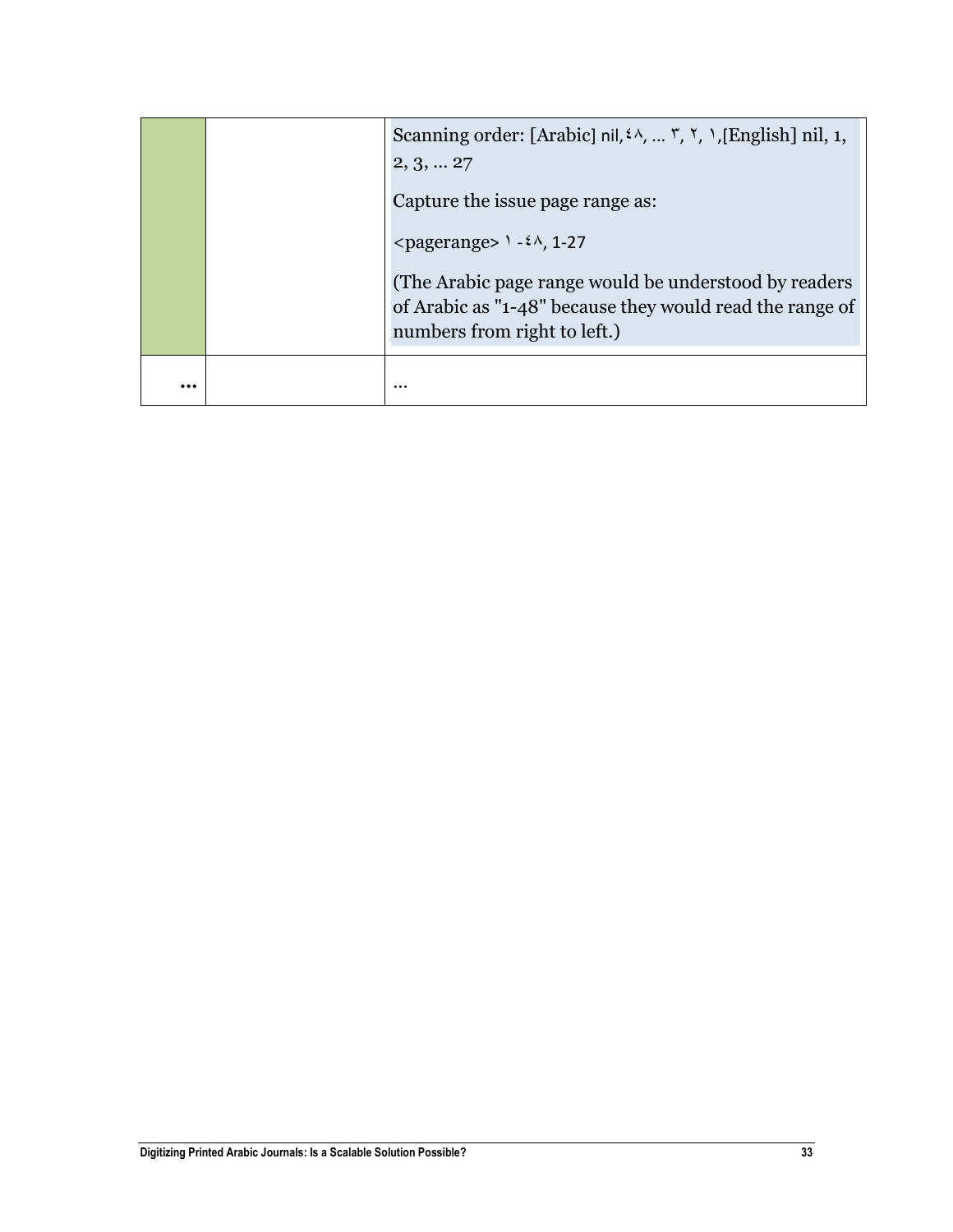#### <span id="page-34-0"></span>**47. <issue-title> - Issue Title**

| 47        | <b>Element</b>    | <issue-title></issue-title>                                                                                                                                                                                                                                                                                                                                                                |
|-----------|-------------------|--------------------------------------------------------------------------------------------------------------------------------------------------------------------------------------------------------------------------------------------------------------------------------------------------------------------------------------------------------------------------------------------|
| 47.1      | <b>Descriptor</b> | <b>Issue Title</b>                                                                                                                                                                                                                                                                                                                                                                         |
| $\cdots$  |                   | $\ddotsc$                                                                                                                                                                                                                                                                                                                                                                                  |
| 47.2<br>7 |                   | If an issue title is in more than one language, capture all<br>language versions as they appear in the source for<br>capitalization, punctuation, and spacing.                                                                                                                                                                                                                             |
|           |                   | If punctuation is not present between translated issue titles--<br>for instance, the translation is on the next line or is located<br>elsewhere in the issue--index "space, slash, space" between<br>translated issue titles.<br>For Arabic journals, the format (in a right-to-left reading<br>orientation) is "Translation / PrimaryLanguage" or<br>"Transliteration / PrimaryLanguage". |
|           |                   | Example:                                                                                                                                                                                                                                                                                                                                                                                   |
|           |                   | On Arabic cover:                                                                                                                                                                                                                                                                                                                                                                           |
|           |                   | الظاهرة الشعرية                                                                                                                                                                                                                                                                                                                                                                            |
|           |                   | On English cover:                                                                                                                                                                                                                                                                                                                                                                          |
|           |                   | The Lyrical Phenomenon                                                                                                                                                                                                                                                                                                                                                                     |
|           |                   | Index as:                                                                                                                                                                                                                                                                                                                                                                                  |
|           |                   | الظاهرة الشعرية/ issue-title> The Lyrical Phenomenon>                                                                                                                                                                                                                                                                                                                                      |
| $\cdots$  |                   |                                                                                                                                                                                                                                                                                                                                                                                            |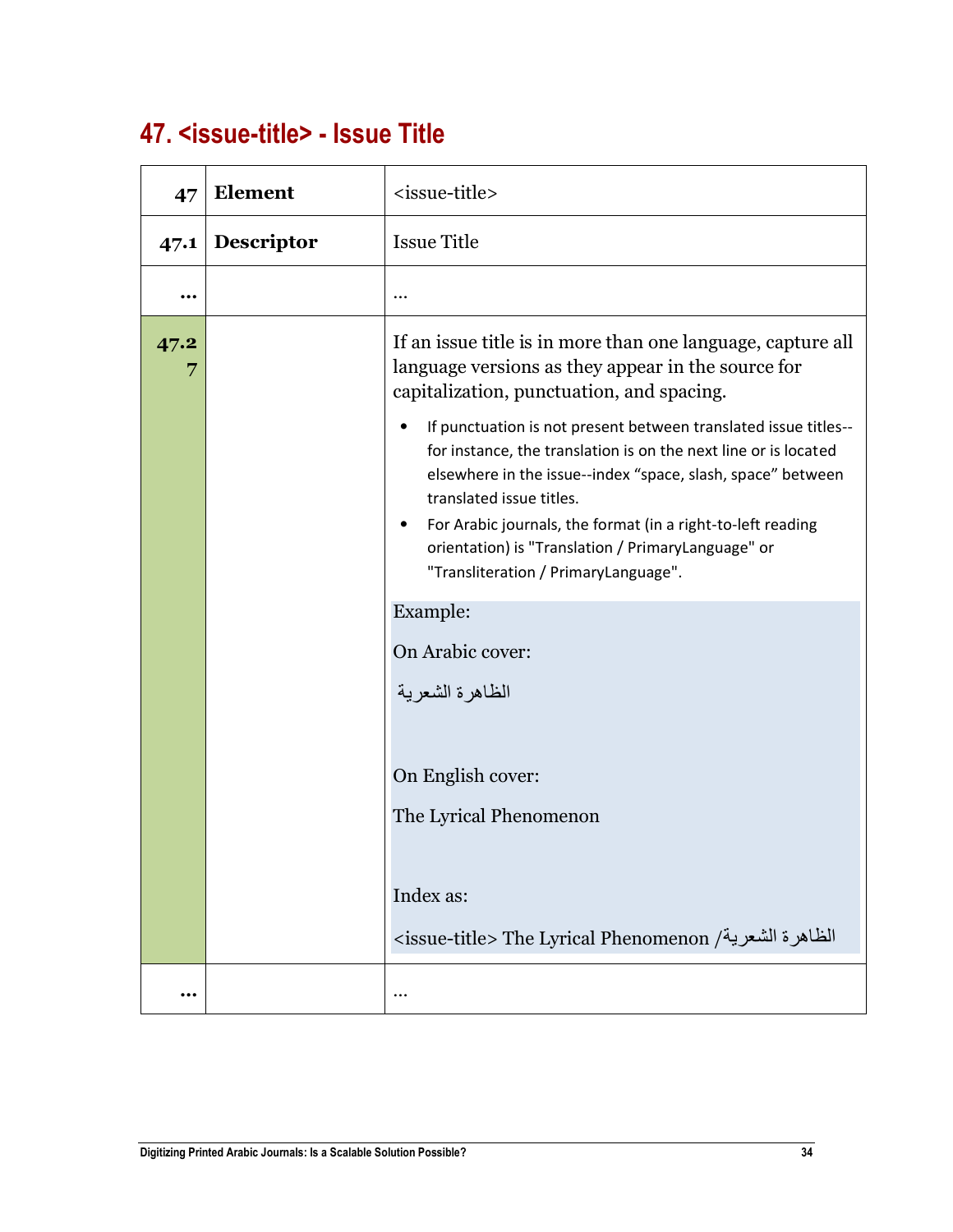### <span id="page-35-0"></span>**71. <name> - Personal Name**

| 71   | <b>Element</b>    | <name></name>                                                                                                                                                                                                                                                                                                                                                                                                                                                                                                                                                                                                                                                                                                                                                                                                                                                                                                                  |
|------|-------------------|--------------------------------------------------------------------------------------------------------------------------------------------------------------------------------------------------------------------------------------------------------------------------------------------------------------------------------------------------------------------------------------------------------------------------------------------------------------------------------------------------------------------------------------------------------------------------------------------------------------------------------------------------------------------------------------------------------------------------------------------------------------------------------------------------------------------------------------------------------------------------------------------------------------------------------|
| 71.1 | <b>Descriptor</b> | Personal Name                                                                                                                                                                                                                                                                                                                                                                                                                                                                                                                                                                                                                                                                                                                                                                                                                                                                                                                  |
|      |                   |                                                                                                                                                                                                                                                                                                                                                                                                                                                                                                                                                                                                                                                                                                                                                                                                                                                                                                                                |
| 71.8 | <b>Occurrence</b> | Page Scan, PDF:<br>• One <name> per <contrib> for a contributor name in<br/>Latin, Arabic, Hebrew, or Cyrillic characters with a<br/>discernible surname.<br/>• One or more <name> per <product> for contributor<br/>names in Latin, Arabic, Hebrew, or Cyrillic characters with<br/>a discernible surname, only when <product> is NOT in<br/>citation format in the source (see <product> for<br/>instructions).<br/>Note exception to first point above: One or more <name><br/>per <name-alternatives> inside <contrib> when multiple<br/>versions of a personal contributor name are listed for an<br/>article, and at least one version is in Latin, Arabic, Hebrew,<br/>or Cyrillic characters and has a discernible surname.<br/>Full-Text: Preserve <name> if present, provided it complies<br/>with the JATS model.</name></contrib></name-alternatives></name></product></product></product></name></contrib></name> |
|      |                   |                                                                                                                                                                                                                                                                                                                                                                                                                                                                                                                                                                                                                                                                                                                                                                                                                                                                                                                                |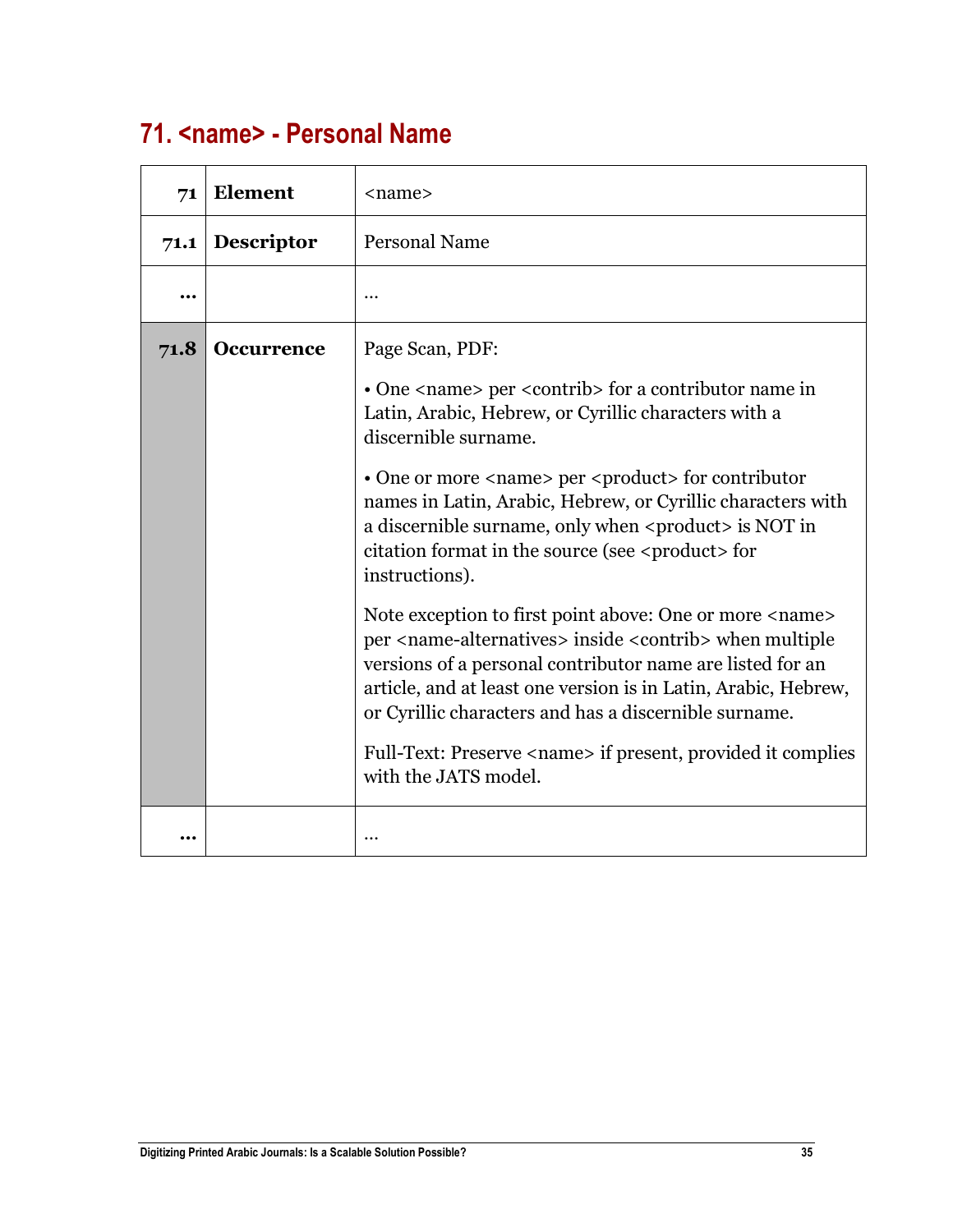| 77                      | <b>Element</b>                          | <page></page>                                                                                                                                                                                                                                                                                                                                                                                                                                                         |
|-------------------------|-----------------------------------------|-----------------------------------------------------------------------------------------------------------------------------------------------------------------------------------------------------------------------------------------------------------------------------------------------------------------------------------------------------------------------------------------------------------------------------------------------------------------------|
| 77.1                    | <b>Descriptor</b>                       | Individual Page in an Issue                                                                                                                                                                                                                                                                                                                                                                                                                                           |
| $\bullet\bullet\bullet$ |                                         |                                                                                                                                                                                                                                                                                                                                                                                                                                                                       |
| 77.17                   |                                         | The numbers in this attribute correspond to the scanned<br>pages in the issue. Scan the issue in reading order.<br>Assign p-1 to the first page that a native speaker would<br>read and continue numbering pages upwards in reading<br>order. For an issue that contains separate Arabic and<br>English sections:<br>Scan each section in reading order.<br>Scan the Arabic section first.<br>Example:                                                                |
|                         |                                         | If an issue contains 85 contiguous scanned pages, then<br>the sequence of "id" numbers is $1 2 3 4  82 83 84 85.$                                                                                                                                                                                                                                                                                                                                                     |
| $\bullet\bullet\bullet$ |                                         |                                                                                                                                                                                                                                                                                                                                                                                                                                                                       |
| 77.5<br>0               | <b>Internal Process</b><br><b>Notes</b> |                                                                                                                                                                                                                                                                                                                                                                                                                                                                       |
| 77.51                   |                                         | Per Journals GMG 1.0, pages must be scanned in<br>physical order. The reason for this requirement is<br>because JSTOR staff may need to know how pages were<br>organized in the physical issue. If pages are scanned in<br>some other order, the original sequence of pages cannot<br>be determined.<br>However, for journals digitized as part of the Arabic<br>Journals Project, JSTOR has made an exception to the<br>requirement to scan pages in physical order. |
|                         |                                         |                                                                                                                                                                                                                                                                                                                                                                                                                                                                       |

# <span id="page-36-0"></span>**77. <page> - Individual Page in an Issue**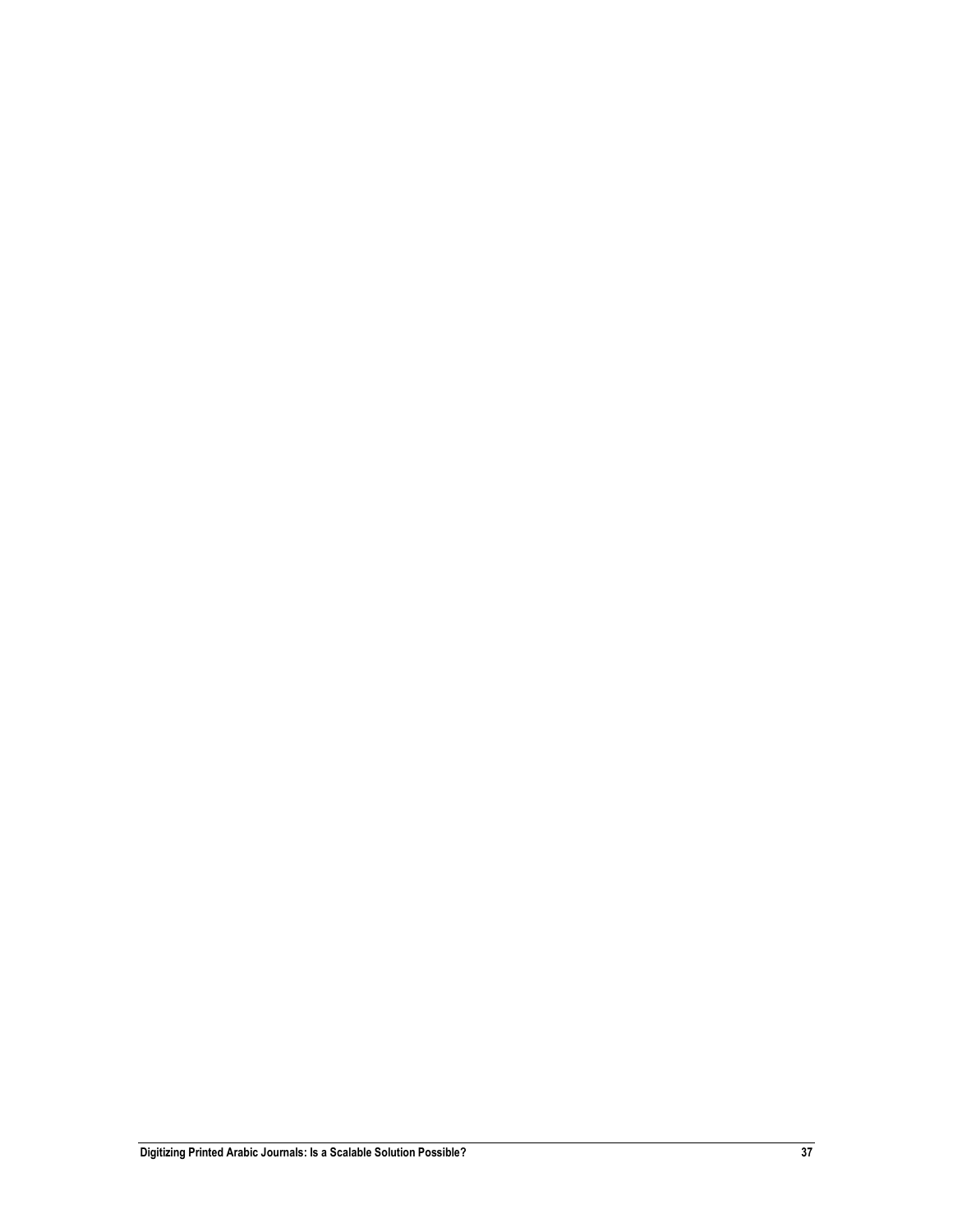# <span id="page-38-0"></span>**87. <product> - Reviewed Works**

| 87        | <b>Element</b>    | <product></product>                                                                                                                                                                                                                                                                                                                                                                                                                                                                                                                                                                                                                                                                                                                                                                                                                                                                                                                                                                                                 |  |
|-----------|-------------------|---------------------------------------------------------------------------------------------------------------------------------------------------------------------------------------------------------------------------------------------------------------------------------------------------------------------------------------------------------------------------------------------------------------------------------------------------------------------------------------------------------------------------------------------------------------------------------------------------------------------------------------------------------------------------------------------------------------------------------------------------------------------------------------------------------------------------------------------------------------------------------------------------------------------------------------------------------------------------------------------------------------------|--|
| 87.1      | <b>Descriptor</b> | <b>Reviewed Works</b>                                                                                                                                                                                                                                                                                                                                                                                                                                                                                                                                                                                                                                                                                                                                                                                                                                                                                                                                                                                               |  |
| $\cdots$  |                   |                                                                                                                                                                                                                                                                                                                                                                                                                                                                                                                                                                                                                                                                                                                                                                                                                                                                                                                                                                                                                     |  |
| 87.1<br>5 |                   | Citations of reviewed works may be found in the<br>following locations:<br>At the beginning of the review article<br>٠<br>In a footnote at the bottom of the first page, which is<br>$\bullet$<br>referenced by a symbol (e.g., an asterisk) at the end of the<br>article title<br>In a box, either off to the side or at the beginning of the review<br>٠<br>text<br>In or near a thumbnail cover image of the reviewed work<br>٠<br>Labeled (e.g., "Books Reviewed" or "Review of") at the<br>$\bullet$<br>beginning or end of a review or group of reviews<br><b>Additionally, for Arabic journals:</b><br>ate and distinct Arabic-script and Latin-script citations for the same<br>reviewed work appear in an issue, mark up/capture each one in a<br>separate <product>. The order of preference for separate<br/>translated/transliterated product information is:<br/>1) with the article<br/>2) in a table of contents<br/>3) with an abstract that is physically separated from the<br/>article</product> |  |
| 87.1<br>6 |                   | Occasionally, <product> information may appear listed<br/>with review articles in the TOC. If what looks to be<br/><product> appears only in the TOC and does not appear<br/>at the article level in the locations indicated above,<br/>submit an Indexing Query in JIRA to the JSTOR<br/>librarians to determine if <product> should be<br/>captured.</product></product></product>                                                                                                                                                                                                                                                                                                                                                                                                                                                                                                                                                                                                                                |  |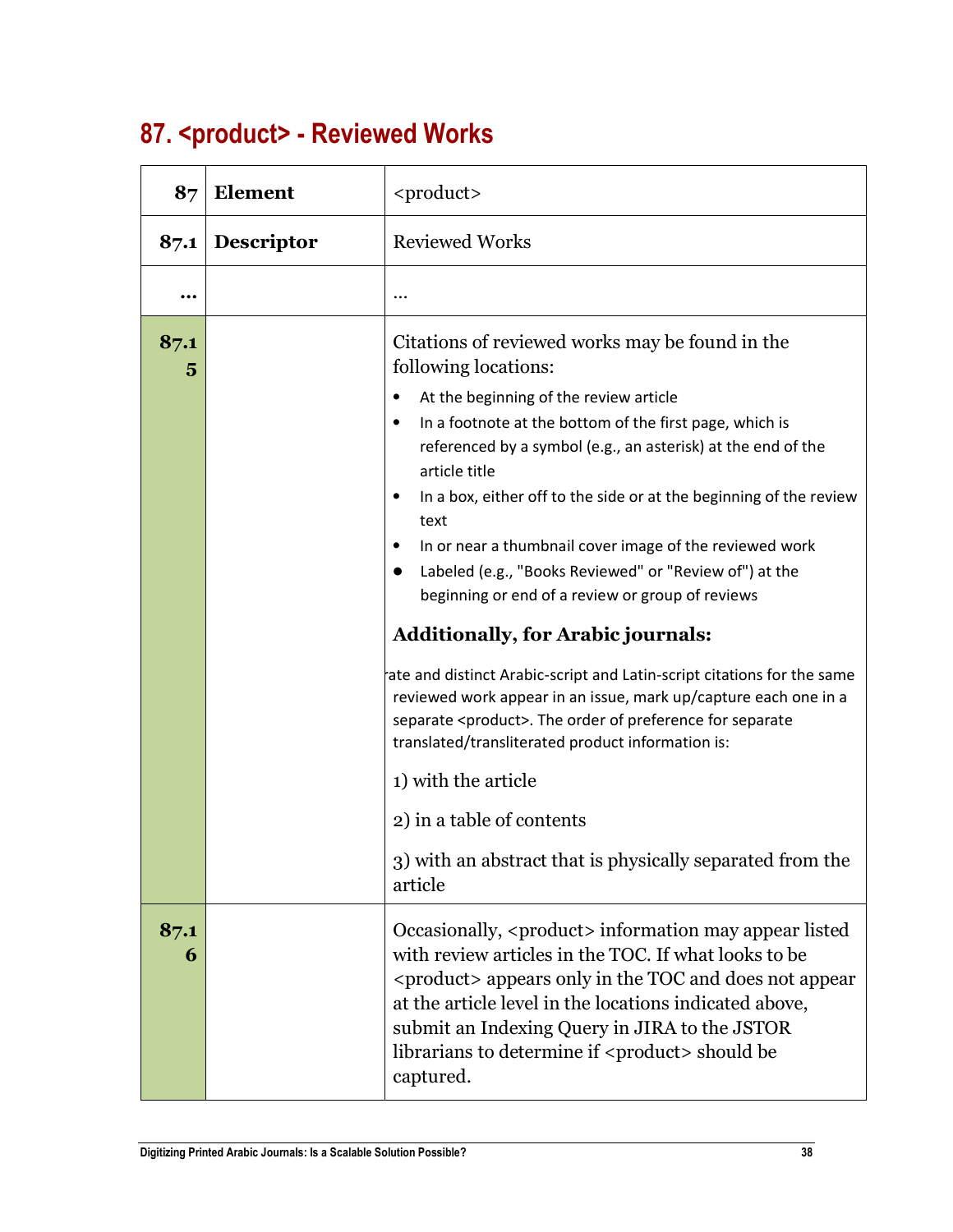|                         | NOTE: For Arabic journals, this rule does not pertain to an<br>$\bullet$<br>article that has product information at the article level AND<br>ALSO has separate translated/transliterated product<br>information in a TOC. In this case, do not submit a query;<br>capture the product information from the TOC as additional<br><product> for the article, as instructed in the preceding rule.</product> |
|-------------------------|-----------------------------------------------------------------------------------------------------------------------------------------------------------------------------------------------------------------------------------------------------------------------------------------------------------------------------------------------------------------------------------------------------------|
| $\bullet\bullet\bullet$ | $\ddotsc$                                                                                                                                                                                                                                                                                                                                                                                                 |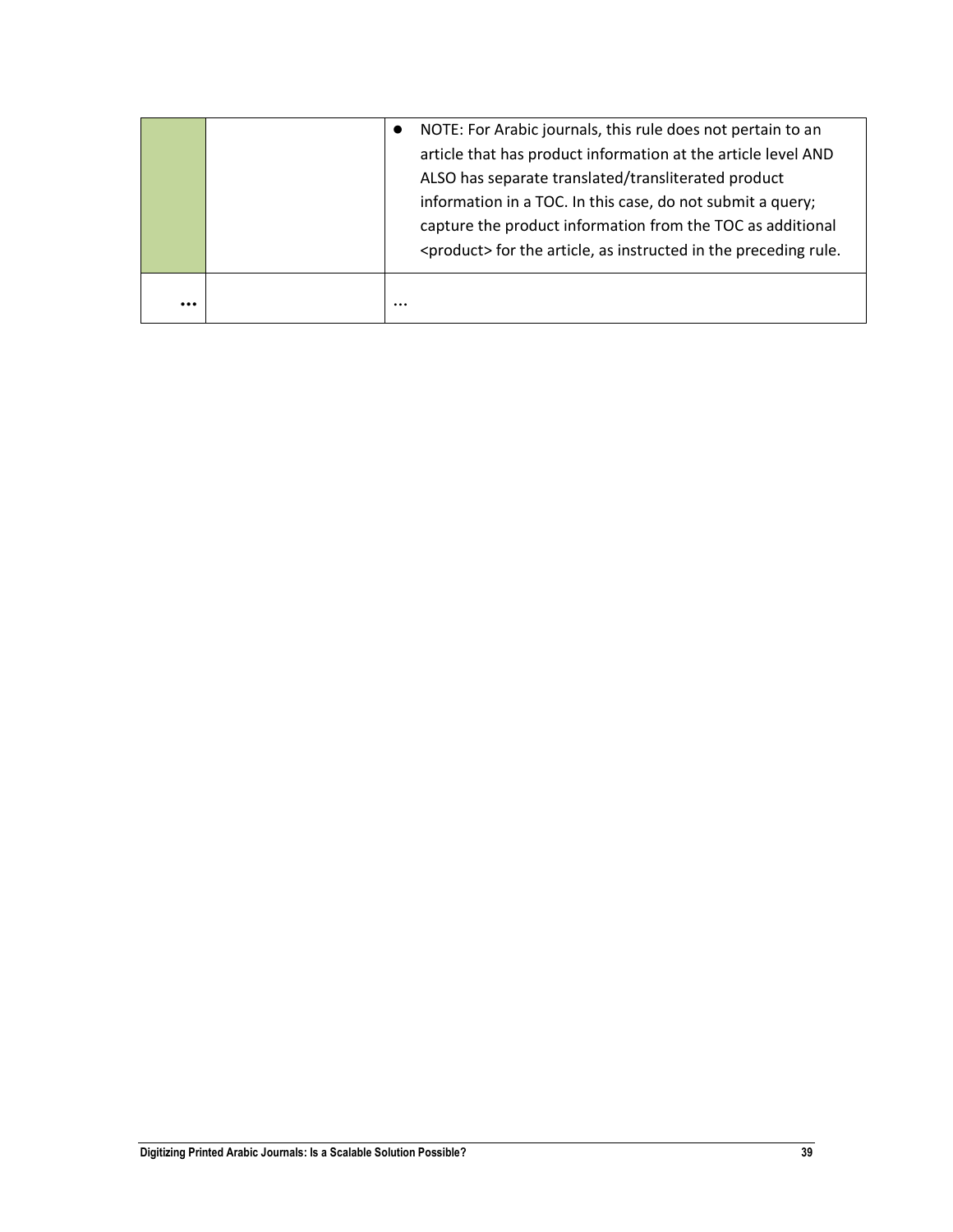| 88                      | <b>Element</b>         | <pub-date></pub-date>                                                                                                                                                                                                                                                                                                |                                                                                                                                                                  |
|-------------------------|------------------------|----------------------------------------------------------------------------------------------------------------------------------------------------------------------------------------------------------------------------------------------------------------------------------------------------------------------|------------------------------------------------------------------------------------------------------------------------------------------------------------------|
| 88.1                    | <b>Descriptor</b>      | <b>Publication Date as Numerical Values</b>                                                                                                                                                                                                                                                                          |                                                                                                                                                                  |
| $\cdots$                |                        |                                                                                                                                                                                                                                                                                                                      |                                                                                                                                                                  |
| 88.9                    | <b>Format required</b> | Index the Gregorian-calendar date using standard<br>Arabic numerals. If a Gregorian-calendar date is not<br>present in the source, the Islamic/Hijri-calendar date<br>must be converted to a Gregorian-calendar date. See<br>instructions below under the heading "Arabic Journals:<br>Generating a Gregorian Date". |                                                                                                                                                                  |
| $\bullet\bullet\bullet$ |                        | $\ddotsc$                                                                                                                                                                                                                                                                                                            |                                                                                                                                                                  |
| 88.1<br>7               |                        | $\ddotsc$                                                                                                                                                                                                                                                                                                            |                                                                                                                                                                  |
| 88.a                    |                        | <b>Arabic Journals: Generating a Gregorian Date</b>                                                                                                                                                                                                                                                                  |                                                                                                                                                                  |
| 88.b                    |                        | If a Gregorian-calendar date is present in the source,<br>base the <pub-date> on the Gregorian date.</pub-date>                                                                                                                                                                                                      |                                                                                                                                                                  |
| 88.c                    |                        | If a Gregorian-calendar date is not present in the<br>to generate the <pub-date> values according to the<br/>following rules:</pub-date>                                                                                                                                                                             | source, use the Islamic/Hijri-calendar date in the source                                                                                                        |
|                         |                        | Islamic/Hijri-Calendar Date in Source:                                                                                                                                                                                                                                                                               | <b>Conversion Instructions</b>                                                                                                                                   |
|                         |                        | Specific date (Day, Month, and Year)                                                                                                                                                                                                                                                                                 | Convert to the corresponding specific<br>Gregorian date (there is a one-to-one<br>correspondence).                                                               |
|                         |                        | Month and Year                                                                                                                                                                                                                                                                                                       | Assume the issue was published on the<br>first day of the specified Islamic month.<br>Convert that specific Islamic date to the<br>corresponding Gregorian date. |

### <span id="page-40-0"></span>**88. <pub-date> - Publication Date as Numerical Values**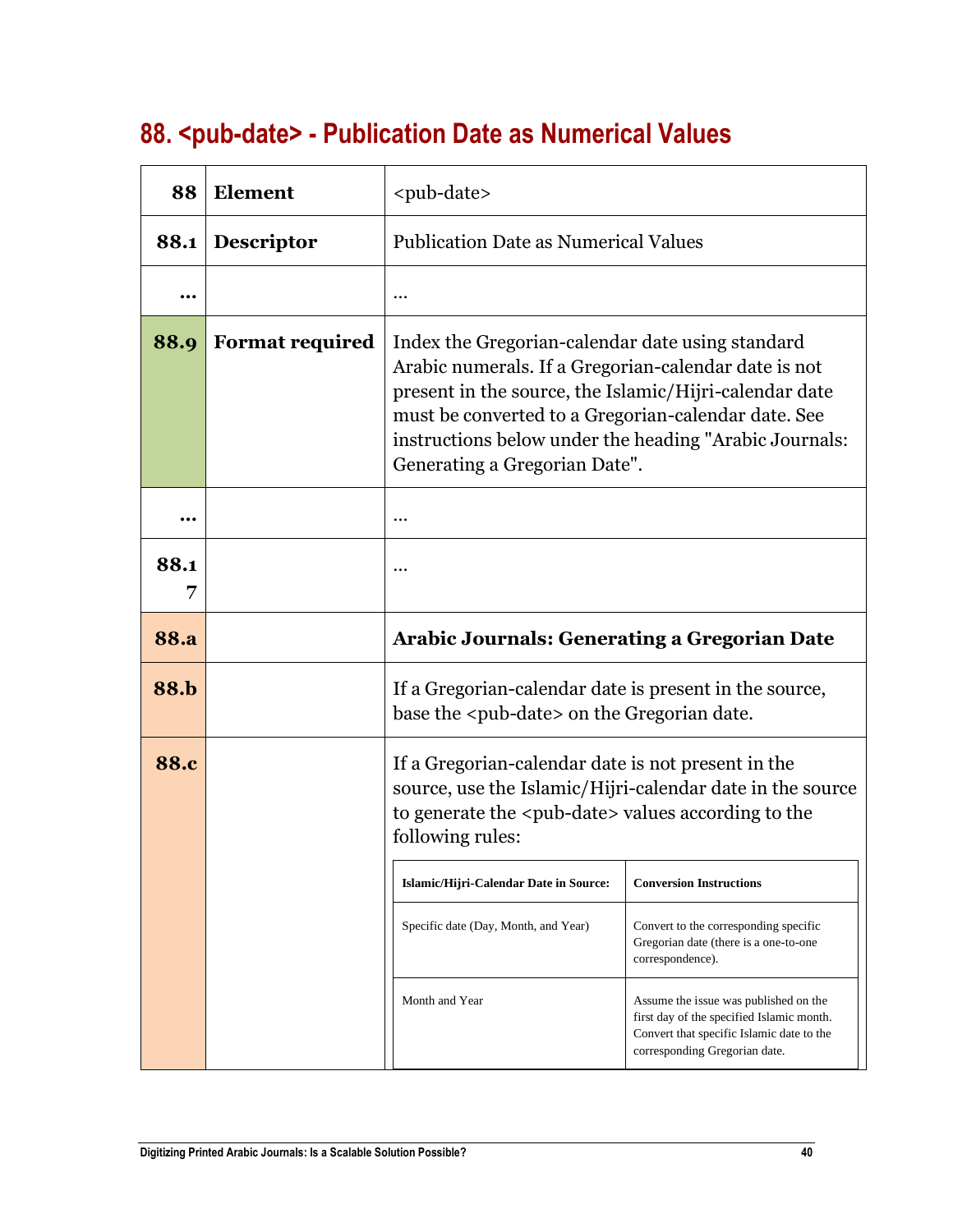|      | Season or Quarter and Year                                                                                                                                                                                                                                                                                                                                                                                                                                                                                                                                                                      | Submit an Indexing Query in JIRA to the<br>JSTOR librarians.                                                                                                                                                                                                                                                                                                                                                                                                                                                                                                                                                                                                                                                                                                                                                                                                                                                                                                    |
|------|-------------------------------------------------------------------------------------------------------------------------------------------------------------------------------------------------------------------------------------------------------------------------------------------------------------------------------------------------------------------------------------------------------------------------------------------------------------------------------------------------------------------------------------------------------------------------------------------------|-----------------------------------------------------------------------------------------------------------------------------------------------------------------------------------------------------------------------------------------------------------------------------------------------------------------------------------------------------------------------------------------------------------------------------------------------------------------------------------------------------------------------------------------------------------------------------------------------------------------------------------------------------------------------------------------------------------------------------------------------------------------------------------------------------------------------------------------------------------------------------------------------------------------------------------------------------------------|
|      | Year<br>Range of dates                                                                                                                                                                                                                                                                                                                                                                                                                                                                                                                                                                          | Convert the first day of the month<br>Muharram of the Islamic year in the source<br>to a Gregorian date. If the Gregorian date<br>falls in January, capture the year in that<br>date in <pub-date> (with <day> and<br/><month> values of '1'). If the Gregorian<br/>date falls in any other month (February to<br/>December), capture the year in that date in<br/>the first <pub-date> (with <day> and<br/><month> values of '1') and capture the<br/>subsequent year in a second <pub-date><br/>(with <math>\langle \text{day} \rangle</math> and <math>\langle \text{month} \rangle</math> values of '1').<br/>See examples in Appendix 1 at the end of<br/>this document.<br/>Convert each stated portion of the date<br/>range to the corresponding Gregorian date<br/>using the instructions above in this table,<br/>and index each Gregorian date in a<br/>separate <pub-date>.</pub-date></pub-date></month></day></pub-date></month></day></pub-date> |
| 88.d | The vendor may use an online date converter to convert<br>an Islamic/Hijri-calendar date to a Gregorian-calendar<br>date or to convert a Gregorian year in the form of<br>Arabic-script numerals to standard Arabic numerals.<br>Examples of online converters include:<br>http://dateconverter.net/arabic/<br>https://www.linktoislam.net/islamic-calendar/hijri-<br>date-converter/<br>http://www.islamicity.org/hijri-gregorian-converter/<br>http://www.icoproject.org/conv?l=en<br>http://www.al-islam.com/Loader.aspx?pageid=918<br>https://www.islamicfinder.org/islamic-date-converter/ |                                                                                                                                                                                                                                                                                                                                                                                                                                                                                                                                                                                                                                                                                                                                                                                                                                                                                                                                                                 |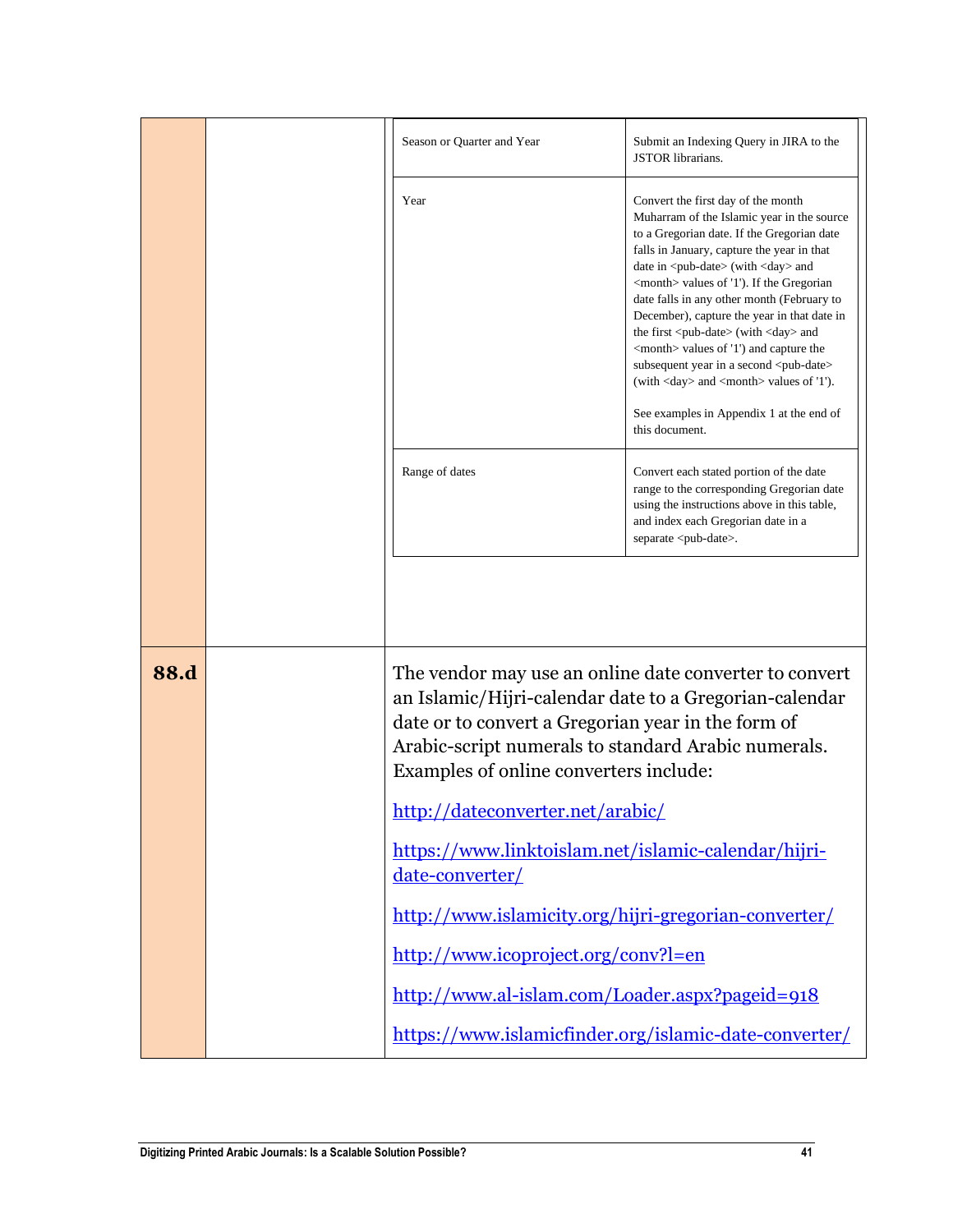| $\cdots$ | $\cdots$ |
|----------|----------|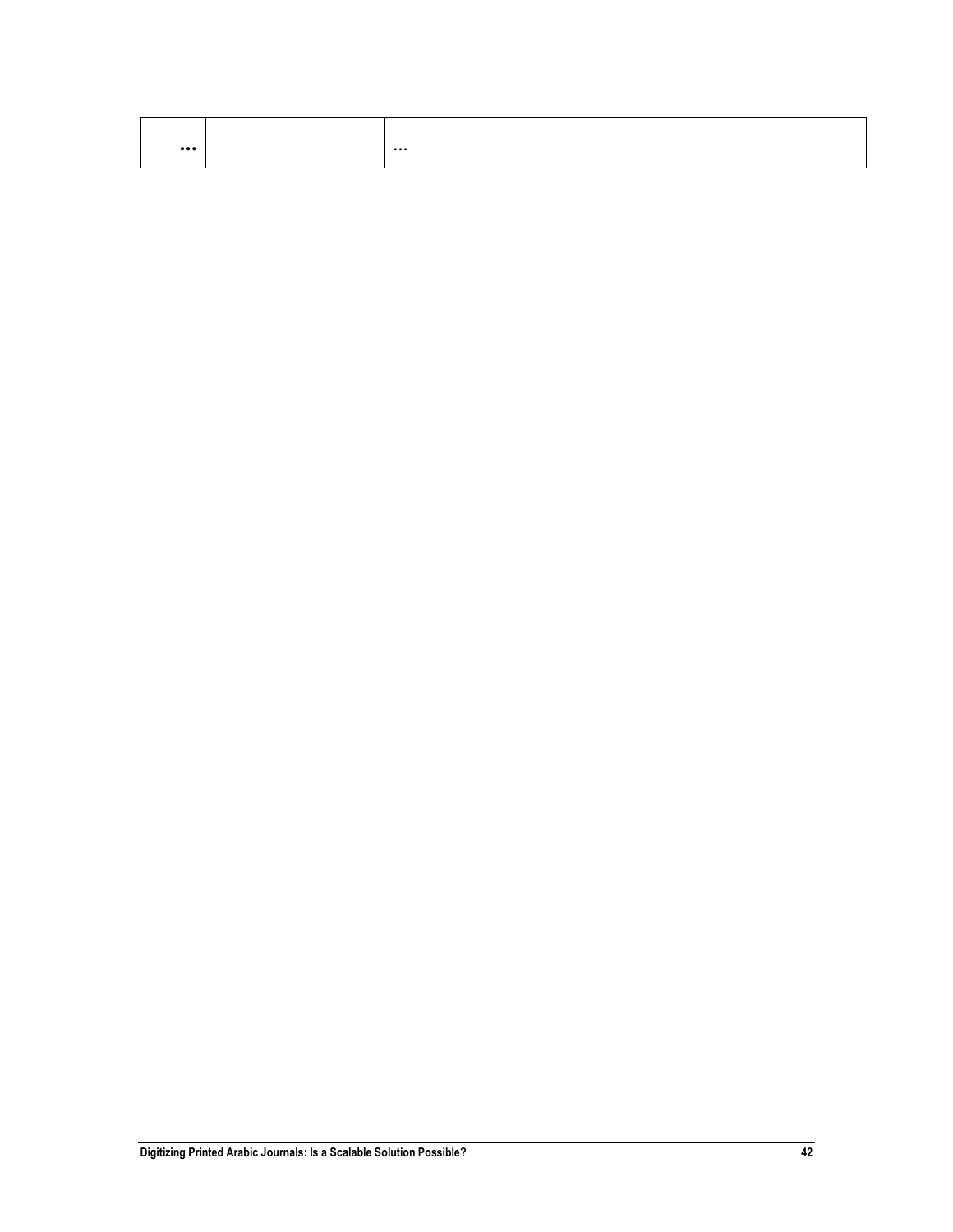| 103        | <b>Element</b>        | <string-date></string-date>                                                                                                                                                                                                                                                                                                                                                                                                                                                                                                                                                                                                                                                                                                                                                                                                                                                                                                                                                                                          |               |                             |
|------------|-----------------------|----------------------------------------------------------------------------------------------------------------------------------------------------------------------------------------------------------------------------------------------------------------------------------------------------------------------------------------------------------------------------------------------------------------------------------------------------------------------------------------------------------------------------------------------------------------------------------------------------------------------------------------------------------------------------------------------------------------------------------------------------------------------------------------------------------------------------------------------------------------------------------------------------------------------------------------------------------------------------------------------------------------------|---------------|-----------------------------|
| 103.1      | <b>Descript</b><br>or | Date as String                                                                                                                                                                                                                                                                                                                                                                                                                                                                                                                                                                                                                                                                                                                                                                                                                                                                                                                                                                                                       |               |                             |
|            |                       |                                                                                                                                                                                                                                                                                                                                                                                                                                                                                                                                                                                                                                                                                                                                                                                                                                                                                                                                                                                                                      |               |                             |
| 103.1<br>5 |                       |                                                                                                                                                                                                                                                                                                                                                                                                                                                                                                                                                                                                                                                                                                                                                                                                                                                                                                                                                                                                                      |               |                             |
| 103.a      |                       | Date information in more than one character set:<br>If the date is presented in Arabic-script characters, capture<br>the Arabic-script date only, and ignore a Latin-script<br>translation/transliteration of the date. (The Arabic-script<br>date may contain standard Arabic numerals.) If the date is<br>not presented in Arabic characters, capture it in the<br>language(s) presented.<br>If an Islamic/Hijri-calendar date and a Gregorian-calendar date<br>both appear on the issue in Arabic script (which may include<br>standard Arabic numerals), capture both dates. If there is no date<br>in Arabic characters on the issue, and dates from both calendar<br>systems appear on the issue in Latin script, capture both dates. In<br>either case, if no punctuation is present between the two dates on<br>the source, place "space, slash, space" between them.<br>If the issue date consists of a year only, and the year appears on<br>the issue in both Arabic script and standard Arabic numerals, |               |                             |
|            |                       | capture both years. If no punctuation is present between the two<br>dates on the source, place "space, slash, space" between them.<br>Date on Arabic cover:<br>Date on English<br>Index in <string-date>:</string-date>                                                                                                                                                                                                                                                                                                                                                                                                                                                                                                                                                                                                                                                                                                                                                                                              |               |                             |
|            |                       |                                                                                                                                                                                                                                                                                                                                                                                                                                                                                                                                                                                                                                                                                                                                                                                                                                                                                                                                                                                                                      | cover:        |                             |
|            |                       | $195\lambda$                                                                                                                                                                                                                                                                                                                                                                                                                                                                                                                                                                                                                                                                                                                                                                                                                                                                                                                                                                                                         | 1948          | 1948 / 1921                 |
|            |                       | 2014 حزير ان                                                                                                                                                                                                                                                                                                                                                                                                                                                                                                                                                                                                                                                                                                                                                                                                                                                                                                                                                                                                         | June 2014     | 2014 حزيران                 |
|            |                       | نو الحجة 1398 / نوڤمبر 1978                                                                                                                                                                                                                                                                                                                                                                                                                                                                                                                                                                                                                                                                                                                                                                                                                                                                                                                                                                                          | November 1978 | نو الحجة 1398 / نوڤمبر 1978 |

# <span id="page-43-0"></span>**103. <string-date> - Date as String**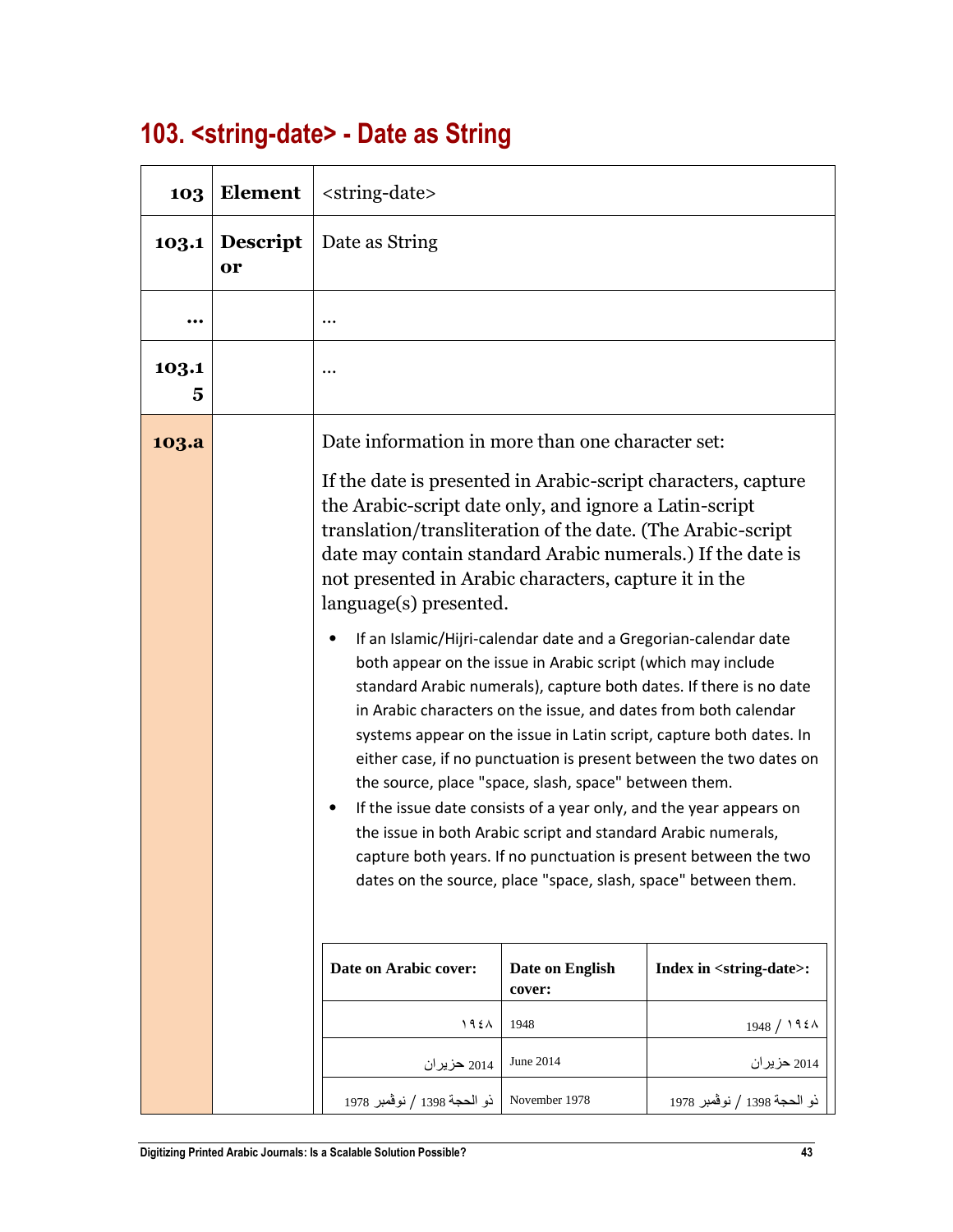|                         | ۱ جمادي الأول ۱٤۲۹                                            | 1 Jumada al-Awwal 1429<br>/ May 6 2008                        | ١ جمادي الأول ١٤٢٩                                              |
|-------------------------|---------------------------------------------------------------|---------------------------------------------------------------|-----------------------------------------------------------------|
|                         | شباط ـ ۱۹۸۸ الأول كانون ۱۹۸۹                                  | Kānūn al-Awwal 1988-<br>Shbat 1989 / Dec. 1988 -<br>Feb. 1989 | شباط ـ ۱۹۸۸ الأول كانون ۱۹۸۹                                    |
|                         | فبر ایر ۔ ۱۹۸۸ دیسمبر ۱۹۸۹                                    | Dīsambir 1988 - Fibrāyir<br>1989                              | فبر ایر ۔ ۱۹۸۸ دیسمبر ۱۹۸۹                                      |
|                         | Kānūn al-Thānī 2003 -<br>Tammūz 2004 / Jan. 2003-July<br>2004 | Kānūn al-Thānī 2003 -<br>Tammūz 2004 / Jan.<br>2003-July 2004 | Kānūn al-Thānī 2003 -<br>Tammūz 2004 / Jan. 2003 - July<br>2004 |
|                         | Muharram-Safar 1409 / Sept.<br>1988                           | Muharram-Safar 1409 /<br>Sept. 1988                           | Muharram-Safar 1409 / Sept.<br>1988                             |
|                         |                                                               |                                                               |                                                                 |
| $\bullet\bullet\bullet$ | $\ddotsc$                                                     |                                                               |                                                                 |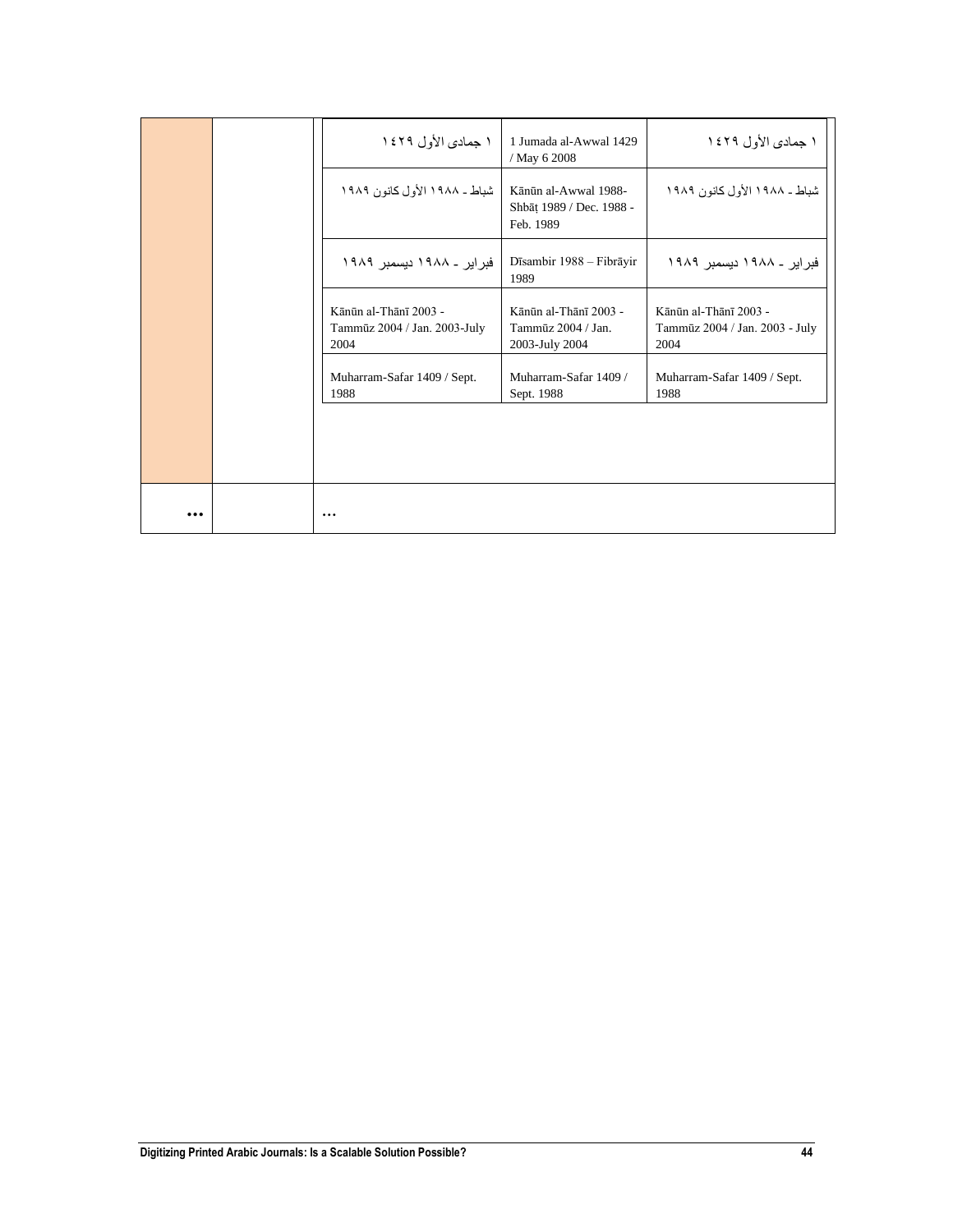| 104        | Element                | <string-issue></string-issue>                                                                                                                                                                                                                                   |
|------------|------------------------|-----------------------------------------------------------------------------------------------------------------------------------------------------------------------------------------------------------------------------------------------------------------|
| 104.1      | <b>Descriptor</b>      | Issue Number(s) as String                                                                                                                                                                                                                                       |
| $\ddotsc$  |                        |                                                                                                                                                                                                                                                                 |
| 104.9      | <b>Format required</b> | Index one or more Arabic-script numbers or standard<br>Arabic numbers in <string-issue>. A number may be<br/>followed by a letter. Punctuation and other characters<br/>are allowed. Omit a label that precedes or follows the<br/>issue number.</string-issue> |
|            |                        |                                                                                                                                                                                                                                                                 |
| 104.1<br>4 |                        |                                                                                                                                                                                                                                                                 |
| 104.a      |                        | If the issue number is presented in Arabic characters,<br>capture the Arabic-script issue number only, and ignore<br>an issue number presented in any other numeral<br>system.                                                                                  |
|            |                        | If the issue number is not presented in Arabic<br>characters, capture it as a standard Arabic numeral.                                                                                                                                                          |
| 104.1<br>5 |                        | If the issue number is a Roman numeral, convert it to<br>the corresponding standard Arabic numeral.                                                                                                                                                             |
|            |                        | Example:<br>Index issue number "XXVI" as <string-< th=""></string-<>                                                                                                                                                                                            |
|            |                        | issue>26.                                                                                                                                                                                                                                                       |
| 104.1<br>6 |                        | If the issue number is spelled out as an Arabic word,<br>convert it to the corresponding Arabic-script numeral.<br>Example:                                                                                                                                     |

# <span id="page-45-0"></span>**104. <string-issue> - Issue Number(s) as String**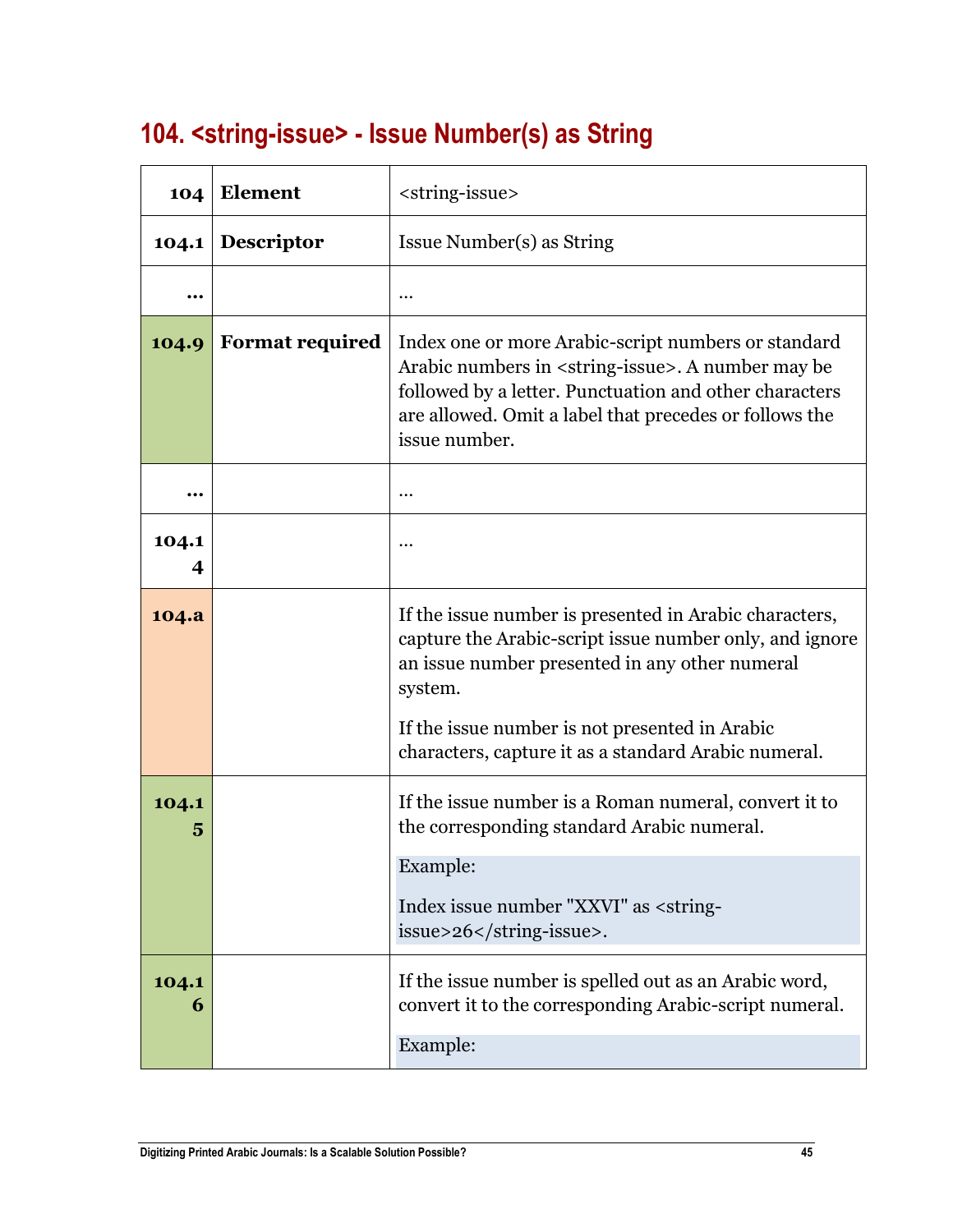|                         | -as <string ,الأول="" index="" or="" the="" word<br="" أول="" واحد=""><math>issue &gt; \frac{\times}{\text{string} - \text{issue}}</math>.</string>                                      |
|-------------------------|------------------------------------------------------------------------------------------------------------------------------------------------------------------------------------------|
|                         | If an Arabic-script issue number is not present in the<br>source, and the issue number is spelled out as an<br>English word, convert it to the corresponding standard<br>Arabic numeral. |
|                         | Example:<br>Index the word "First" or "One" as <string-<br>issue&gt;1.</string-<br>                                                                                                      |
| $\bullet\bullet\bullet$ | $\cdots$                                                                                                                                                                                 |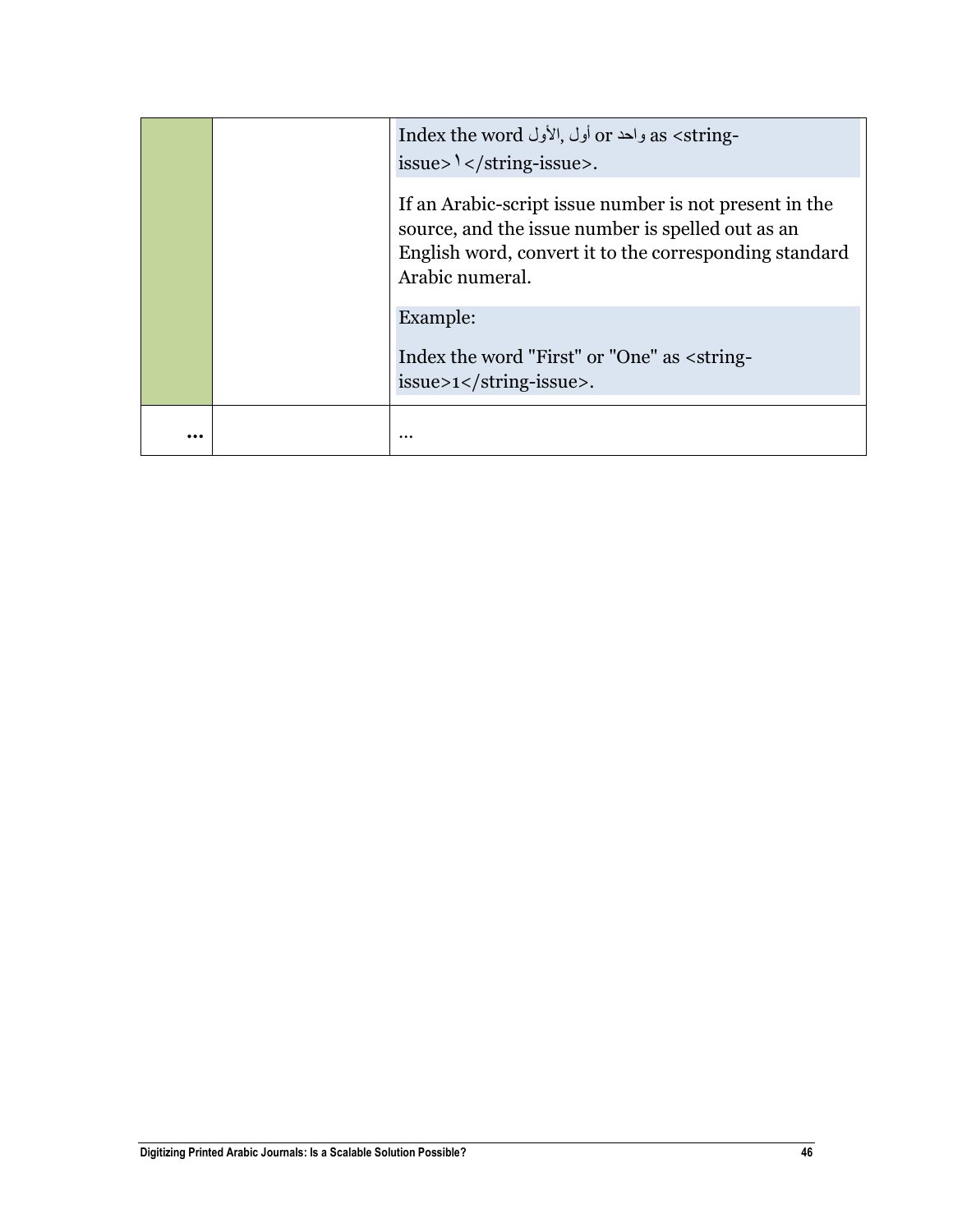# <span id="page-47-0"></span>**106. <string-name> - Contributor Personal Name:**

### **Unstructured**

| 106        | Element          | <string-name></string-name>                                                                                                                                                                                                                                                                                                                                                              |  |
|------------|------------------|------------------------------------------------------------------------------------------------------------------------------------------------------------------------------------------------------------------------------------------------------------------------------------------------------------------------------------------------------------------------------------------|--|
|            | 106.1 Descriptor | <b>Contributor Personal Name: Unstructured</b>                                                                                                                                                                                                                                                                                                                                           |  |
|            |                  |                                                                                                                                                                                                                                                                                                                                                                                          |  |
| 106.1<br>6 |                  | In either <contrib> or <product>, use <string-name> for<br/>unstructured personal contributor names that cannot be<br/>parsed because they do not have a discernible surname;<br/>therefore, use <string-name> in the following situations:<br/>• Contributor information consists entirely of a single<br/>name which is not a surname.</string-name></string-name></product></contrib> |  |
|            |                  | Example:                                                                                                                                                                                                                                                                                                                                                                                 |  |
|            |                  | <string-name>Mohammed</string-name><br>• Contributor information consists of only initials.                                                                                                                                                                                                                                                                                              |  |
|            |                  | Example:                                                                                                                                                                                                                                                                                                                                                                                 |  |
|            |                  | <string-name>J. L. S.</string-name>                                                                                                                                                                                                                                                                                                                                                      |  |
|            |                  | • Contributor information consists of an honorific or<br>courtesy title followed by a name which is not a surname.                                                                                                                                                                                                                                                                       |  |
|            |                  | Example:                                                                                                                                                                                                                                                                                                                                                                                 |  |
|            |                  | <string-name>Prince Charles</string-name>                                                                                                                                                                                                                                                                                                                                                |  |
|            |                  | <string-name>Pope Sylvester II</string-name>                                                                                                                                                                                                                                                                                                                                             |  |
|            |                  | <string-name>Saint Boniface</string-name>                                                                                                                                                                                                                                                                                                                                                |  |
|            |                  | <string-name>Sister Mary Agnes</string-name>                                                                                                                                                                                                                                                                                                                                             |  |
|            |                  | <string-name>Brother James</string-name>                                                                                                                                                                                                                                                                                                                                                 |  |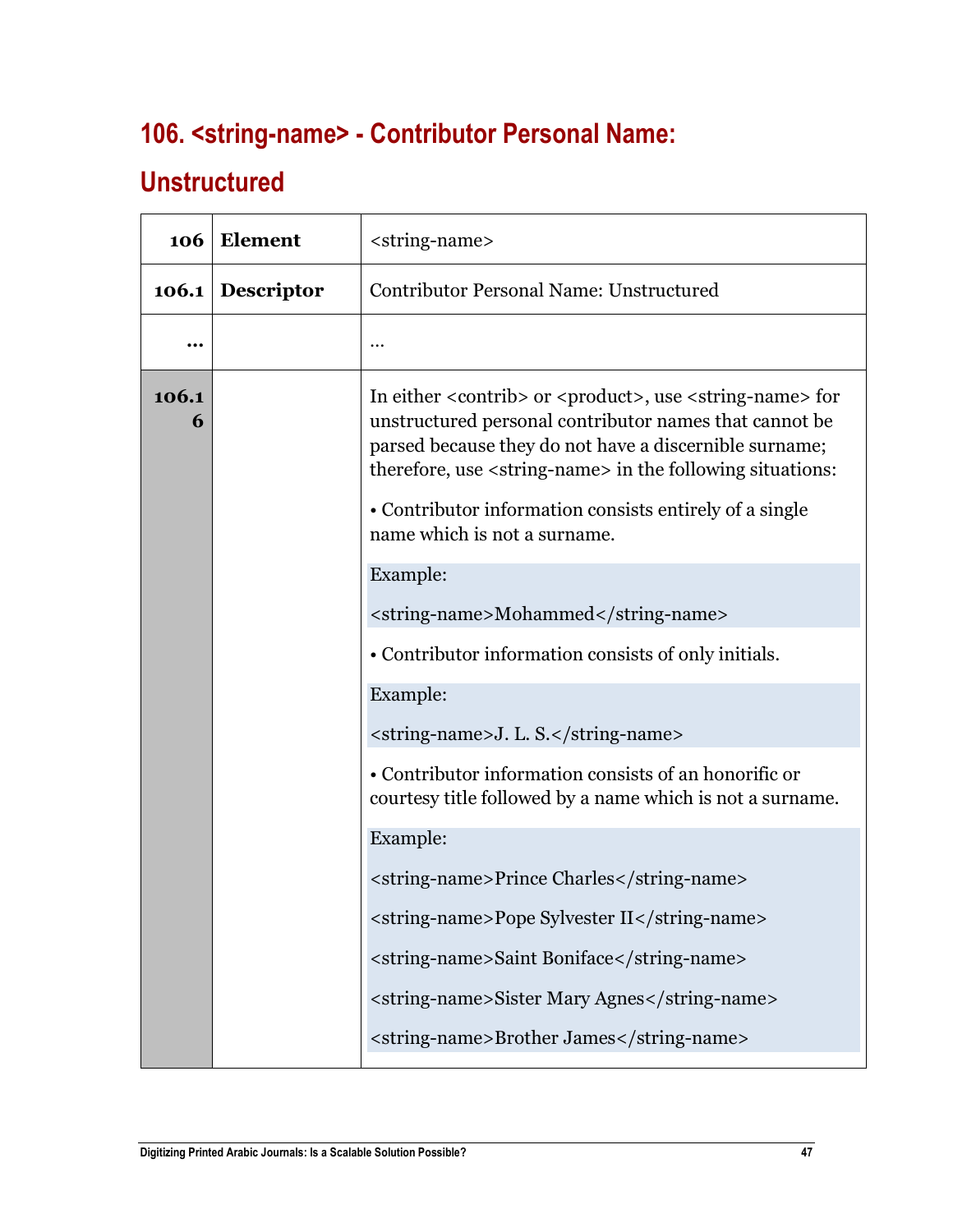|                         | • Contributor information consists of a title only, with no                                                                              |
|-------------------------|------------------------------------------------------------------------------------------------------------------------------------------|
|                         | accompanying name information.                                                                                                           |
|                         |                                                                                                                                          |
|                         | Example:                                                                                                                                 |
|                         | <string-name>Duke of Essex</string-name>                                                                                                 |
|                         | <string-name>Prime Minister of Her Majesty's<br/>Government</string-name>                                                                |
|                         | • Contributor information is not a person's name or the<br>name of an organization.                                                      |
|                         | Example:                                                                                                                                 |
|                         | <string-name>Anonymous</string-name>                                                                                                     |
|                         | <string-name>The Editors</string-name>                                                                                                   |
|                         | <string-name>A Concerned Citizen</string-name>                                                                                           |
|                         | • Contributor information is a single name, and it is not<br>possible to determine from the context whether it is a<br>person's surname. |
|                         | Example:                                                                                                                                 |
|                         | <string-name>Közi</string-name>                                                                                                          |
|                         | • Contributor information is in a character set other than<br>Latin, Arabic, Hebrew, or Cyrillic, e.g. Chinese, Japanese,<br>etc.        |
|                         | Example:                                                                                                                                 |
|                         | <string-name>朱維理</string-name>                                                                                                           |
| $\bullet\bullet\bullet$ |                                                                                                                                          |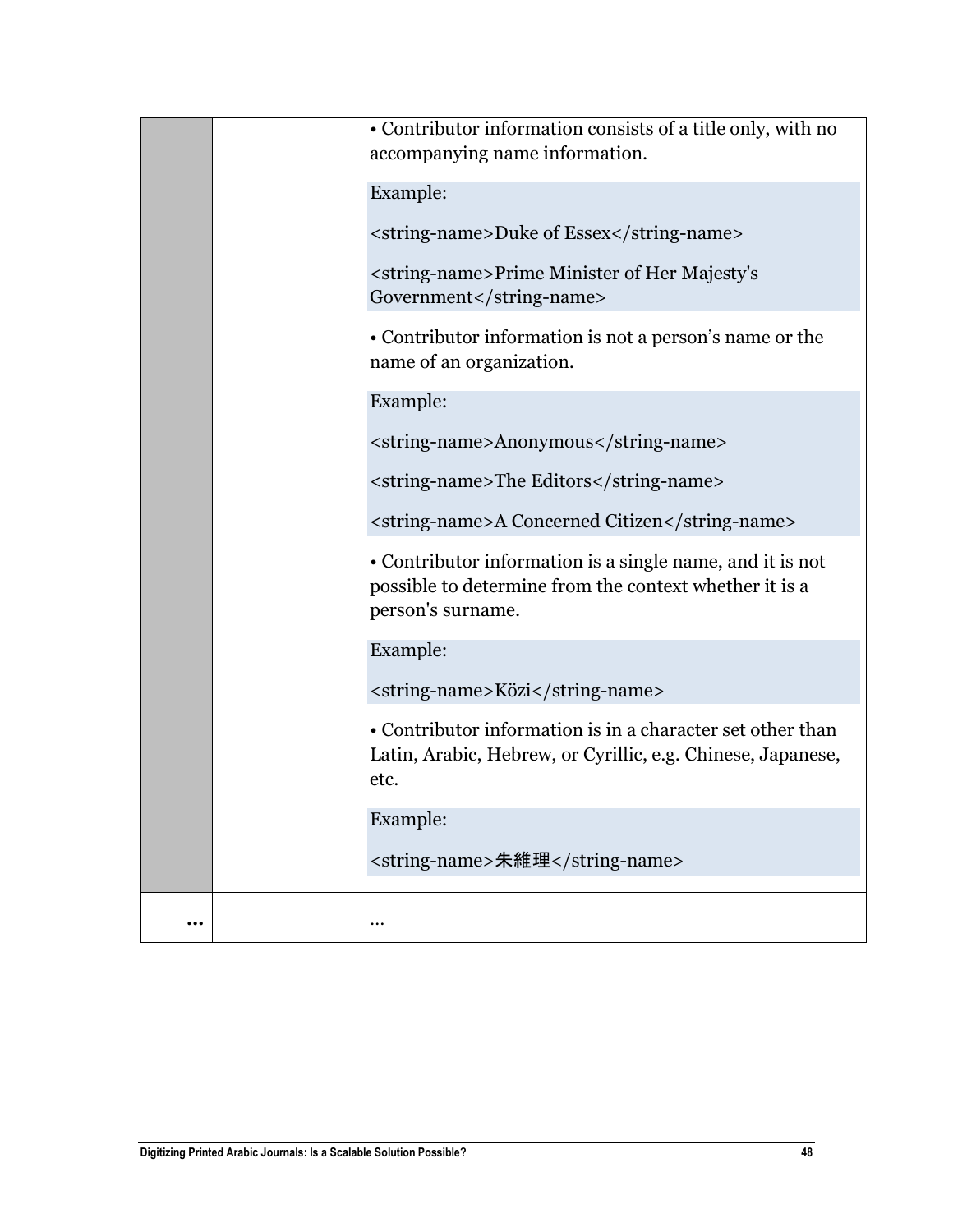| 107        | Element                | <string-volume></string-volume>                                                                                                                                                                                                                                    |
|------------|------------------------|--------------------------------------------------------------------------------------------------------------------------------------------------------------------------------------------------------------------------------------------------------------------|
| 107.1      | <b>Descriptor</b>      | Volume Number(s) as String                                                                                                                                                                                                                                         |
|            |                        |                                                                                                                                                                                                                                                                    |
| 107.9      | <b>Format required</b> | Index one or more Arabic-script numbers or standard<br>Arabic numbers in <string-volume>. A number may be<br/>followed by a letter. Punctuation and other characters<br/>are allowed. Omit a label that precedes or follows the<br/>volume number.</string-volume> |
|            |                        | $\ddotsc$                                                                                                                                                                                                                                                          |
| 107.1<br>3 |                        |                                                                                                                                                                                                                                                                    |
| 107.a      |                        | If the volume number is in Arabic characters, capture<br>the Arabic-script volume number only, and ignore a<br>volume number in any other numeral system.<br>If the volume number is not in Arabic characters,<br>capture it as a standard Arabic numeral.         |
| 107.1<br>4 |                        | If the volume number is a Roman numeral, convert it to<br>the corresponding standard Arabic numeral.<br>Example:<br>Index volume number "XXVI" as <string-< th=""></string-<>                                                                                      |
|            |                        | volume>26.                                                                                                                                                                                                                                                         |
| 107.1<br>5 |                        | If the volume number is spelled out as an Arabic word,<br>convert it to the corresponding Arabic-script numeral.                                                                                                                                                   |
|            |                        | Example:<br>-as <string ,الأول="" index="" or="" the="" word<br="" أول="" واحد="">volume&gt;'.</string>                                                                                                                                                            |

# <span id="page-49-0"></span>**107. <string-volume> - Volume Number(s) as String**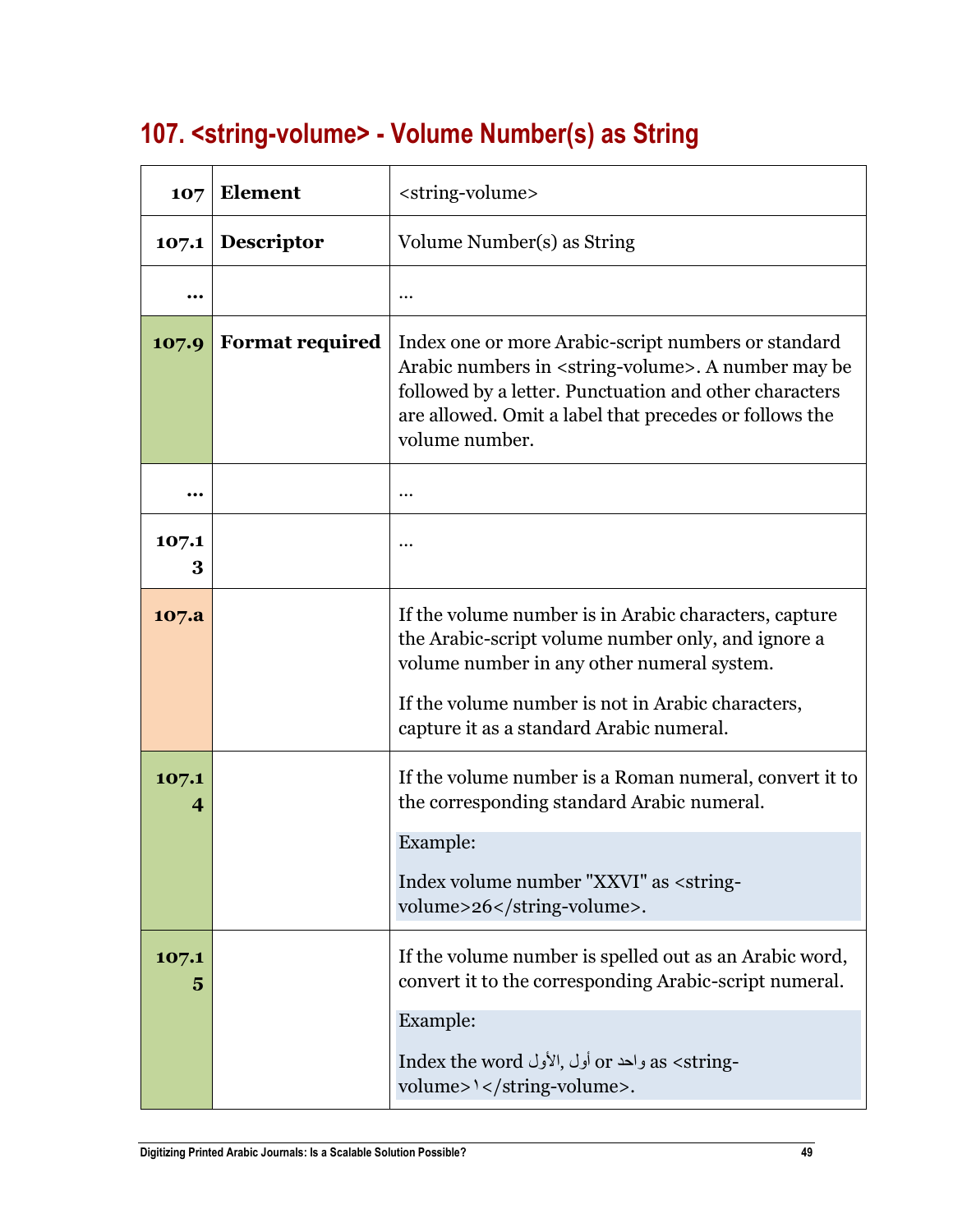|                         | If an Arabic-script volume number is not present in the<br>source, and the volume number is spelled out as an<br>English word, convert it to the corresponding standard<br>Arabic numeral. |
|-------------------------|--------------------------------------------------------------------------------------------------------------------------------------------------------------------------------------------|
|                         | Example:<br>Index the word "First" or "One" as <string-<br>volume&gt;1.</string-<br>                                                                                                       |
| $\bullet\bullet\bullet$ | $\cdots$                                                                                                                                                                                   |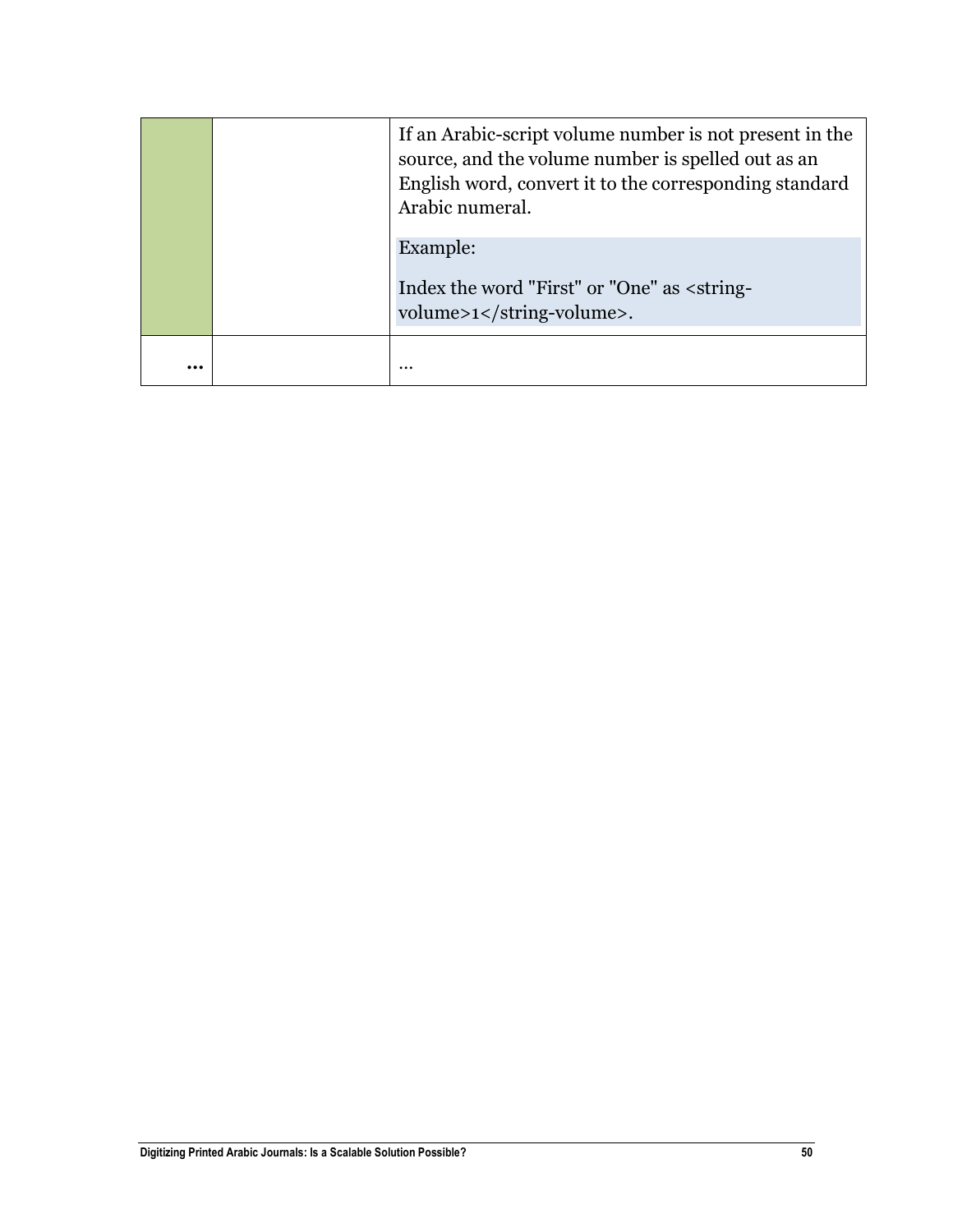#### <span id="page-51-0"></span>**116. <surname> - Surname**

| 116                     | <b>Element</b>    | <surname></surname>                                                                                                                                                                                                                                                                                                     |
|-------------------------|-------------------|-------------------------------------------------------------------------------------------------------------------------------------------------------------------------------------------------------------------------------------------------------------------------------------------------------------------------|
| 116.1                   | <b>Descriptor</b> | Surname                                                                                                                                                                                                                                                                                                                 |
| $\bullet\bullet\bullet$ |                   |                                                                                                                                                                                                                                                                                                                         |
| 116.2<br>O              |                   | Some names of Arabic origin contain the prefix ابن or إبن or<br>"ibn" (meaning "son of"). This prefix may appear more<br>than once in a person's name and may or may not be<br>capitalized in the source. Capture from the last (or only)<br>instance of ابن or "ibn" to the end of the name in<br><surname>.</surname> |
|                         |                   | Examples:<br>Name in source: محمد إبن إبراهيم<br>Capture as:                                                                                                                                                                                                                                                            |
|                         |                   | إبن إبراهيم<br><given-names>محمد</given-names>                                                                                                                                                                                                                                                                          |
|                         |                   | خالد ابن فيصل ابن عبد العزيز .Name in source<br>Capture as:<br>ابن عبد العزيز                                                                                                                                                                                                                                           |
|                         |                   | <given-names>خالد ابن فيصل<given-names></given-names></given-names>                                                                                                                                                                                                                                                     |
|                         |                   | Name in source: Ibn Hazm<br>Capture as:<br><surname>Ibn Hazm</surname>                                                                                                                                                                                                                                                  |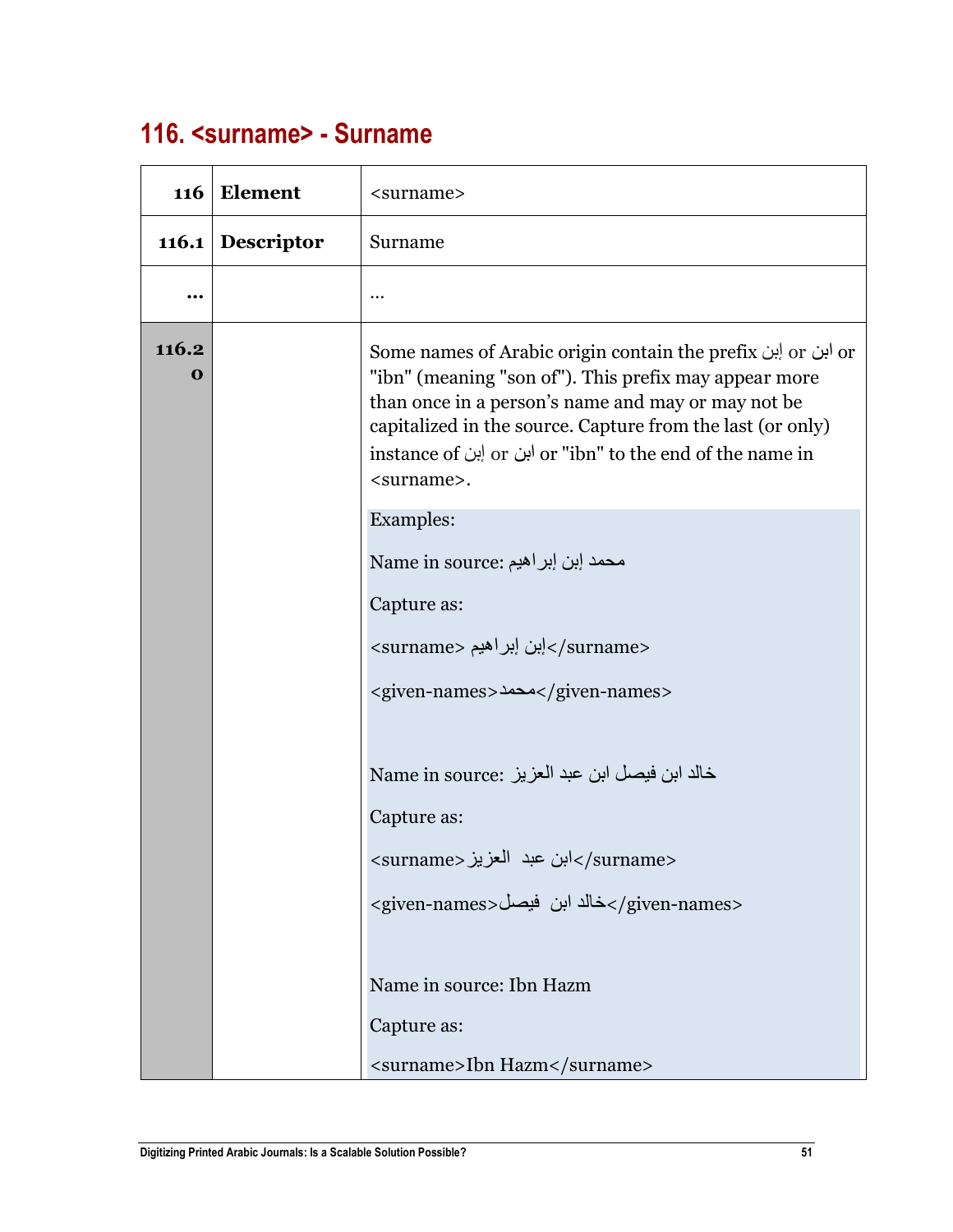|       | Name in source: Ibn Rashiq al-Qayrawani                                                                                                     |
|-------|---------------------------------------------------------------------------------------------------------------------------------------------|
|       | Capture as:                                                                                                                                 |
|       | <surname>Ibn Rashiq al-Qayrawani</surname>                                                                                                  |
|       |                                                                                                                                             |
|       | Name in source: Muhammed ibn Badr Jajarmi                                                                                                   |
|       | Capture as:                                                                                                                                 |
|       | <surname>ibn Badr Jajarmi</surname>                                                                                                         |
|       | <given-names>Muhammed</given-names>                                                                                                         |
|       |                                                                                                                                             |
|       | Name in source: Ahmad Ibn 'Abd Al-Halim Ibn Taymiyyah                                                                                       |
|       | Capture as:                                                                                                                                 |
|       | <surname>Ibn Taymiyyah</surname>                                                                                                            |
|       | <given-names>Ahmad Ibn 'Abd Al-Halim</given-names>                                                                                          |
| 116.a | Other surname prefixes besides "ibn" can occur in names<br>of Arabic origin. These are listed in Appendix 2 at the end<br>of this document. |
|       | A surname prefix may or may not be capitalized in the<br>source.                                                                            |
| 116.b | If only one surname prefix is present in an Arabic name,<br>index it as part of <surname>.</surname>                                        |
|       | If more than one potential surname prefix is present, apply<br>the appropriate instruction below:                                           |
|       | If two adjacent surname prefixes precede the final part of the<br>name, capture both prefixes as part of <surname>.</surname>               |
|       | Example:                                                                                                                                    |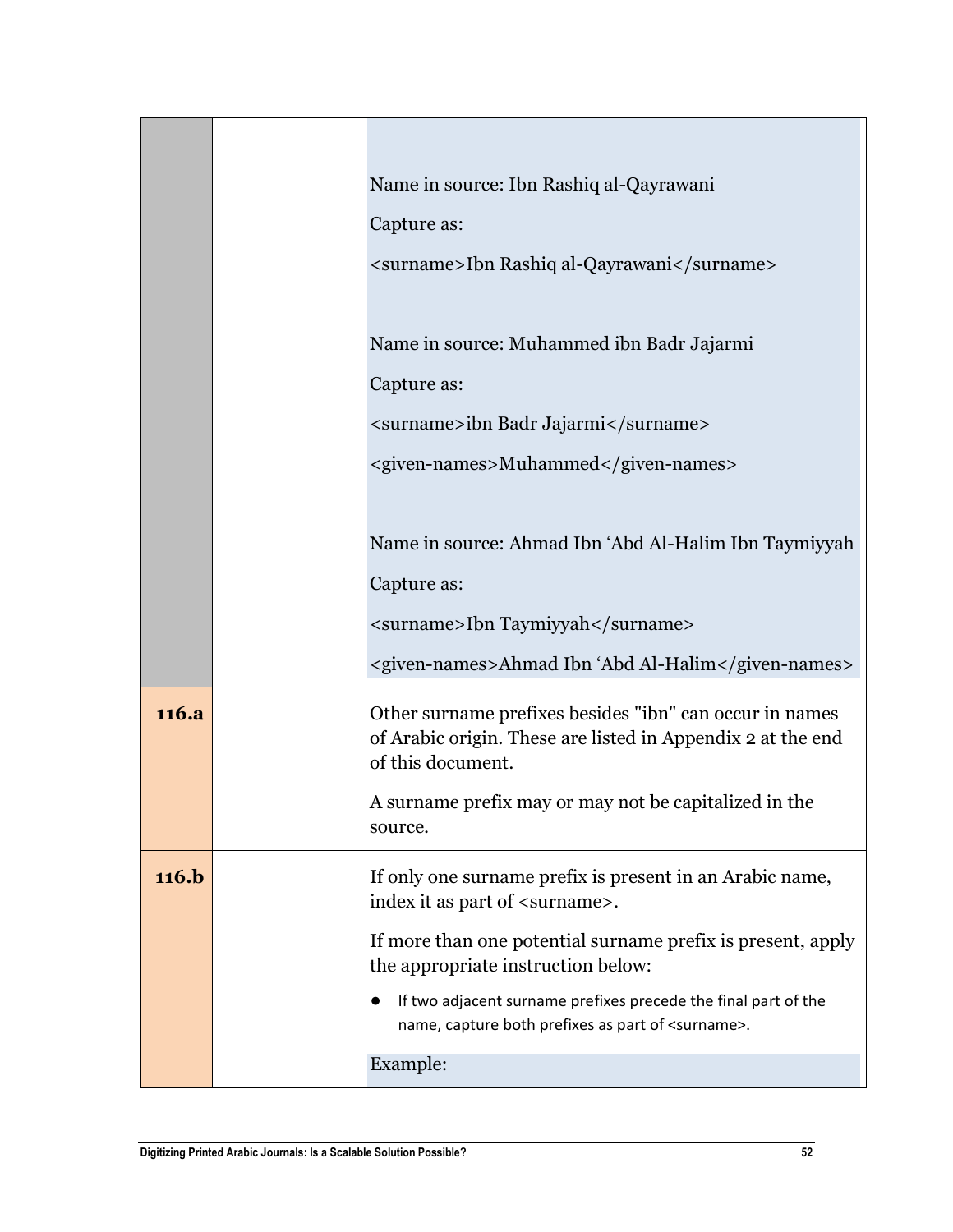|  | محمد بن أل الشيخ :Name in source                                                                                                                                                                                                                                                                                                                               |
|--|----------------------------------------------------------------------------------------------------------------------------------------------------------------------------------------------------------------------------------------------------------------------------------------------------------------------------------------------------------------|
|  | Capture as:                                                                                                                                                                                                                                                                                                                                                    |
|  | <surname>بن أل الشيخ<surname></surname></surname>                                                                                                                                                                                                                                                                                                              |
|  | <given-names>محمد</given-names>                                                                                                                                                                                                                                                                                                                                |
|  |                                                                                                                                                                                                                                                                                                                                                                |
|  | Example:                                                                                                                                                                                                                                                                                                                                                       |
|  | Name in source: Omar ibn Al Khattab                                                                                                                                                                                                                                                                                                                            |
|  | Capture as:                                                                                                                                                                                                                                                                                                                                                    |
|  | <surname>ibn Al Khattab</surname>                                                                                                                                                                                                                                                                                                                              |
|  | <given-names>Omar</given-names>                                                                                                                                                                                                                                                                                                                                |
|  | If a surname prefix is present before the last part of the name,<br>and another potential surname prefix occurs earlier in the name<br>but is NOT adjacent to the last prefix, capture only from the last<br>prefix to the end of the name in <surname>. Capture all parts of<br/>the name preceding the last prefix in <given-names>.</given-names></surname> |
|  | Example:                                                                                                                                                                                                                                                                                                                                                       |
|  | عبدالله بن عبد العزيز أل سعود :Name in source                                                                                                                                                                                                                                                                                                                  |
|  | Capture as:                                                                                                                                                                                                                                                                                                                                                    |
|  | <surname> أل سعود<surname></surname></surname>                                                                                                                                                                                                                                                                                                                 |
|  | <given-names>عبدالله بن عبد العزيز<given-names></given-names></given-names>                                                                                                                                                                                                                                                                                    |
|  |                                                                                                                                                                                                                                                                                                                                                                |
|  | Example:                                                                                                                                                                                                                                                                                                                                                       |
|  | Name in source: Sabika bint Ibrahim Al Khalifa                                                                                                                                                                                                                                                                                                                 |
|  | Capture as:                                                                                                                                                                                                                                                                                                                                                    |
|  | <surname>Al Khalifa</surname>                                                                                                                                                                                                                                                                                                                                  |
|  | <given-names>Sabika bint Ibrahim</given-names>                                                                                                                                                                                                                                                                                                                 |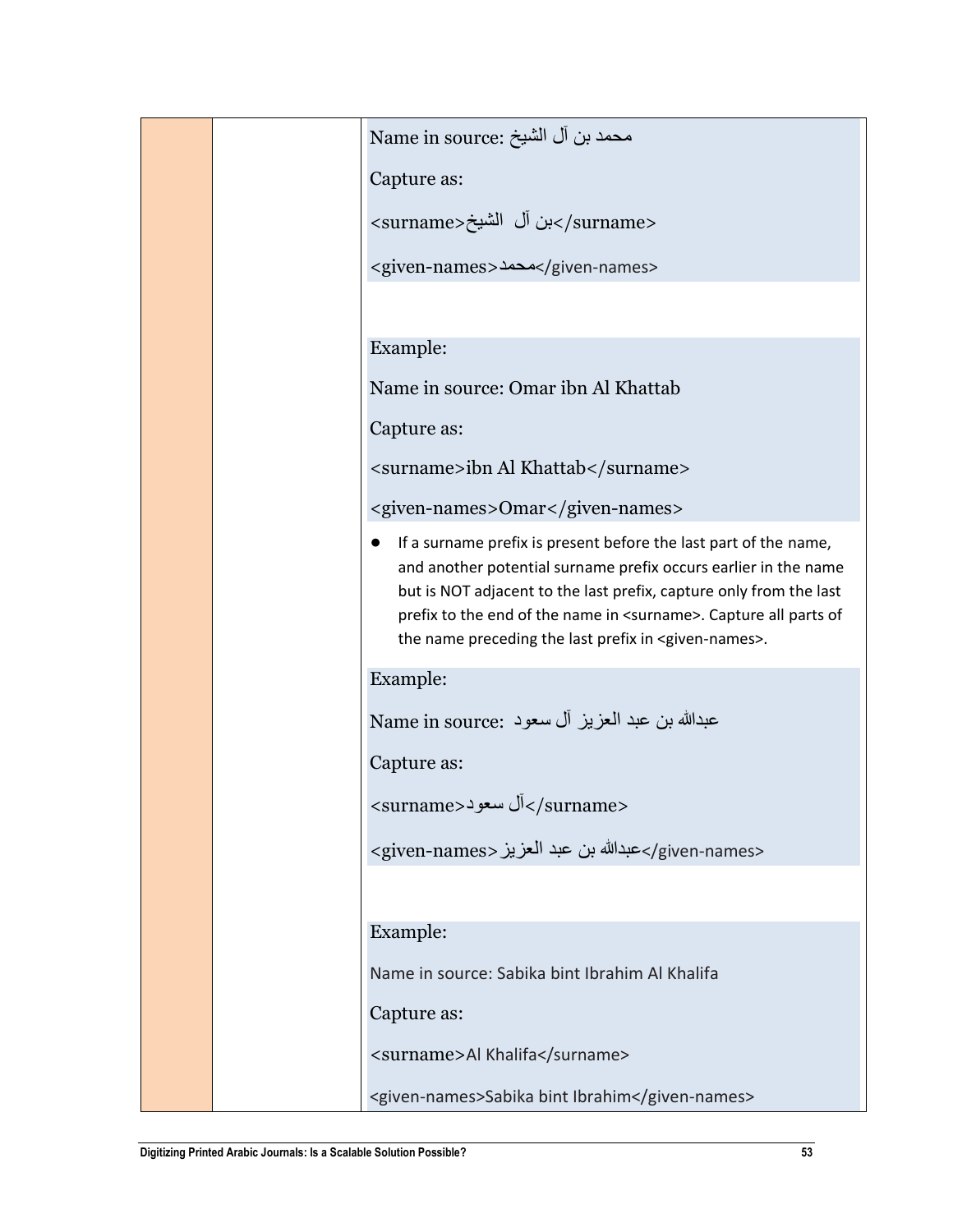|       | Note that the instructions in this rule override the first<br>Indexing Instruction given in the element table for<br><surname>. If a name is presented in reverse order, use<br/>the instructions in this rule, not the arrangement of the<br/>name in the source, to determine which parts of the name<br/>to capture in <surname>.</surname></surname>                                                                                        |
|-------|-------------------------------------------------------------------------------------------------------------------------------------------------------------------------------------------------------------------------------------------------------------------------------------------------------------------------------------------------------------------------------------------------------------------------------------------------|
| 116.c | : "Special instruction for عبد or "Abd":<br>or "Abd" can be a surname prefix OR a given name.<br>Capture it as part of <surname> only if it falls between the<br/>given name(s) and the last part of the name.</surname>                                                                                                                                                                                                                        |
|       | Example:<br>Name in source, where عبد الطاهر is not a surname prefix: عبد الطاهر<br>Capture as:<br><surname>الطاهر<surname><br/><given-names>عبد</given-names></surname></surname>                                                                                                                                                                                                                                                              |
| 116.d | Special instruction for "Ullah", or "Ullah":<br>When $\mathcal{N}$ الله, "Allah", or "Ullah" is present at the end of a<br>person's name, capture also the one-word part of the name<br>immediately preceding it (i.e., the second-to-last part of<br>the name) in <surname>.<br/>Example:<br/>Name in source:<br/>جواد حبيب الله :Capture as<br/><surname>حبيب الله<surname><br/><given-names>جواد</given-names></surname></surname></surname> |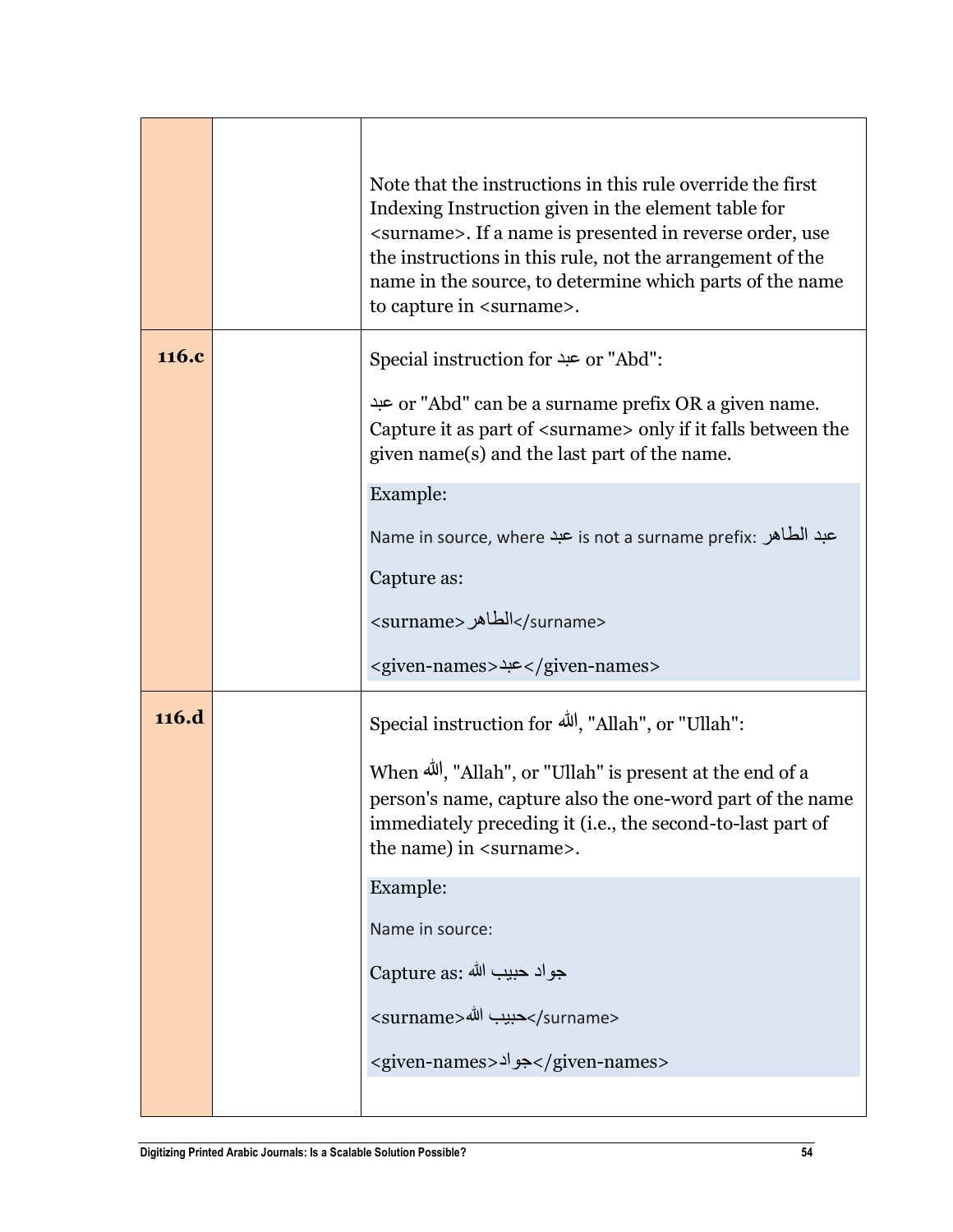|  | Example:                        |
|--|---------------------------------|
|  | Name in source: Imad Nasr Allah |
|  | Capture as:                     |
|  | <surname>Nasr Allah</surname>   |
|  | <given-names>Imad</given-names> |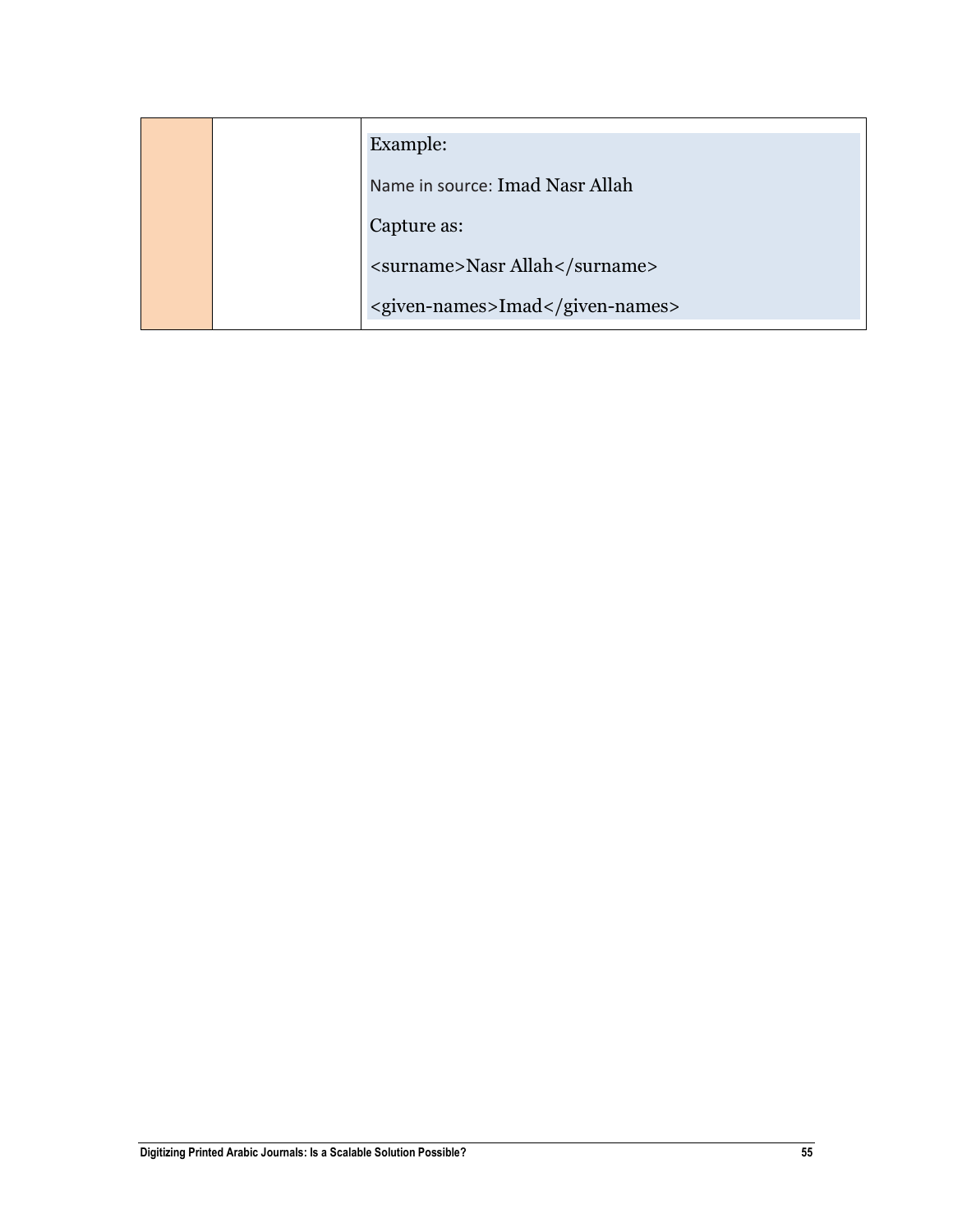#### <span id="page-56-0"></span>**117. <title> - Title**

| 117                     | <b>Element</b>    | <title></title>                                                                                                                                                                                                                                                                                                                                                                                                                                                                                                                                                                                                                                                                                                                                                                                                                                                                                                                                                                                                                                                                                                                                                                                                                                                                                                     |
|-------------------------|-------------------|---------------------------------------------------------------------------------------------------------------------------------------------------------------------------------------------------------------------------------------------------------------------------------------------------------------------------------------------------------------------------------------------------------------------------------------------------------------------------------------------------------------------------------------------------------------------------------------------------------------------------------------------------------------------------------------------------------------------------------------------------------------------------------------------------------------------------------------------------------------------------------------------------------------------------------------------------------------------------------------------------------------------------------------------------------------------------------------------------------------------------------------------------------------------------------------------------------------------------------------------------------------------------------------------------------------------|
| 117.1                   | <b>Descriptor</b> | Title                                                                                                                                                                                                                                                                                                                                                                                                                                                                                                                                                                                                                                                                                                                                                                                                                                                                                                                                                                                                                                                                                                                                                                                                                                                                                                               |
| $\ddotsc$               |                   |                                                                                                                                                                                                                                                                                                                                                                                                                                                                                                                                                                                                                                                                                                                                                                                                                                                                                                                                                                                                                                                                                                                                                                                                                                                                                                                     |
| 117.2<br>8              |                   | If an article group title is in more than one language,<br>capture all language versions as they appear in the<br>source for capitalization, punctuation, and spacing.<br>If punctuation is not present between<br>translated/transliterated article group titles--for instance,<br>the translation is on the next line or is located elsewhere in<br>the issue--index "space, slash, space" between<br>translated/transliterated article group titles.<br>For Arabic journals, the format (in a right-to-left reading<br>orientation) is "Translation / PrimaryLanguage" or<br>"Transliteration / PrimaryLanguage".<br>In issues containing Arabic and English sections:<br>The primary language group heading for articles in the<br>ARABIC section is the Arabic heading printed at the article<br>level or in an Arabic TOC. If a Latin-script<br>translation/transliteration of the heading is available at the<br>article level or in a TOC, capture it as part of <title>.<br/>The primary language group heading for articles in the<br/>ENGLISH section is the English heading printed at the article<br/>level or in an English TOC. If an Arabic-script<br/>translation/transliteration of the heading is available at the<br/>article level or in a TOC, capture it as part of <title>.</title></title> |
| $\bullet\bullet\bullet$ |                   |                                                                                                                                                                                                                                                                                                                                                                                                                                                                                                                                                                                                                                                                                                                                                                                                                                                                                                                                                                                                                                                                                                                                                                                                                                                                                                                     |
| 117.3<br>7              |                   | Page Scan, PDF: When the source does not provide a<br>title for a group of references, supply a title in square<br>brackets, using one of the terms listed below. If the<br>article is in Arabic, select the most appropriate Arabic                                                                                                                                                                                                                                                                                                                                                                                                                                                                                                                                                                                                                                                                                                                                                                                                                                                                                                                                                                                                                                                                                |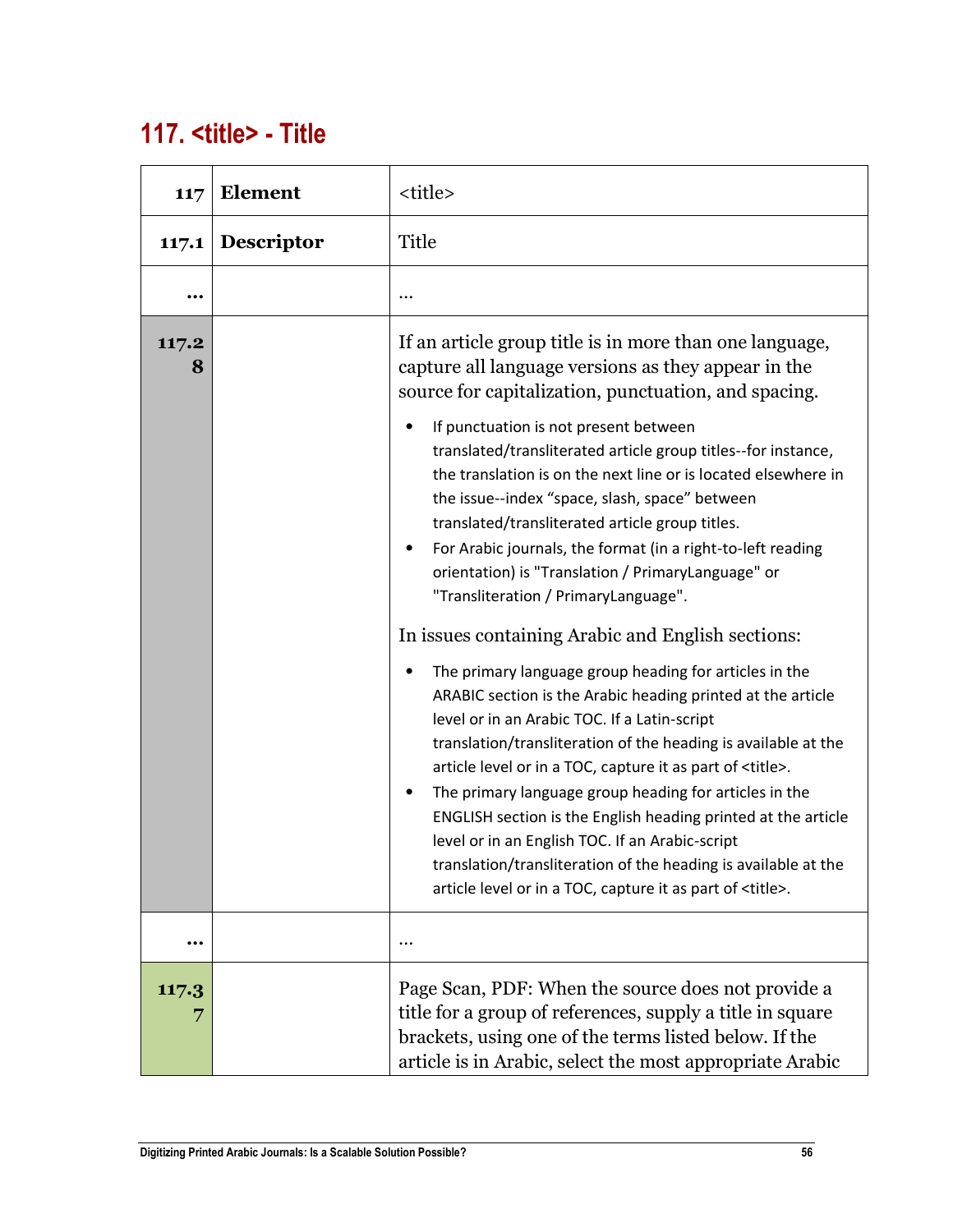|                         | title. If the article is in English or any other non-Arabic<br>language, select the most appropriate English title.                                                                                                                                                                                                                                                                                                                                                                                                                                                                                                                                                                                                                                                                                                                                                                                                                                                                                                                                                                                                                                                      |
|-------------------------|--------------------------------------------------------------------------------------------------------------------------------------------------------------------------------------------------------------------------------------------------------------------------------------------------------------------------------------------------------------------------------------------------------------------------------------------------------------------------------------------------------------------------------------------------------------------------------------------------------------------------------------------------------------------------------------------------------------------------------------------------------------------------------------------------------------------------------------------------------------------------------------------------------------------------------------------------------------------------------------------------------------------------------------------------------------------------------------------------------------------------------------------------------------------------|
|                         | or [Bibliography] -- when the references [الببليو غر افيا]<br>appear as part of a numbered or alphabetical end-of-article<br>bibliography (i.e., an alphabetical list of cited works).<br>References contained in such bibliographies usually do not<br>include any text in addition to that of the citation itself, so<br>the extent of a reference will correspond exactly with the<br>extent of the citation.<br>or [Endnotes] -- when the references include [المهوامش]<br>$\bullet$<br>explanatory or analytical text in addition to the citation itself<br>and appear as part of an ordered list at the end of an article.<br>The numbers/letters/symbols of the ordered list refer to the<br>order in which the text the endnote refers to appears in the<br>body of the article.<br>or [Footnotes] -- when the references appear at [الحواشي]<br>$\bullet$<br>the end of pages throughout the article. The<br>numbers/letters/symbols of the ordered list refer to the<br>order in which the text the footnote refers to appears in the<br>body of the article, or sometimes to the order in which they<br>appear on an individual page. Footnotes often include |
|                         | explanatory or analytical text in addition to the citation itself.                                                                                                                                                                                                                                                                                                                                                                                                                                                                                                                                                                                                                                                                                                                                                                                                                                                                                                                                                                                                                                                                                                       |
| $\bullet\bullet\bullet$ |                                                                                                                                                                                                                                                                                                                                                                                                                                                                                                                                                                                                                                                                                                                                                                                                                                                                                                                                                                                                                                                                                                                                                                          |
| 117.4<br>1              | Full-Text: When the source does not provide a title for a<br>group of references that apply to the article as a whole,<br>supply a title in square brackets, using one of the terms<br>listed below. If the article is in Arabic, select the most<br>appropriate Arabic title. If the article is in English or<br>any other non-Arabic language, select the most<br>appropriate English title.                                                                                                                                                                                                                                                                                                                                                                                                                                                                                                                                                                                                                                                                                                                                                                           |
|                         | or [Bibliography] -- when the references [الببليو غر افيا]<br>$\bullet$<br>appear as part of a numbered or alphabetical end-of-article<br>bibliography (i.e., an alphabetical list of cited works).<br>References contained in such bibliographies usually do not<br>include any text in addition to that of the citation itself, so<br>the extent of a reference will correspond exactly with the<br>extent of the citation.                                                                                                                                                                                                                                                                                                                                                                                                                                                                                                                                                                                                                                                                                                                                            |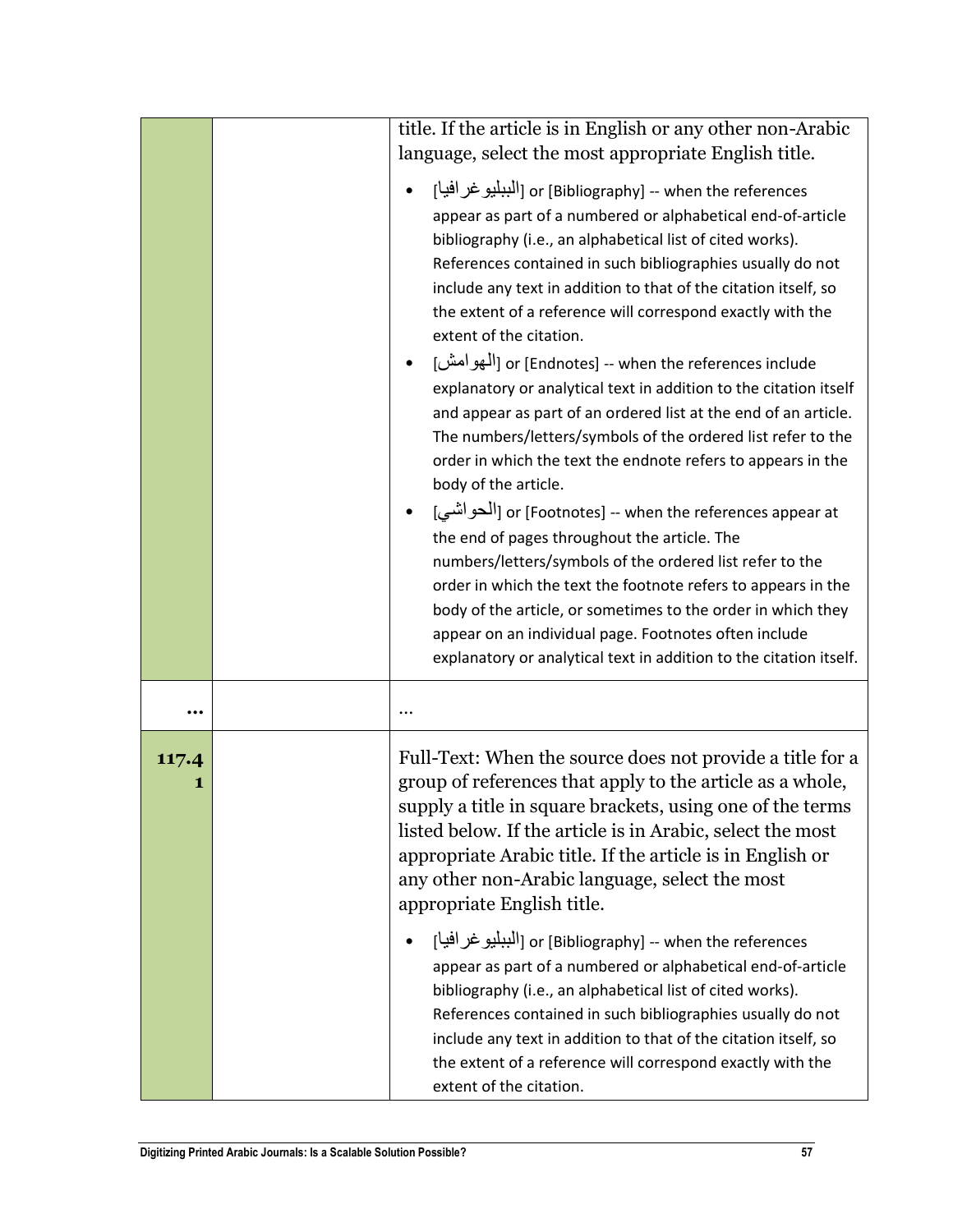|  | or [Notes] -- when the references include] اللهوامش]<br>$\bullet$<br>explanatory or analytical text in addition to the citation itself<br>and appear as part of an ordered list at the end of an article.<br>The numbers/letters/symbols of the ordered list refer to the |
|--|---------------------------------------------------------------------------------------------------------------------------------------------------------------------------------------------------------------------------------------------------------------------------|
|  | order in which the text the endnote refers to appears in the<br>body of the article.                                                                                                                                                                                      |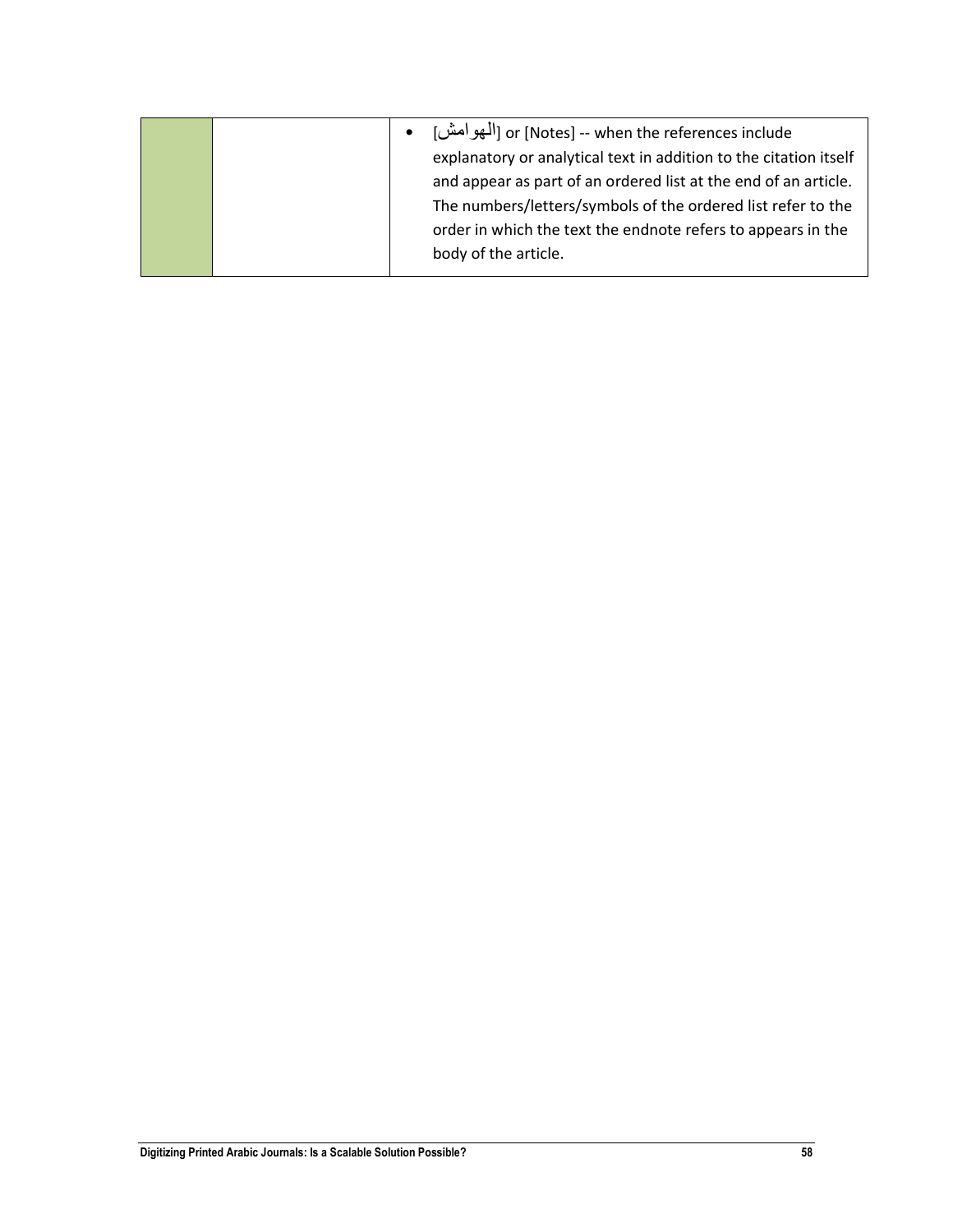| 124        | <b>Element</b>               | <trans-title></trans-title>                                                                                                                                                                                                      |
|------------|------------------------------|----------------------------------------------------------------------------------------------------------------------------------------------------------------------------------------------------------------------------------|
| 124.1      | <b>Descriptor</b>            | <b>Translated Title</b>                                                                                                                                                                                                          |
| $\ddotsc$  |                              | $\ddotsc$                                                                                                                                                                                                                        |
| 124.1<br>O | <b>Location</b> in<br>source | See Indexing Instructions.                                                                                                                                                                                                       |
|            |                              | $\ddotsc$                                                                                                                                                                                                                        |
| 124.1<br>5 |                              | Capture each translated version of an article title (and<br>subtitle if applicable) present in the issue in a separate<br><trans-title-group>.</trans-title-group>                                                               |
| 124.1<br>6 |                              | Capture a translation/transliteration of the article title<br>if present in the issue. The order of preference for a<br>translated/transliterated article title is:<br>1) at the head of the article (where it may appear with a |
|            |                              | translated abstract)                                                                                                                                                                                                             |
|            |                              | 2) in a table of contents                                                                                                                                                                                                        |
|            |                              | 3) with an abstract that is physically separated from the<br>article                                                                                                                                                             |
|            |                              |                                                                                                                                                                                                                                  |

### <span id="page-59-0"></span>**124. <trans-title> - Translated Title**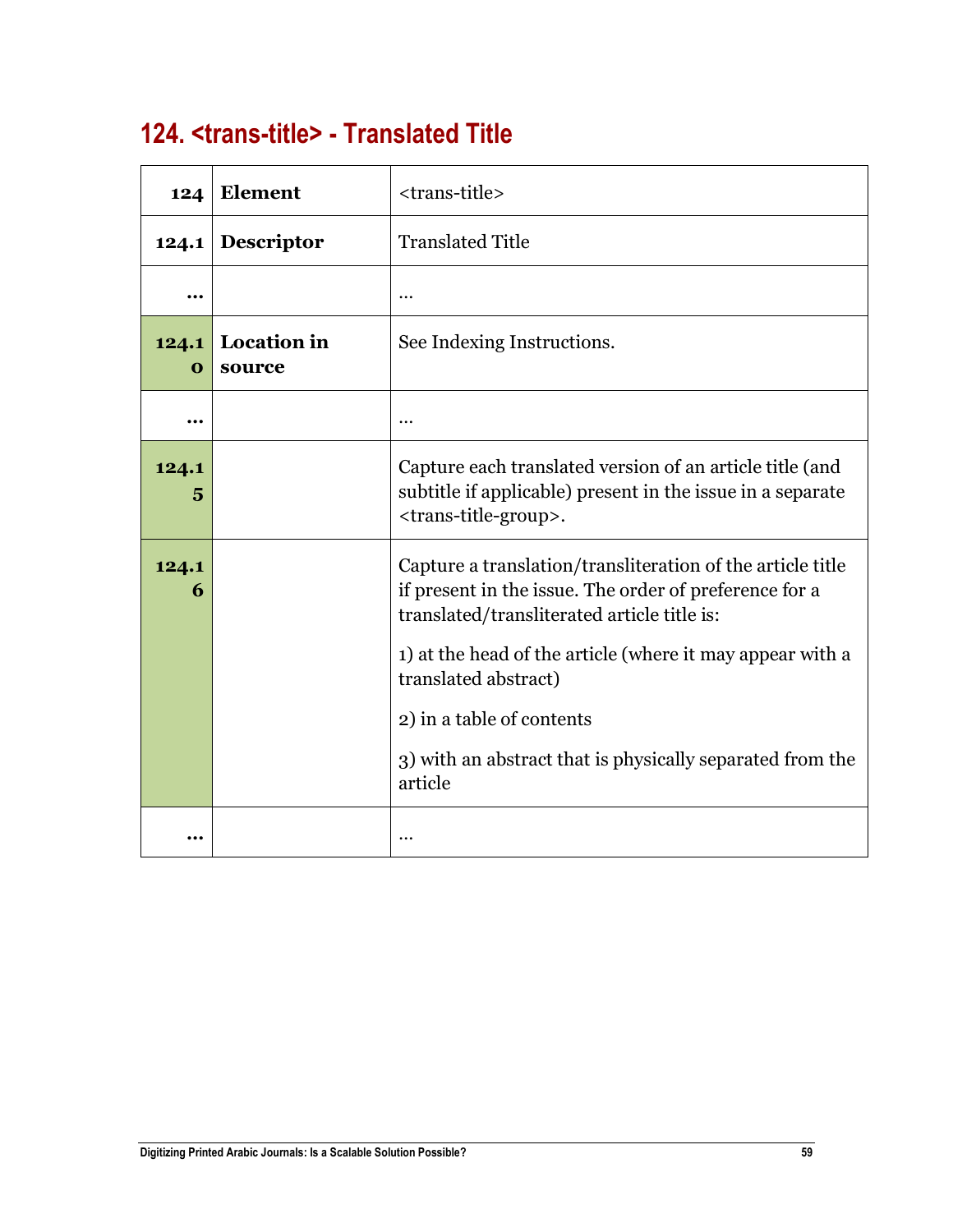| 135        | <b>Section Title</b> | Contributor Information in Page Scan and PDF Source                                                                                          |
|------------|----------------------|----------------------------------------------------------------------------------------------------------------------------------------------|
| $\ddotsc$  |                      |                                                                                                                                              |
| 135.8      |                      | Do not index as part of a contributor's name the cross<br>or dagger symbol placed after the name to indicate that<br>the person is deceased. |
|            |                      | For Arabic names, do not capture phrases such as                                                                                             |
|            |                      | رحمها الله تعالى رحمه الله تعالى رحمها الله رحمه الله.                                                                                       |
|            |                      | , "Rahamahu Allah", or "Rahamaha Allah" placed                                                                                               |
|            |                      | after the name to indicate that the person is                                                                                                |
|            |                      | deceased.                                                                                                                                    |
|            |                      | Example:                                                                                                                                     |
|            |                      | داني شمعون رحمه الله :Name in source                                                                                                         |
|            |                      | Capture as:                                                                                                                                  |
|            |                      | <surname>شمعون<surname></surname></surname>                                                                                                  |
|            |                      | <given-names>داني</given-names>                                                                                                              |
| $\ddotsc$  |                      |                                                                                                                                              |
| 135.1<br>O |                      | For contributor names in characters other than Latin,<br>Arabic, Hebrew, or Cyrillic, use <string-name>.</string-name>                       |
| $\ddotsc$  |                      | $\ddotsc$                                                                                                                                    |
| 135.1<br>4 |                      | <b>Contributor to Article</b>                                                                                                                |
| 135.1      |                      | <b>Location in Source Instructions:</b>                                                                                                      |
| 5          |                      | Page Scan, PDF: Contributor information for an article<br>is usually listed on the initial page of the article, but it                       |

# <span id="page-60-0"></span>**135. Contributor Information in Page Scan and PDF Source**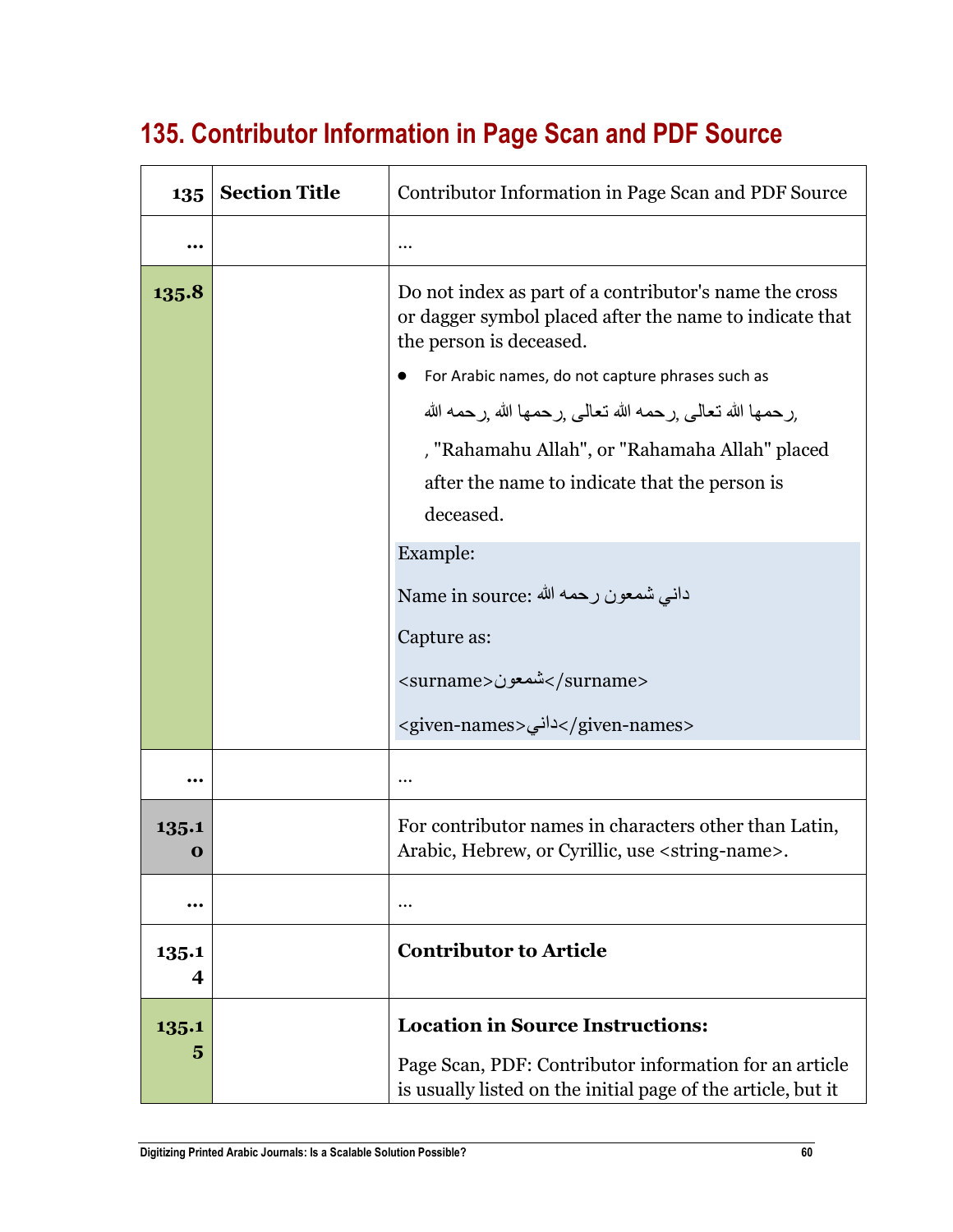|          | can also appear at the end of the article, in an<br>introduction to the article, at the beginning or end of<br>sections within an item, and/or in the table of contents.<br>PDF: If contributor information is not present in PDF<br>source for articles of type "research-article", "review-<br>essay" or "book-review", look for contributors in<br>publisher-provided XML file(s), if available. If<br>contributor(s) are found there, submit an Indexing<br>Query in JIRA for a decision on capturing them, and do<br>not look further. If contributor information is not found<br>in publisher-provided XML file(s) (or if such files do<br>not exist), then look for contributor information on the<br>publisher's website. If contributor(s) are found there,<br>submit an Indexing Query in JIRA for a decision on<br>capturing them. |                                                                                                                                                                                                                                                                                                                                                                                                                                                                                                                                                                                       |  |
|----------|-----------------------------------------------------------------------------------------------------------------------------------------------------------------------------------------------------------------------------------------------------------------------------------------------------------------------------------------------------------------------------------------------------------------------------------------------------------------------------------------------------------------------------------------------------------------------------------------------------------------------------------------------------------------------------------------------------------------------------------------------------------------------------------------------------------------------------------------------|---------------------------------------------------------------------------------------------------------------------------------------------------------------------------------------------------------------------------------------------------------------------------------------------------------------------------------------------------------------------------------------------------------------------------------------------------------------------------------------------------------------------------------------------------------------------------------------|--|
|          |                                                                                                                                                                                                                                                                                                                                                                                                                                                                                                                                                                                                                                                                                                                                                                                                                                               | <b>Additionally, for Arabic journals (Page Scan,</b><br>PDF):                                                                                                                                                                                                                                                                                                                                                                                                                                                                                                                         |  |
|          |                                                                                                                                                                                                                                                                                                                                                                                                                                                                                                                                                                                                                                                                                                                                                                                                                                               | Capture all article contributors in both Arabic<br>characters and Latin characters from any of the<br>locations in the list above labeled "Page Scan, PDF". If<br>Arabic-script and Latin-script versions of a particular<br>name are listed in these locations, capture both<br>versions in separate <name>, <collab>, and/or <string-<br>name&gt; elements within <name-alternatives> or<br/><collab-alternatives>. The order of preference for<br/>translated/transliterated article author information is:</collab-alternatives></name-alternatives></string-<br></collab></name> |  |
|          |                                                                                                                                                                                                                                                                                                                                                                                                                                                                                                                                                                                                                                                                                                                                                                                                                                               | 1) with the article                                                                                                                                                                                                                                                                                                                                                                                                                                                                                                                                                                   |  |
|          |                                                                                                                                                                                                                                                                                                                                                                                                                                                                                                                                                                                                                                                                                                                                                                                                                                               | 2) in an issue table of contents                                                                                                                                                                                                                                                                                                                                                                                                                                                                                                                                                      |  |
|          |                                                                                                                                                                                                                                                                                                                                                                                                                                                                                                                                                                                                                                                                                                                                                                                                                                               | 3) with an abstract that is physically separated from the<br>article                                                                                                                                                                                                                                                                                                                                                                                                                                                                                                                  |  |
| $\cdots$ |                                                                                                                                                                                                                                                                                                                                                                                                                                                                                                                                                                                                                                                                                                                                                                                                                                               |                                                                                                                                                                                                                                                                                                                                                                                                                                                                                                                                                                                       |  |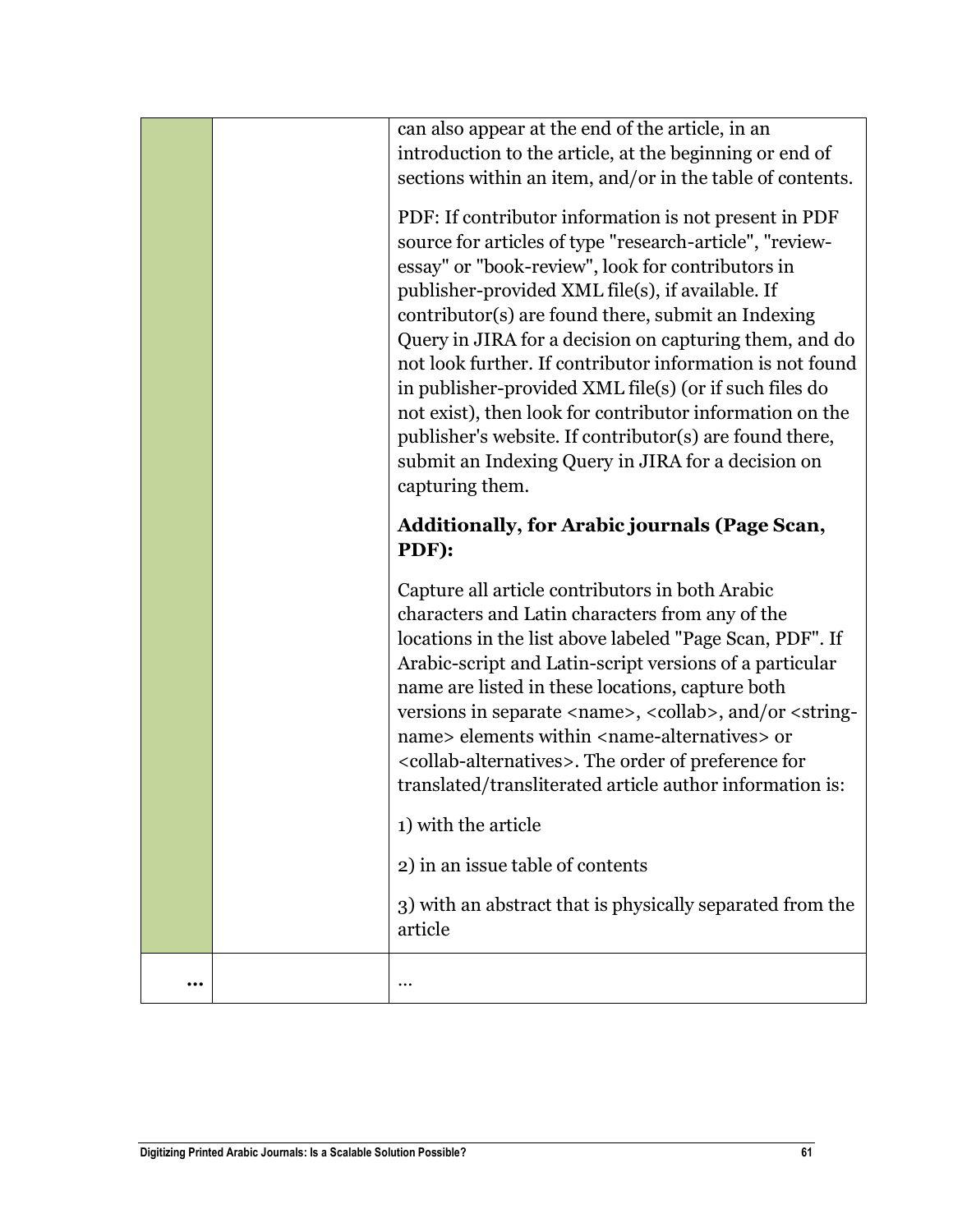| 136       | <b>Section Title</b> | Date Information for the Issue Being Processed                                                                                                                                                                                                                                                                                                                              |  |
|-----------|----------------------|-----------------------------------------------------------------------------------------------------------------------------------------------------------------------------------------------------------------------------------------------------------------------------------------------------------------------------------------------------------------------------|--|
| $\cdots$  |                      |                                                                                                                                                                                                                                                                                                                                                                             |  |
| 136.<br>8 |                      | Submit an Indexing Query in JIRA to the JSTOR<br>librarians if any of the following publication date<br>problems are encountered:                                                                                                                                                                                                                                           |  |
|           |                      | If publication date is not available.<br>If there are publication date oddities, irregularities, or<br>misprints.<br>If there are discrepancies between prominent sources of date<br>information.<br>If the issue has both a coverage date and a publication date.<br>If the only date available is a copyright date.                                                       |  |
|           |                      | For regular Archive Collections journals, the vendor is required to<br>submit a query when date information in the source is in more<br>than one language. However, for the Arabic Journals Project, a<br>query is NOT required because this situation is covered by<br>instructions in the <pub-date> and <string-date> element tables<br/>above.</string-date></pub-date> |  |
|           |                      |                                                                                                                                                                                                                                                                                                                                                                             |  |

# <span id="page-62-0"></span>**136. Date Information for the Issue Being Processed**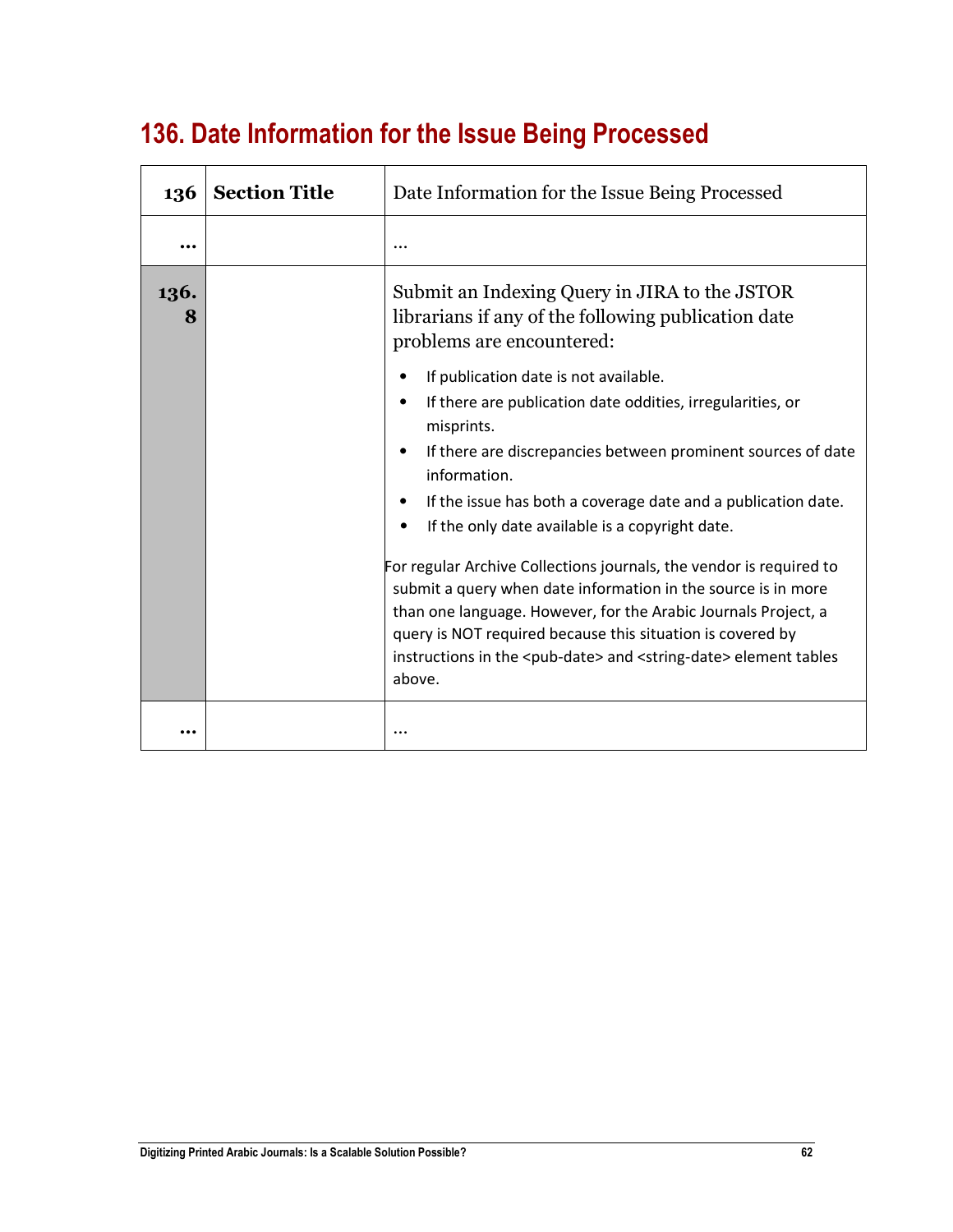# <span id="page-63-0"></span>**140. Instructions for Handling Illustrations in Page Scan and**

#### **PDF Source**

| 140               | <b>Section Title</b> | Instructions for Handling Illustrations in Page Scan<br>and PDF Source                                                                                                                                                                                                                                                                                                                                                                                  |  |
|-------------------|----------------------|---------------------------------------------------------------------------------------------------------------------------------------------------------------------------------------------------------------------------------------------------------------------------------------------------------------------------------------------------------------------------------------------------------------------------------------------------------|--|
|                   |                      | $\cdots$                                                                                                                                                                                                                                                                                                                                                                                                                                                |  |
| 140.1<br>$\Omega$ |                      | When illustrations are not related to an article:                                                                                                                                                                                                                                                                                                                                                                                                       |  |
| 140.1<br>1        |                      | Create an <article> for each illustration or for each<br/>grouping of illustrations.<br/>Use article-type "misc".<br/>lndex <article-title> as "[صورة إيضاحية]" for an individual<br/><math display="inline">\bullet</math><br/>illustration.<br/>lndex <article-title> as "[رسوم توضيحية]" for a group of<br/><math display="inline">\bullet</math><br/>illustrations.<br/>Index a caption if present.<br/>٠</article-title></article-title></article> |  |
|                   |                      |                                                                                                                                                                                                                                                                                                                                                                                                                                                         |  |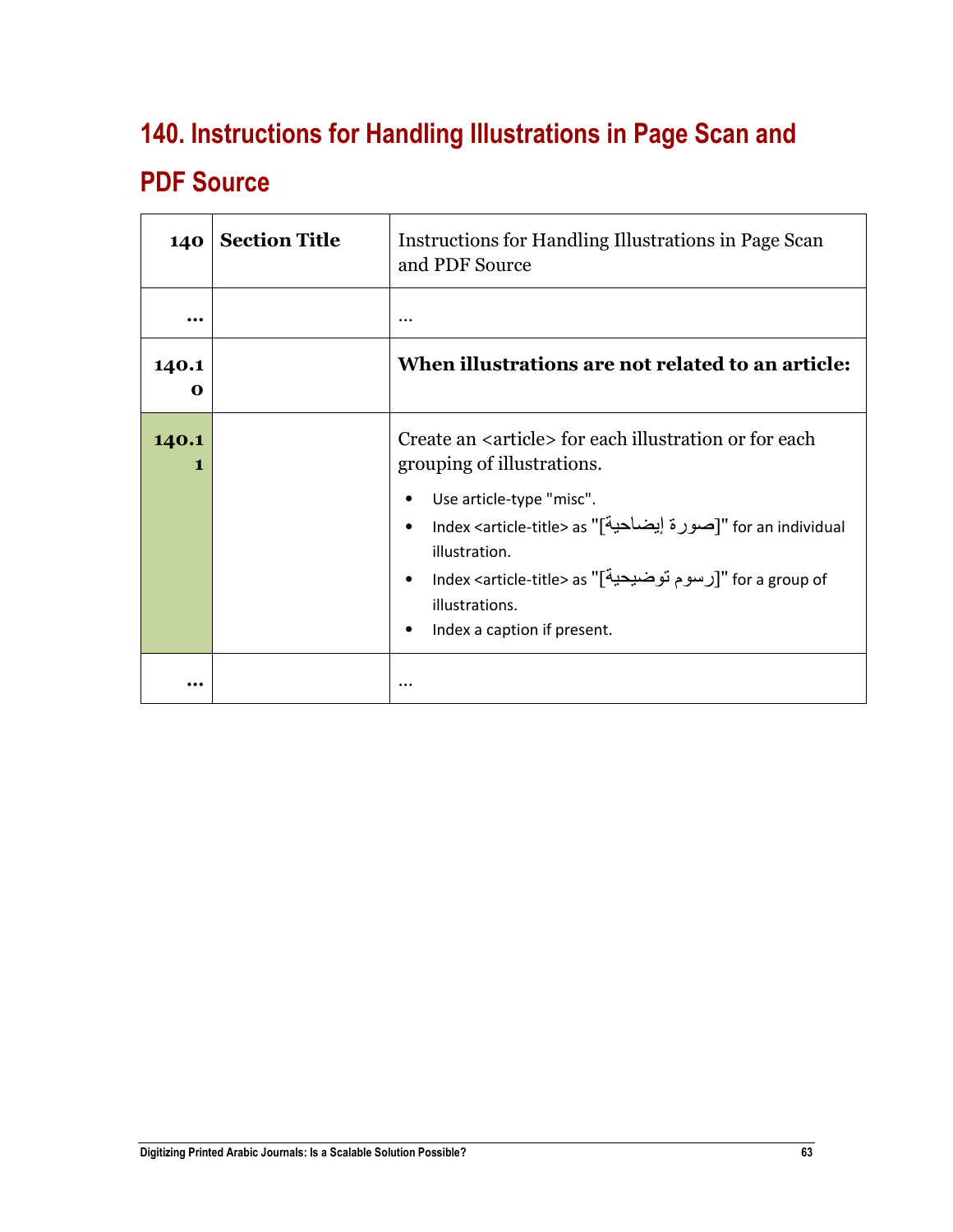# <span id="page-64-0"></span>**141. Issue Front Matter and Back Matter in Page Scan and**

#### **PDF Source**

| 141                     | <b>Section Title</b> | Issue Front Matter and Back Matter in Page Scan and<br><b>PDF</b> Source                                                                                                                                                                                                                                                                                                                                                                                                                                                                                                                                                                                                                                                                                                                                                                                                                      |  |
|-------------------------|----------------------|-----------------------------------------------------------------------------------------------------------------------------------------------------------------------------------------------------------------------------------------------------------------------------------------------------------------------------------------------------------------------------------------------------------------------------------------------------------------------------------------------------------------------------------------------------------------------------------------------------------------------------------------------------------------------------------------------------------------------------------------------------------------------------------------------------------------------------------------------------------------------------------------------|--|
| $\bullet\bullet\bullet$ |                      |                                                                                                                                                                                                                                                                                                                                                                                                                                                                                                                                                                                                                                                                                                                                                                                                                                                                                               |  |
| 141.1<br>7              |                      | Page Scan: Place in Front Matter any pages of non-<br>substantive content which appear in the issue before or<br>within the last article.<br>PDF: Place in Front Matter any pages of non-<br>substantive content which appear in the issue before the<br>first article.<br>Special Case: If an issue has an Arabic front cover at one end<br>and an English front cover at the other end, so that the issue<br>can be read from either direction, index the English cover,<br>English TOC, and any other non-substantive pages at the<br>front of the English section in Front Matter, not in Back<br>Matter. Within Front Matter, index the pages at the front of<br>the Arabic section first, followed by the pages at the front of<br>the English section. Index pages of the English section in<br>order starting with the front cover, followed by the inside<br>front cover, and so on. |  |
|                         |                      |                                                                                                                                                                                                                                                                                                                                                                                                                                                                                                                                                                                                                                                                                                                                                                                                                                                                                               |  |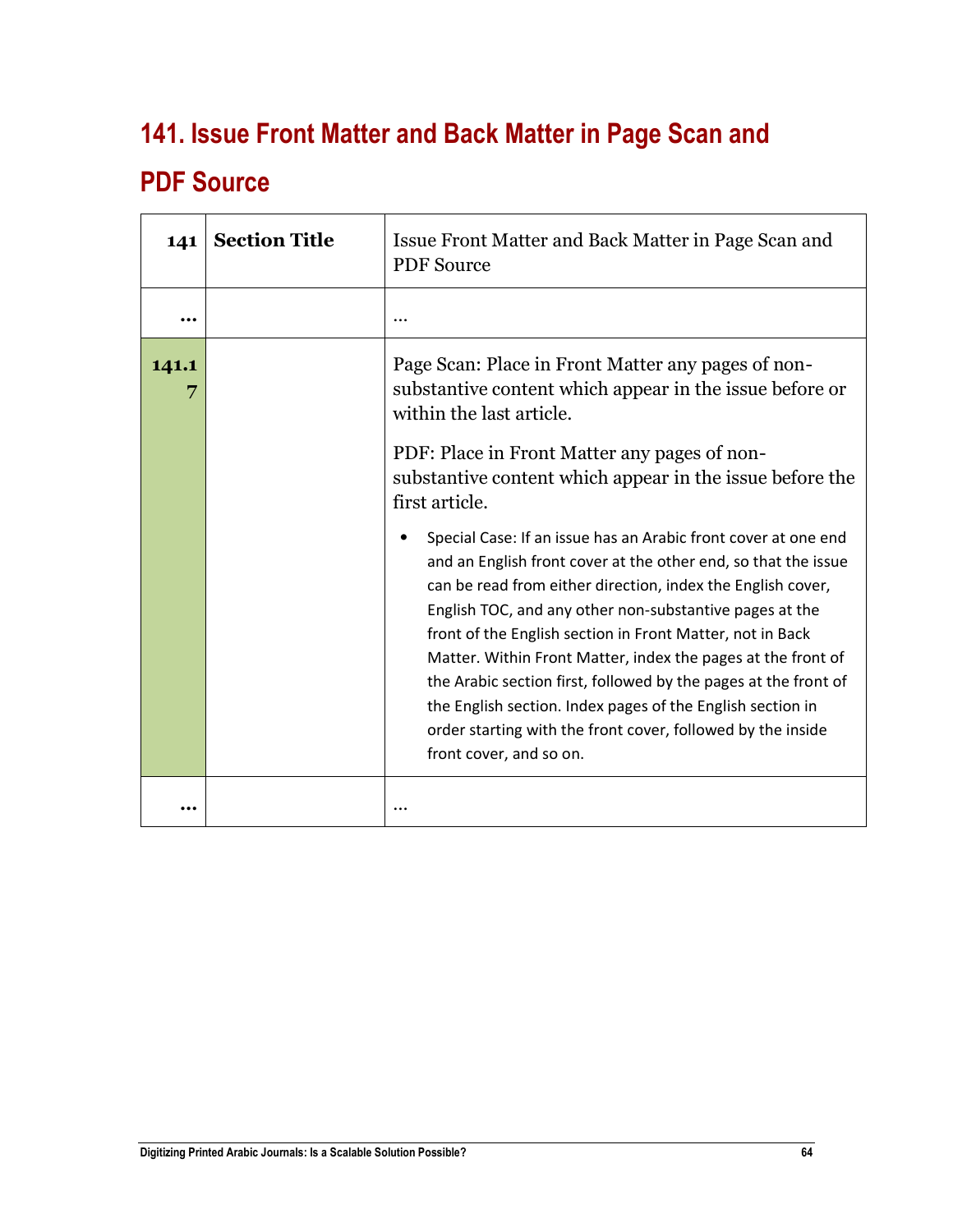| 141.<br>20 | For an issue that is entirely or partially in Arabic, index<br>the article titles of these two articles exactly as follows:<br>• For Front Matter: <article-title> • For Front Matter:<br/>• For Back Matter: <article-title> • For Back Matter:<br/>For an issue that is entirely in English or any other non-<br/>Arabic language, index the article titles of these two<br/>articles exactly as follows:<br/><article-title> Front Matter<br/><article-title> Back Matter</article-title></article-title></article-title></article-title> |
|------------|----------------------------------------------------------------------------------------------------------------------------------------------------------------------------------------------------------------------------------------------------------------------------------------------------------------------------------------------------------------------------------------------------------------------------------------------------------------------------------------------------------------------------------------------|
|            | $\cdots$                                                                                                                                                                                                                                                                                                                                                                                                                                                                                                                                     |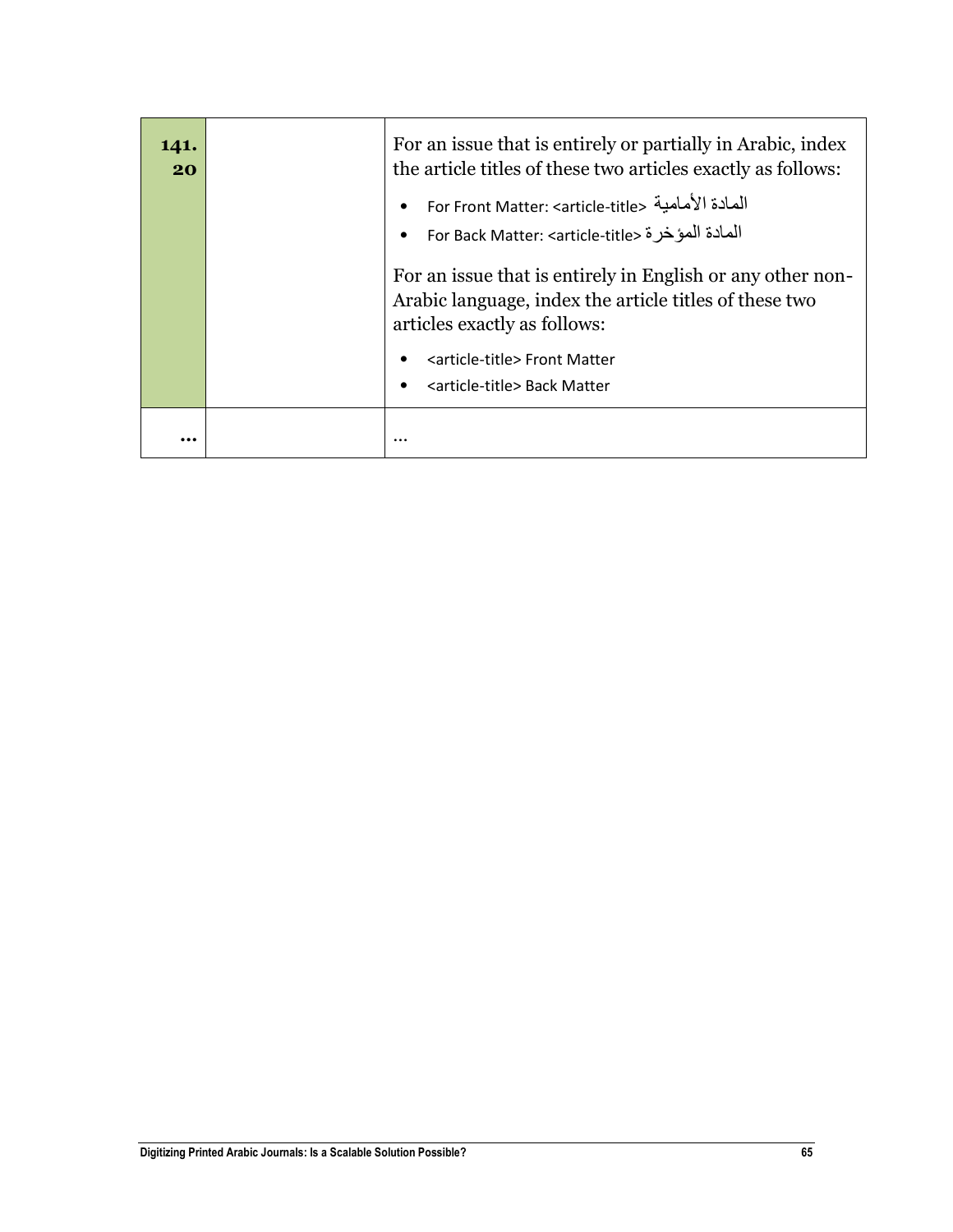# <span id="page-66-0"></span>**Appendix 1: Examples of Conversion from Islamic/Hijri Year to Gregorian Year(s)**

Example:

Year in source: 1361 of the Islamic/Hijri calendar

Conversion: 1 Muharram 1361 = January 18, 1942 (i.e., Islamic/Hijri year 1361 corresponds roughly to Gregorian year 1942)

<pub-date>

 $\langle day>1 \langle day>$ 

<month>**1**</month>

<year>**1942**</year>

</pub-date>

Example:

Year in source: 1384 of the Islamic/Hijri calendar

Conversion: 1 Muharram 1384 = May 12, 1964 (i.e., Islamic/Hijri year 1384 corresponds roughly to Gregorian year range 1964/1965)

<pub-date>

 $\langle day>1$ 

<month>**1**</month>

```
<year>1964</year>
```
</pub-date>

<pub-date>

 $\langle day>1 \langle day>$ 

<month>**1**</month>

<year>**1965**</year>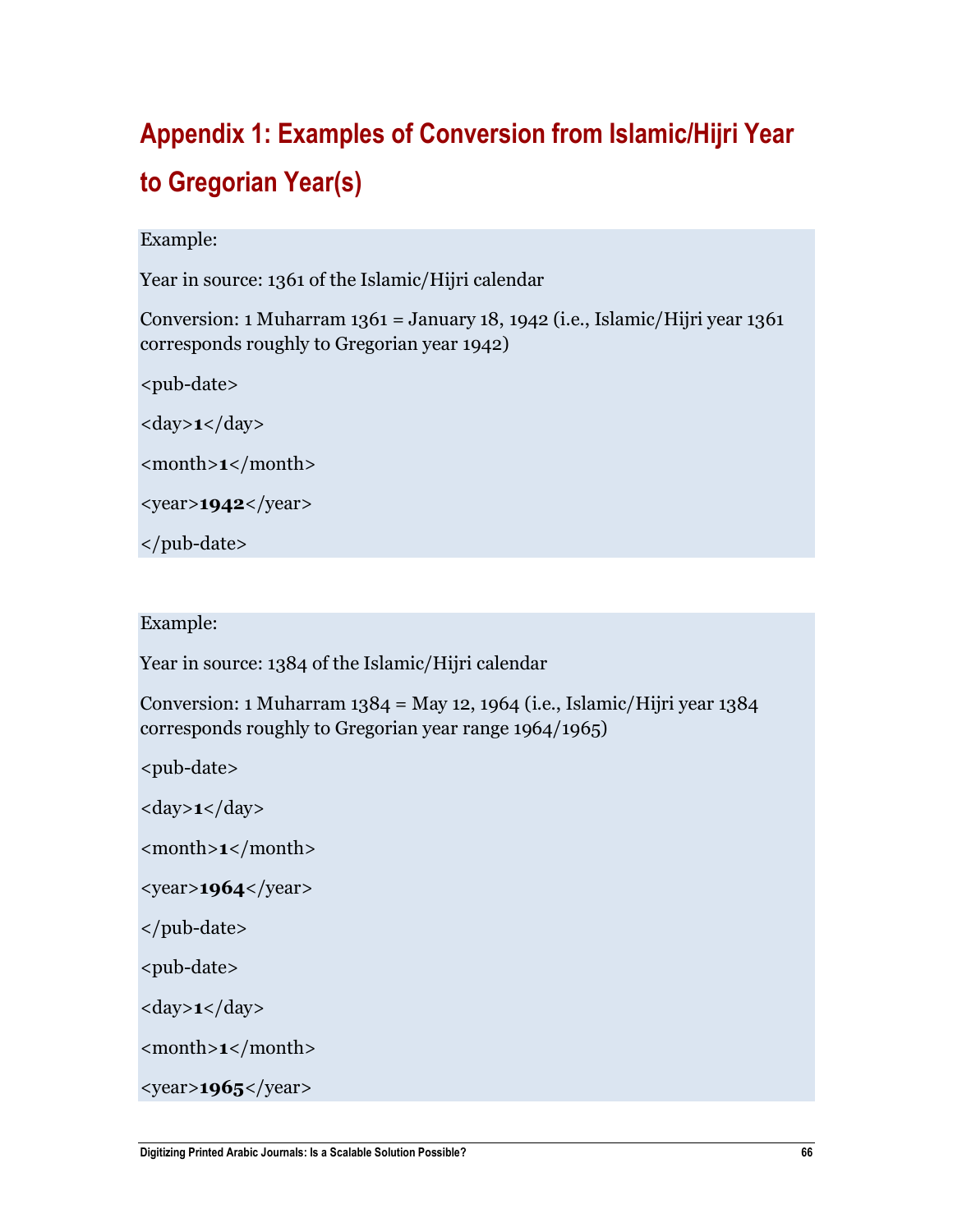</pub-date>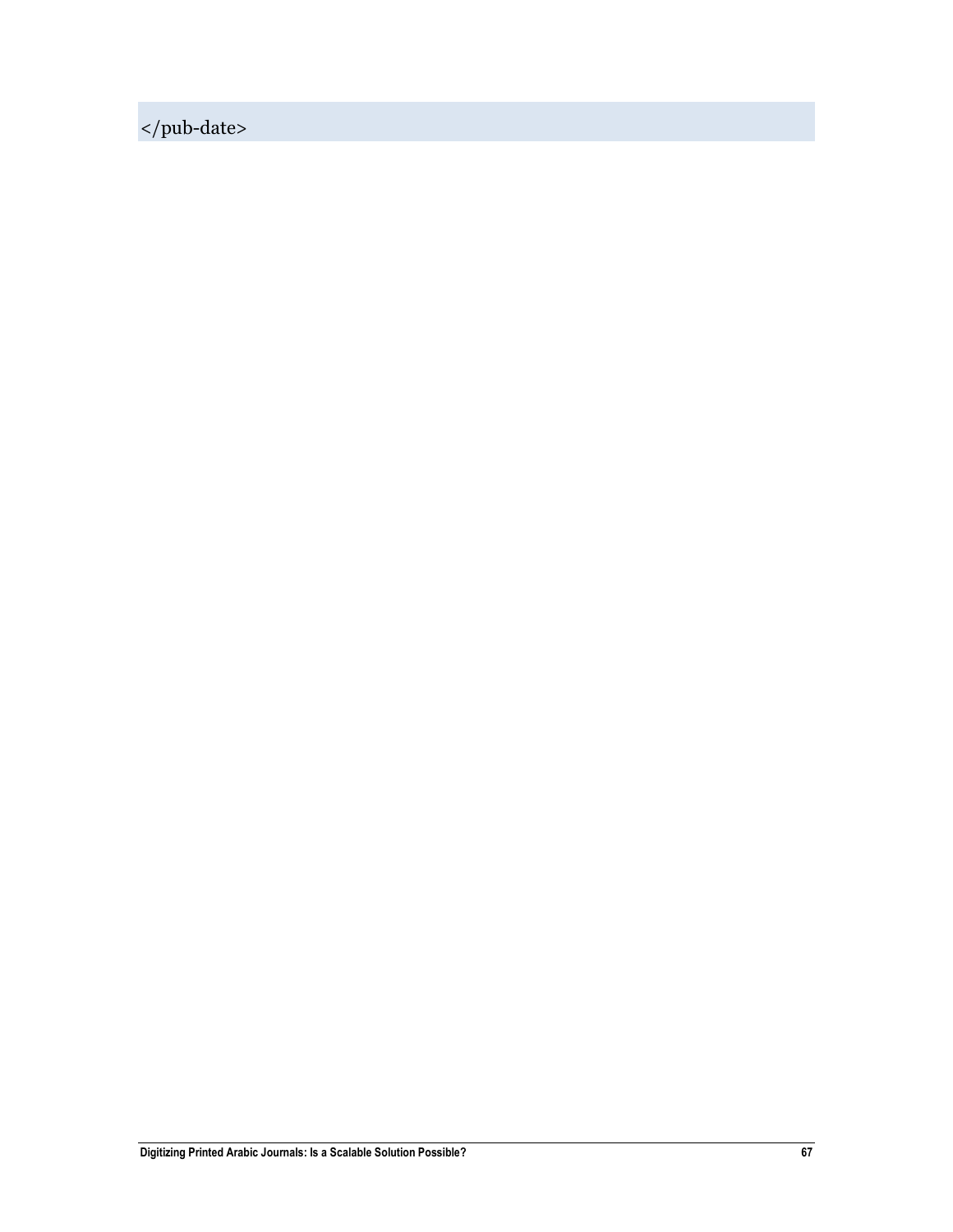# <span id="page-68-0"></span>**Appendix 2: Surname Prefixes**

#### **Arabic-Character Surname Prefixes**

| Surname Prefix | Transliteration | <b>Example of Contributor</b><br>Name in Source | Indexed in<br><surname></surname> |
|----------------|-----------------|-------------------------------------------------|-----------------------------------|
| أبو            | Abu or Abou     | بییر أبو عاصی                                   | ابو عاصبي                         |
| أبى            | Abi             | بسام أب <i>ی</i> زید                            | أبي زيد                           |
| آل             | Al, Aal or Al   | مصطفى أل عمر ان                                 | آل عمران                          |
| ام             | Umm             | أم كلثوم                                        | أم كلثوم                          |
| بن             | <b>Bin</b>      | الوليد بن طلال بن عبد العز بز                   | بن عبد العز يز                    |
| ىنت            | Bint            | مريم بنت عبد العزيز                             | بنت عبد العز يز                   |
| بو             | Bo or Bou       | جوزيف بو خليل                                   | بو خليل                           |
| عيد            | Abd             | عمر عبد الله                                    | عبد الله                          |

#### **Latin-Character Surname Prefixes**

| <b>Surname Prefix</b> | Example of Contributor Name in Source | Indexed in <surname></surname> |
|-----------------------|---------------------------------------|--------------------------------|
| Abd                   | Farug Abd Allah                       | Abd Allah                      |
| Abdel                 | Walid Abdel Fatah                     | Abdel Fatah                    |
| Abdul                 | Munir Abdul Rahman                    | Abdul Rahman                   |
| Abdur                 | Shareef Abdur Rahman                  | Abdur Rahman                   |
| Abi                   | Hiba Abi Nasr                         | Abi Nasr                       |
| Abou                  | Bassam Abou Zeid                      | Abou Zeid                      |